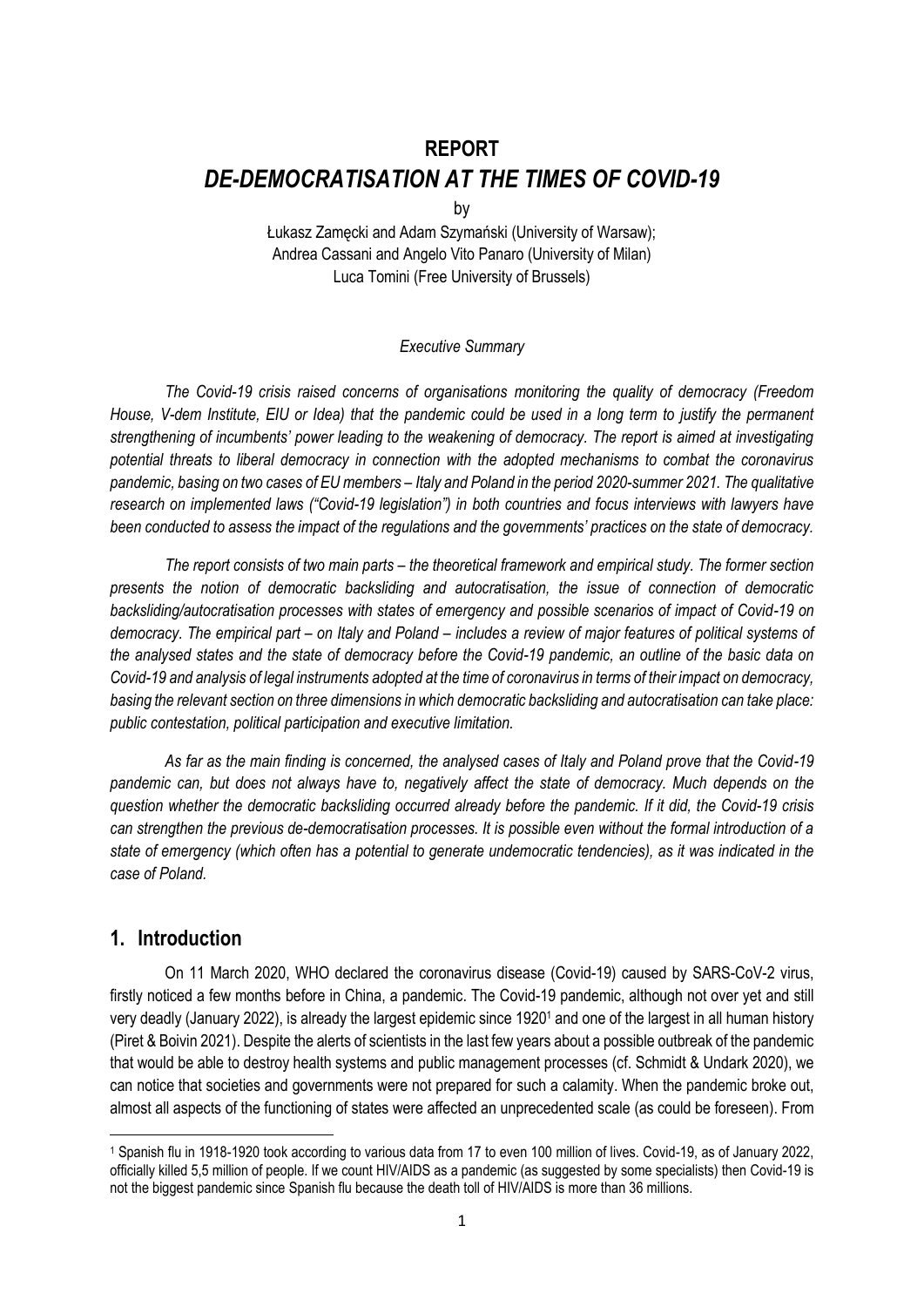the point of view of political science, it is interesting to investigate how the pandemic influenced governing processes and citizen freedoms.

In the era of global mobility and connections, the first response of governments (in the 1st and 2nd quarter of 2020) was an introduction of measures to temporarily restrict people's mobility by orders to stay at home, closing schools and workplaces, banning public transport, forbidding mass events and public gatherings or closing national borders (cf. Hale, et al. 2020; V-Dem, 2020). The legal measures to manage this extraordinary situation became a prominent issue. The constitutions of many states provide "states of emergency" to deal with the situations in which ordinary constitutional measures are inadequate. But many states, even having appropriate legal provisions were not ready to deal with such a crisis, also because the Covid-19 pandemic is a much broader crisis and may last longer than any so-far encountered natural catastrophes or technological accidents.

These were not only stories from dystopian books (e.g. V for Vendetta), but also a real concern of organisations controlling the quality of democracy. They were afraid that the pandemic could be used in a long term to justify the permanent strengthening of incumbents' power, and thus leading to the weakening of democracy. These worries were justified by the fact that in "the era of Covid-19 pandemic" many governments have strengthened a state surveillance to control the spread of the virus or have shifted many responsibilities for managing the process of combating the pandemic to the executive bodies, limiting at the same time the role of parliaments and civil societies. Some governments have also started to control media to combat fake news.

Thus, many potential threats to democracy have emerged.

In mid-2020, the research team from the University of Warsaw with colleagues from Charles University, Prague and the University of Milano proposed a project "**De-democratisation at the times of Covid-19"** <sup>2</sup> within the framework of grant scheme of 4EU+ Alliance<sup>3</sup>. The purpose of the research was to thoroughly investigate selected cases in terms of potential threats to liberal democracy in connection with the adopted mechanisms to combat the coronavirus pandemic.

Italy was one of the most affected countries in the world in the first wave of pandemic. It introduced a state of emergency. Poland, according to the Oxford University research, used initially one of the most restrictive forms of lockdown, although its government did not decide about declaration of the formal state of emergency. Preliminary research related to two countries of the 4EU+ Alliance (Poland, Italy) lets us to test the tools for assessing the impact of national governments in the pandemic era on the challenges for liberal democracy. Although these governments differ in terms of the situation in which they had to act and the scope of measures they undertook, we can observe some similarities in how much they respect or disrespect the democratic rules at the time of coronavirus – the question having much to do with the political (populistic) profile of the parties having a strong position in the governments in both countries (particularly Law and Justice in Poland but also Five Star Movement in Italy).

This report does not address only the issue of de-democratising government practices during the pandemic. Its goal is to assess whether a pandemic is another step on the way to democratic backsliding, if it is used as an "excuse" (also as an argument to build proper narration) to worsen the state of democracy, since the pandemic and struggle with its consequences reduces costs of autocratisation. That is why the assessment is needed of the state of democracy preceding the pandemic in the analysed countries. The authors' aim is also to examine the means of the strengthening of executive power. The qualitative research on implemented laws in two

 $\overline{a}$ 

<sup>2</sup> In September 2020 Université libre de Bruxelles (ULB) joined the research group.

<sup>3</sup> For more about the Alliance, see: https://4euplus.eu/4EU-1.html.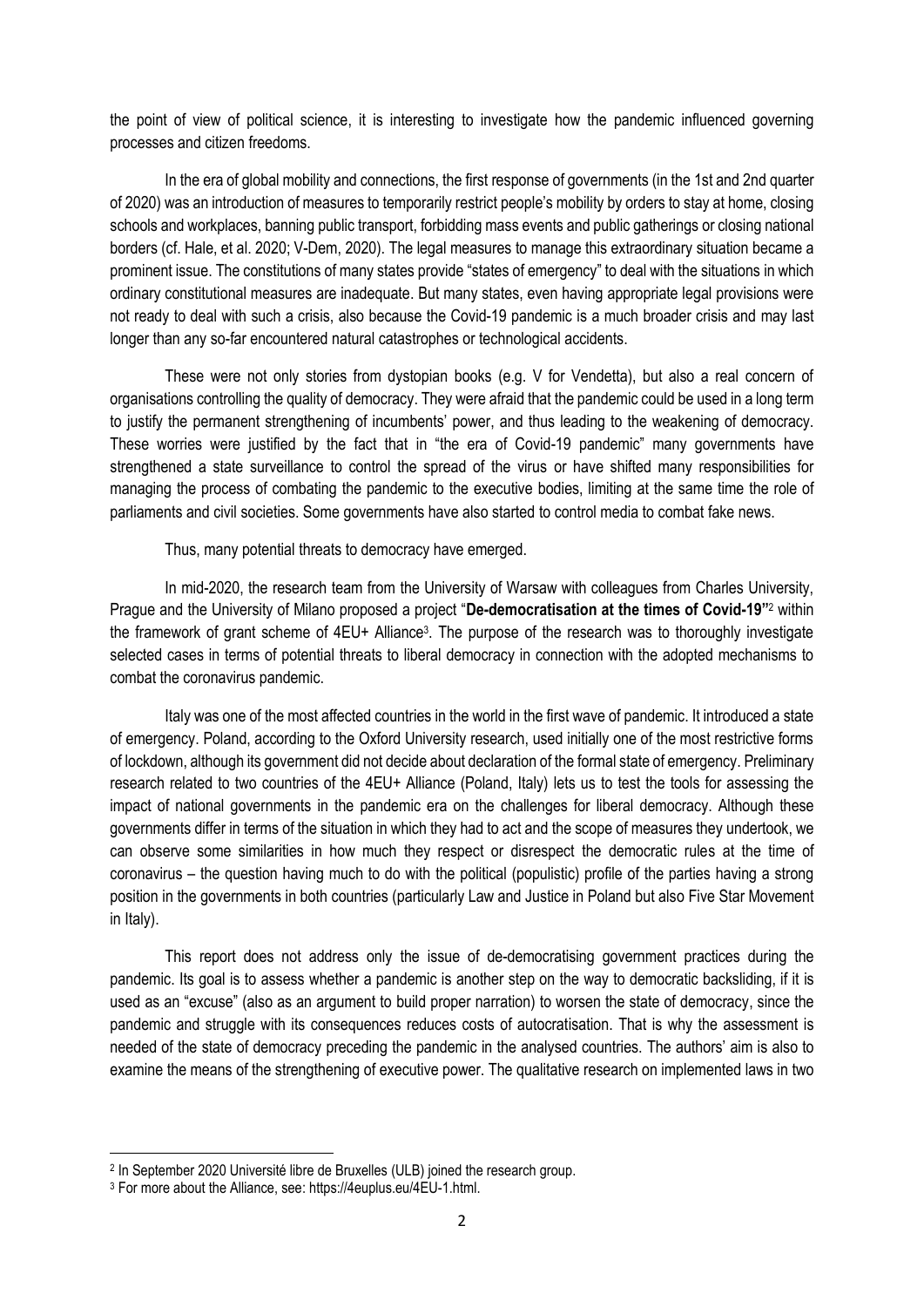countries has been conducted to answer the questions of what types of "Covid-19 legislation" were adopted, what was the procedure to implement it, how many acts were adopted and which areas of human rights they covered.

The report consists of two main parts – the theoretical framework and empirical study. The theoretical framework presents the notion of democratic backsliding and autocratisation. It could be useful to study how the Covid pandemic may influence the quality of democracy and political regime changes. We also show the issue of connection of democratic backsliding/autocratisation processes with states of emergency (even if not understood formally). Moreover, possible scenarios of impact of Covid-19 on democracy are outlined and the "Covid legislation" is presented to follow general patterns in terms of limiting democratic rules in Europe.

The empirical part includes not only the review of major features of political systems of analysed states and the state of democracy before the Covid-19 pandemic to assess the direction of change, but also states of emergency in the analysed countries. We provide the basic data on Covid-19 and conduct the analysis of legal instruments adopted at the time of coronavirus as well as instruments used by the governments. The empirical part finishes with the qualitative research on the impact of the Covid-19 regulations on democracy, basing the relevant section on three dimensions in which democratic backsliding and autocratisation take place according to our theoretical framework (Cassani & Tomini 2019): public contestation, political participation, and executive limitation.

The data of this comparative study come from the desk research as well as focus interviews with the groups of legal experts – academicians and practitioners who were asked to present their opinions on the Covid-19 legislation, including the question of its accordance with the democratic rules and the rule of law.

The time framework of the analysis is 2020 and first part of 2021. The fourth and fifth waves of Covid-19 have not been covered by our report because of its continuous presence at the time of writing of this text and much limited anti-Covid measures taken by the governments of the analysed countries.

# **2. Theoretical part**

Before we present the empirical part, it is indispensable to outline the conceptual/theoretical framework, which will be used in the report. We need to define the main terms such as the democratic backsliding or autocratisation and outline the relationship between the introduction (formally or not) of a state of emergency and changes of state of democracy as well as, basing on the latter aspect, the possible scenarios of impact of the anti-Covid measures on democracy eventually.

#### **2.1 Notion of democratic backsliding and autocratisation**

On the following page, we draft a theoretical framework building the notion of democratic backsliding and autocratisation; it could be useful to study how the Covid-19 pandemic may influence changes within the regime or even of the regime to a less democratic one. Both scenarios cannot be excluded eventually, depending on a country.

Crises, such as Covid-19 pandemic, are recognised as triggering factors of the so-called democratic backsliding. It will be a key term used in our report as it suits well the analysed cases of countries. In general terms, it means a deterioration of the state of liberal democracy, specified by Nancy Bermeo as "the state-led debilitation or elimination of the political institutions sustaining an existing democracy" (Bermeo 2016, p. 5). Similar concepts have also been used, for example "de-democratization" (Tilly 2007), "democratic decline" (Plattner 2015) or "democratic erosion" (Paloumpis et al., 2019), just to name a few terms used to describe the same phenomenon.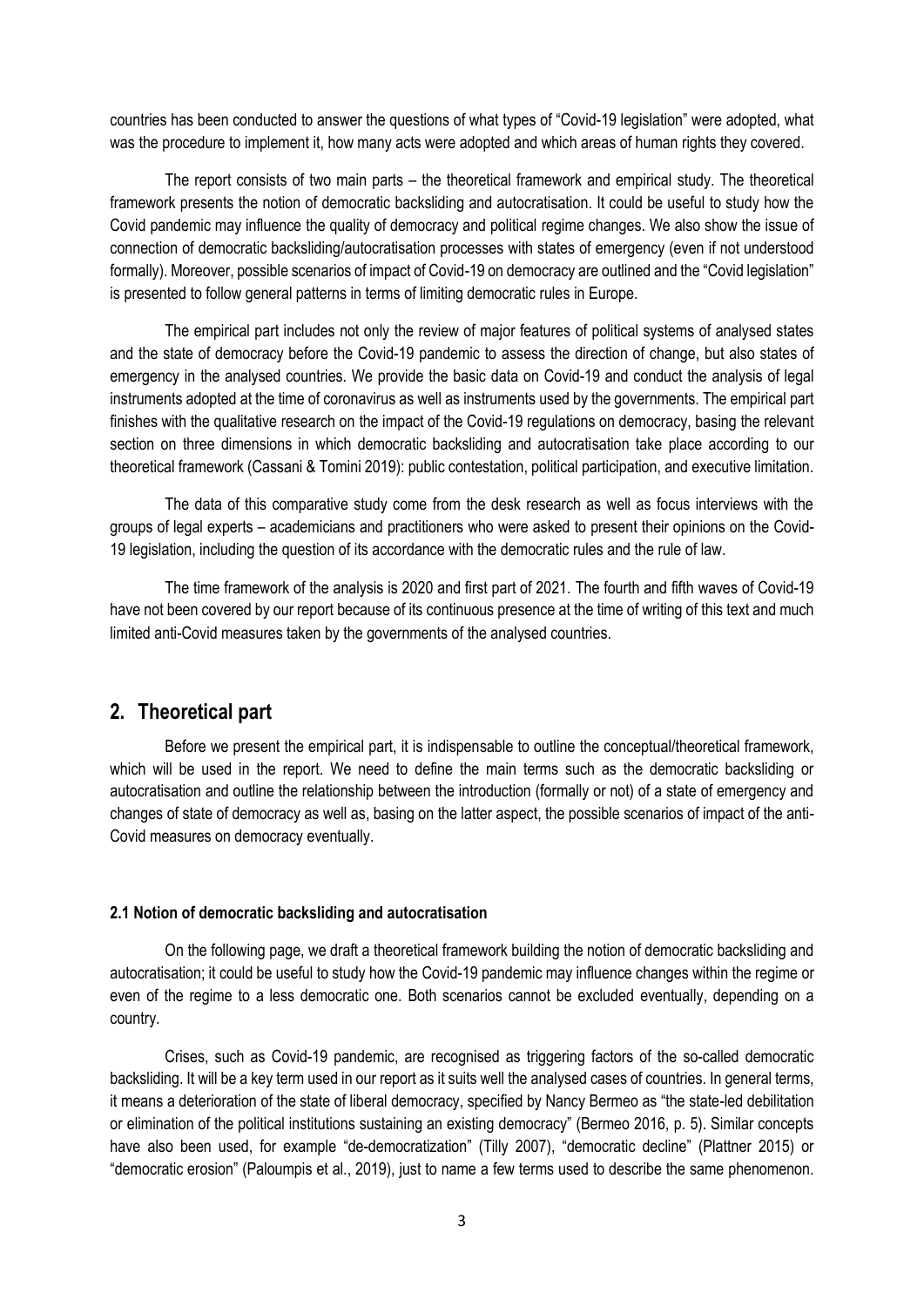It does not have to mean the change of the political regime to a less democratic one but it can be about lowering the quality of democracy within the same political regime – in terms of 1) procedures – i.e. a correct operation of procedural aspects of representative democracy**;** 2) content – the question if citizens, associations, etc. are able to enjoy liberty and equality and 3) results – the question of legitimacy of the democratic regime (Morlino 2011). When we take into consideration, for example, the Economic Intelligence Unit (EIU) democracy index, we can point out such components of the liberal democracy model as: working of the competitive electoral process (electoral integrity) and political pluralism, functioning of the government accompanied by the effective system of checks and balances, guaranteeing individual rights and freedoms, developed political participation and democratic political culture (Economist Intelligence Unit 2020). We should add the working of the rule of law to this, particularly in the context of our research.

Autocratisation is a separate term, even though it is a part of the phenomenon of democratic backsliding. It is about such a deterioration of the state of democracy which means a change of the political regime to a less democratic one, depending on working of three key aspects: executive limitations (control over the executive) as well as participation and contestation opportunities (see Figure 1). They correspond to the components of the liberal model of democracy. They are important indicators of democratic backsliding generally – that is why they will be used in our analysis but when autocratisation occurs, their extensive presence can lead to the change of political regime. Autocratisation, i.e. gradual change towards autocracy, takes place when it makes the exercise of political power more repressive and arbitrary and restricts substantially the space for public contestation and political participation (Cassani & Tomini 2019).





Source: Cassani & Tomini, 2019.

### **2.2. State of emergency vs. democratic backsliding and autocratisation**

We should also outline the issue of relationship between the processes defined in the previous section and the introduction of state of emergency. The key question in this context, investigated in many works to date (Ackermann, 2004; Hafner-Burton, Helfer & Fariss, 2011; Criddle & Fox-Decent, 2012; Richards & Clay 2012;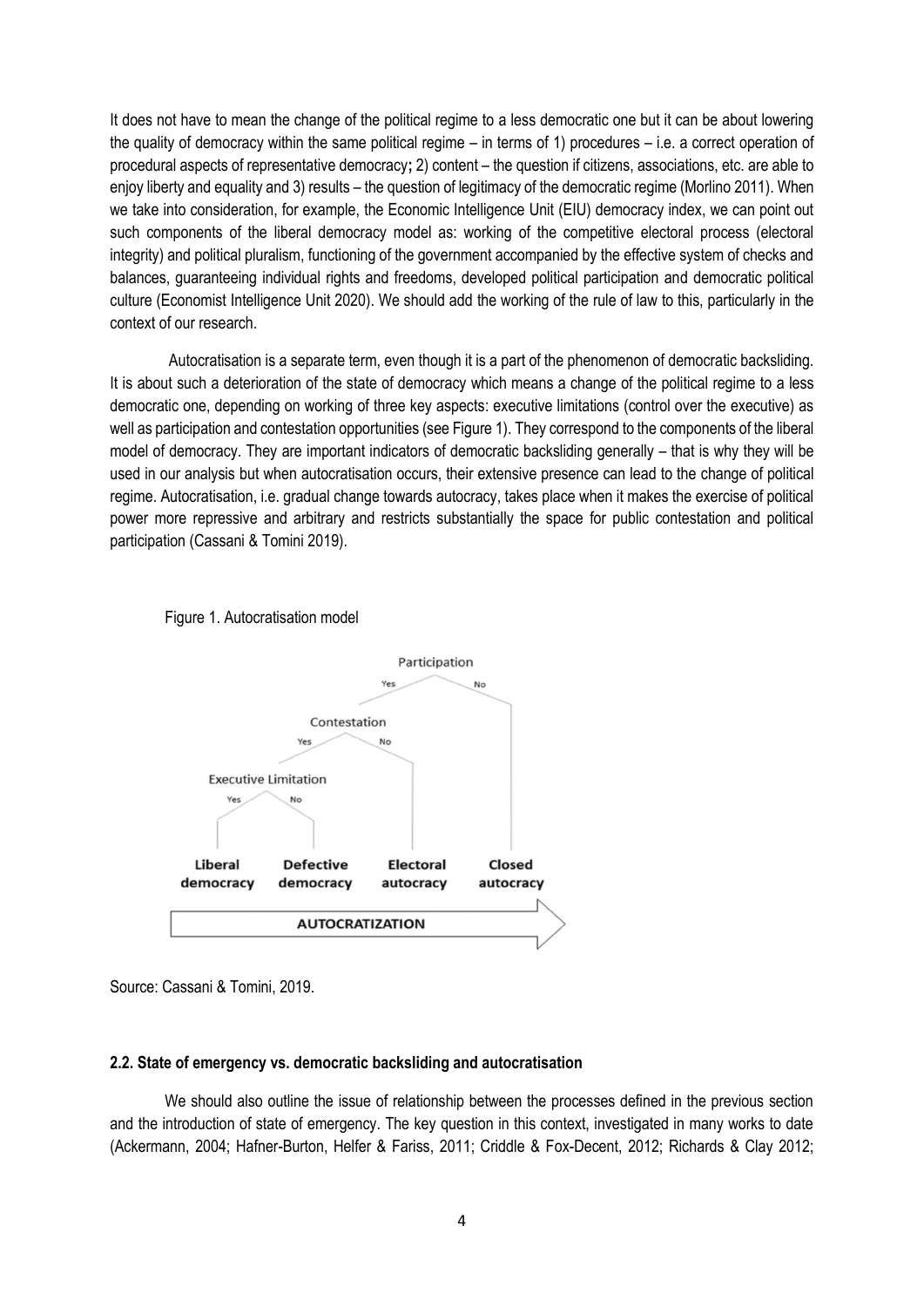Bjørnskov & Voigt, 2018; Lührmann & Rooney, 2020), is if the introduction of the state of emergency is a favourable determinant for the undemocratic changes.

The state of emergency is usually introduced in democracies according to the relevant provisions of the constitution (with exceptions as in the case of the British constitutional arrangements which, for example, do not include the provisions on the exercise of emergency powers) and other relevant legal acts at the time of instability (Ferejohn & Pasquino 2004, p. 215). John Ferejohn and Pasquale Pasquino write, in this context, about two models of emergency powers: the traditional constitutional (neo-Roman) model – based on the provisions of the constitution and the new, more flexible and controllable (by the parliament) legislative model – with the significant role of emergency legislation (Ferejohn & Pasquino 2004, p. 210-239). The state of emergency can be a result of:

1) military invasion, war, revolution or military defeat (traditionally);

2) natural disaster, pandemics, terrorist activities, crisis (domestic or international), coup, conflict, protest or rebellion (currently) (Lührmann & Rooney 2020).

It relates to extension of power to executives, who get extra competences to fight against instability and its consequences. "From 1800 to 2012, eighty democracies approved legal provisions for a state of emergency, specifying how the government is empowered to take actions beyond its standard procedures in the event of international or domestic crisis." (Lührmann & Rooney 2020) For instance, the executives (presidents, prime ministers/chancellors or ministers) can issue decrees, limiting the role of the parliament, censor information or suspend legal processes and rights of citizens (Ferejohn & Pasquino 2004, p. 210). However, the emergency legislation, which is adopted during the state of emergency (according to a new model of emergency powers) and includes the provisions on special competences of state authorities, is still "reviewable by the constitutional court (if there is one) and is regulated in exactly the same manner as any other legislative act." (Ferejohn & Pasquino, 2004, 215) Moreover, it is temporary, which means that everything should come back to the previous state after the end of state of emergency, including the previously suspended rights. In addition to this, "the legislature is expected to monitor the use of the emergency powers, to investigate abuses, to extend these powers if necessary, and perhaps to suspend them if the emergency ends." (Ferejohn & Pasquino, 2004, 217)

These special competences of the executive theoretically should not lead then to the democratic backsliding or autocratisation (history shows that the state of emergency can be even a tool to stop the undemocratic processes). Anna Lührmann and Bryan Rooney wrote, if the special competences "are used by the elected executive to effectively and proportionately respond to a crisis situation, the quality of electoral democracy is not at stake." (Lührmann & Rooney, 2020) The same concerns the constraints put on democracy and human rights – proportionality and limited time of state of emergency (although a short extension is possible, it cannot be extended for an extended period) are favourable conditions for keeping democracy intact (Lührmann & Rooney, 2020).

However, the past political events and processes show that:

1) the executive exceptional competences during the state of emergency can become the government standard work afterwards;

2) executives can also use the emergency power to strengthen their power and eliminate the obstacles present during the usual time. These constraints put on the executive power are connected with working of democratic procedures and mechanisms, such as division of power or checks and balances system – first of all limiting the use of sources by the executive and creating the accountability tools;

3) the state of emergency is an occasion for the executive to reduce the cost of this kind of actions – much higher in a normal situation;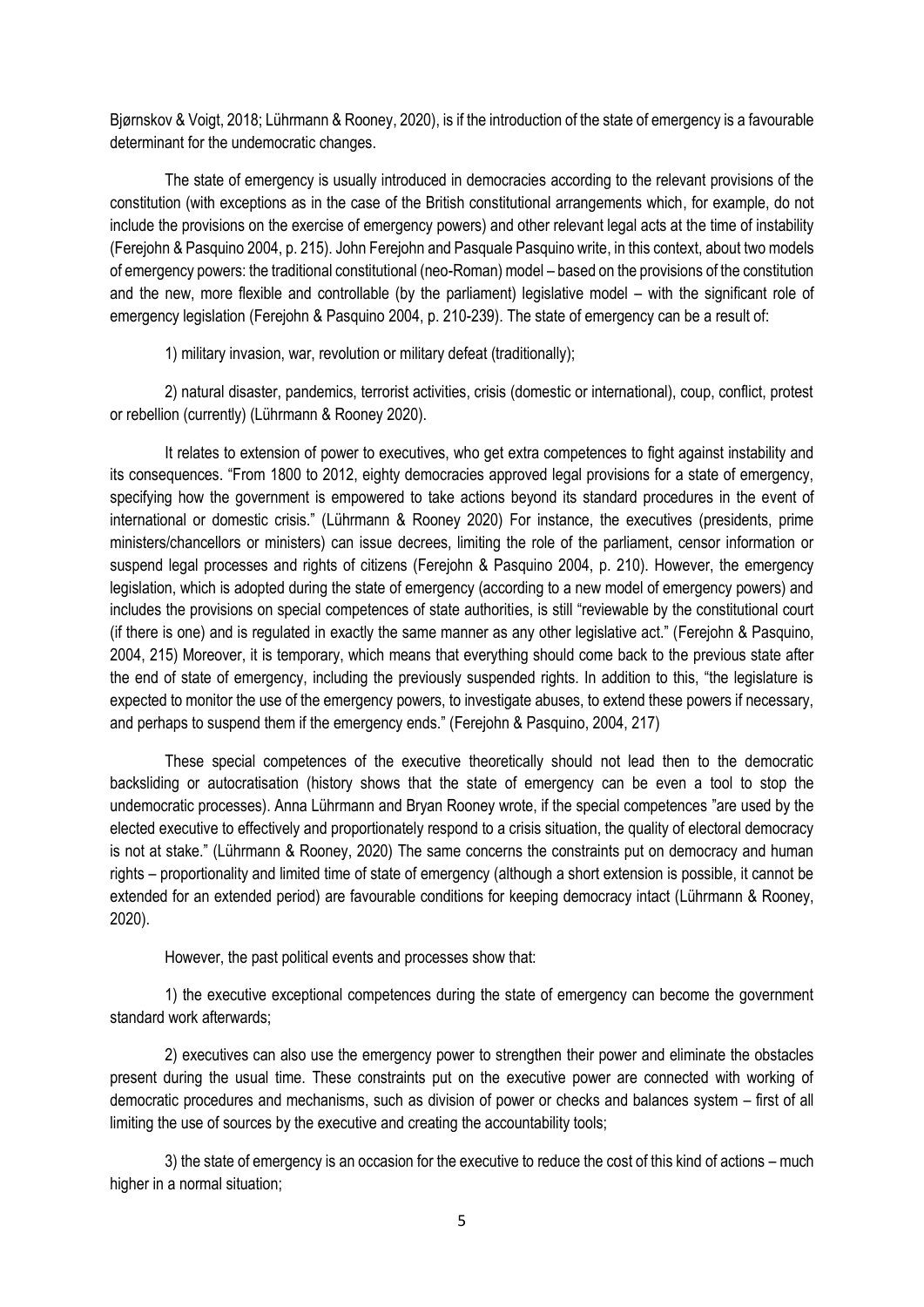4) the state of emergency gives a good justification for the incumbents to strengthen their power, silencing the opponents, including the opposition which can be accused of being, for example, unpatriotic or irresponsible at this special time when the fast and effective measures must be taken (Lührmann & Rooney, 2020).

The democratic backsliding or even autocratisation is then also possible under the state of emergency in democracies (no matter if formally introduced), particularly in the situation when we had witnessed some democratic backsliding or autocratic changes already before the beginning of the state of emergency (as it will be indicated in the Polish case below). It is confirmed by the aforementioned scholars: Lührmann, and Rooney. The results of their interesting quantitative study "suggest that countries with a state of emergency are indeed more likely to also undergo a period of democratic decline. In fact, we find that democracies are 75 percent more likely to erode under a state of emergency than without, marking a substantial increase in the probability of democratic decline, and this result is robust to a number of alternative specifications." (Lührmann & Rooney, 2020)

### **2.3 Covid-19 vs. democratic backsliding and autocratisation – possible scenarios**

Having in mind what we wrote in the previous section, we should now consider the case of Covid-19 related actions of incumbents during the state of emergency (*de iure* or *de facto*) and their impact on democracy. We should differentiate between a short- and long-term perspective. As we pointed out, limitations put on the democratic rules and freedoms are justified during the emergency rules – when the introduced measures are proportional and limited in time (i.e. valid in a short-term perspective), which quite often is not the case. However, it is also interesting to ask a question about the time after the emergency period and in a long-term perspective. The steps taken by incumbents may, but do not have to, trigger the democratic backsliding or even autocratisation.

Assuming that we can witness a negative impact of the Covid-19 crisis on democracy, we can claim that in any crisis situation a ruling elite can bypass horizontal checks, limit citizen individual rights, ban demonstrations and other public gatherings, censor media (claiming that the government which fights against coronavirus cannot be criticised) and postpone/cancel elections or organise them at all costs if it is in its favour. In addition, anti-system parties and movements, which must be taken into consideration as well, can fuel violence by their anti-governmental rhetoric and actions.

When we think about crises as drivers of democratic backsliding or autocratisation, we can consider several scenarios. Crises could alternatively be "used": 1) by the ruling elite to justify democratic backsliding or autocratisation; 2) by other actors (antisystem parties and movements) to delegitimise the ruling elite and the regime in order to take power; 3) by the ruling elite to stabilise the government and the regime, and to marginalise antisystem parties and movements.

Hence, we may identify a few possible scenarios (depending on the scope of changes) triggered by the Covid-19 pandemic:

- 1. the ruling elite uses the pandemic to
- a) expand the executive power,
- b) limit the political competition (i.e. opposition parties and media ability to criticise the government),
- c) postpone elections or organise them at any cost,
- in addition to what the management of the pandemic reasonably requires;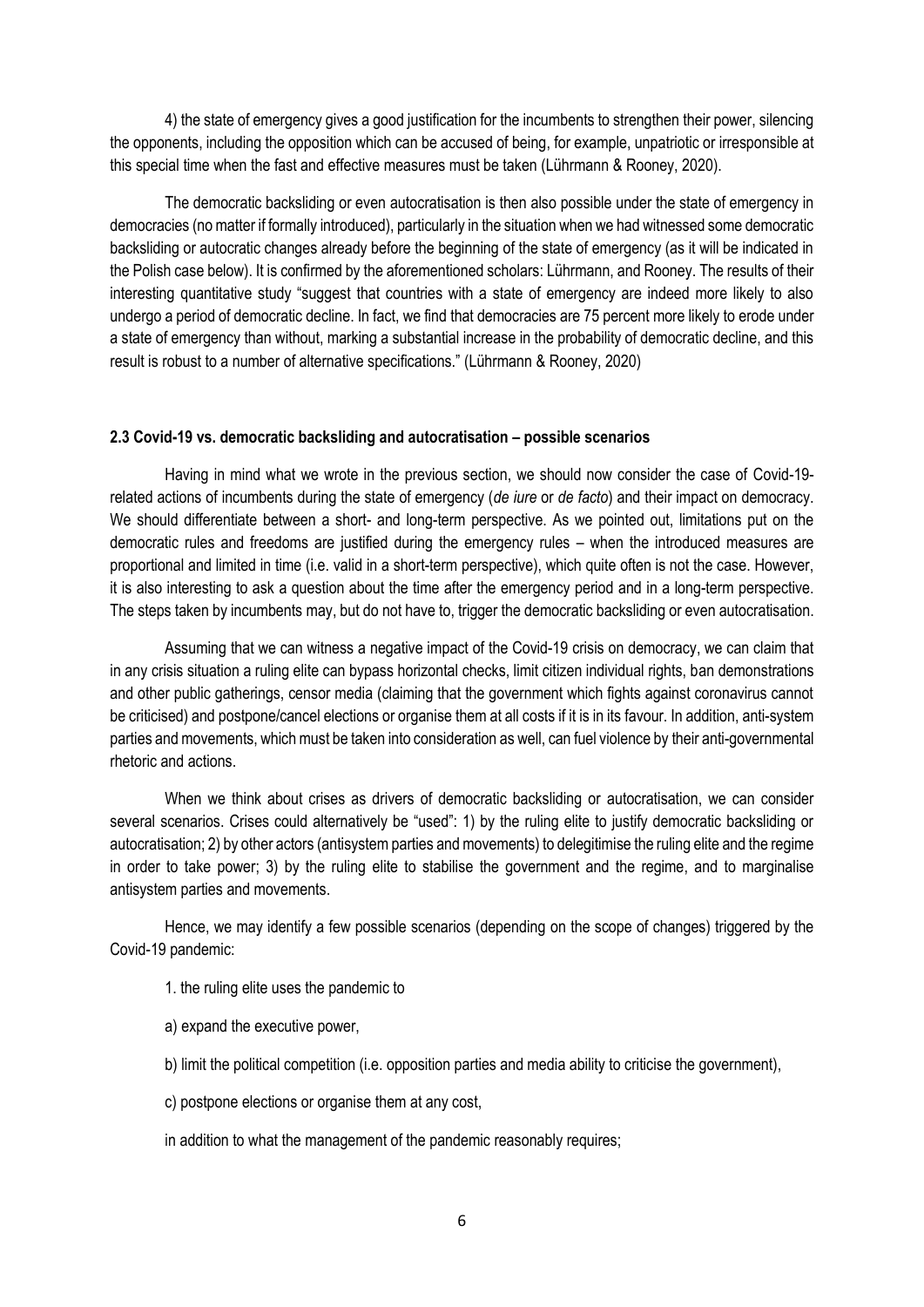2. antisystem parties and movements campaign to delegitimise the government and fuel mass revolts to make the government fall, and to replace it.

Alternatively, if none of these scenarios eventually materialise, the Covid-19 pandemic could have:

3. a null effect: the government makes no attempt to make the regime less democratic; antisystem parties and movements do not exist or are too weak to replace the government;

4. an "opposite" effect: the government does not try to make the political regime less democratic; antisystem parties and movements try to delegitimise the government but lose support due to their irresponsible behaviour; and the regime (re-)consolidates.

Of course, we can we take into consideration also the possibility of a positive impact of the Covid-19 crisis on democracy. For instance, it may lead to improved governance, strengthening of democratic resilience (Merkel & Lührmann 2021) or limited activities of populists. However, this positive impact is usually ambiguous – as in the case of populists who cannot play so much on the migration issue but are able to find an alternative strategy, attacking the health policy of governments. Moreover, it usually concerns fully democratic countries (in which the democratic resilience may be even strengthened).

# **3. Empirical study – case of Italy and Poland**

# **3.1 Covid as a driver of democratic backsliding: the case of Italy**

In the following part, we describe the Italian political system and the pre-Covid "health status" of democracy in Italy, and we list the main actions the Italian government undertook and the main regulations it adopted till summer 2021 to deal with the pandemic. The last part is devoted to the assessment of the impact of the actions and regulations on democracy.

### **3.1.1 Italian political system**

- Italy is a *parliamentary* republic
- The President of the Republic is the *Head of State*, indirectly elected by the parliament every seven years. It mainly exercises functions of representation and supervision in the formation of the government through the consultation of parties in the parliament. It appoints the prime minister and the ministers (on the recommendation of the appointed Prime Minister), dissolves the chambers, calls the elections. It promulgates the laws approved by the parliament, with a possibility of sending them back to the chambers (once only) for further deliberation.
- The head of the executive is the *Prime Minister*, appointed by the President of the Republic. It directs government policy and receives confidence from the parliament: the PM remains in office as long as he/she enjoys the majority support. When it comes to the PM political responsibility, two options are possible - a motion of no confidence by the parliament (without the need for a new government to be proposed), a confidence vote posed by the PM.
- The *parliament* consists of two chambers. The legislative period lasts 5 years, but the chambers can be dissolved earlier by the President of the Republic, faced with the impossibility of forming a government that enjoys the parliamentary majority support. The lower and upper chambers (Senate) legislate on the same matters and have the same powers. In 2020, a significant reduction in the number of parliamentarians was approved through a constitutional reform, and a consequent constitutional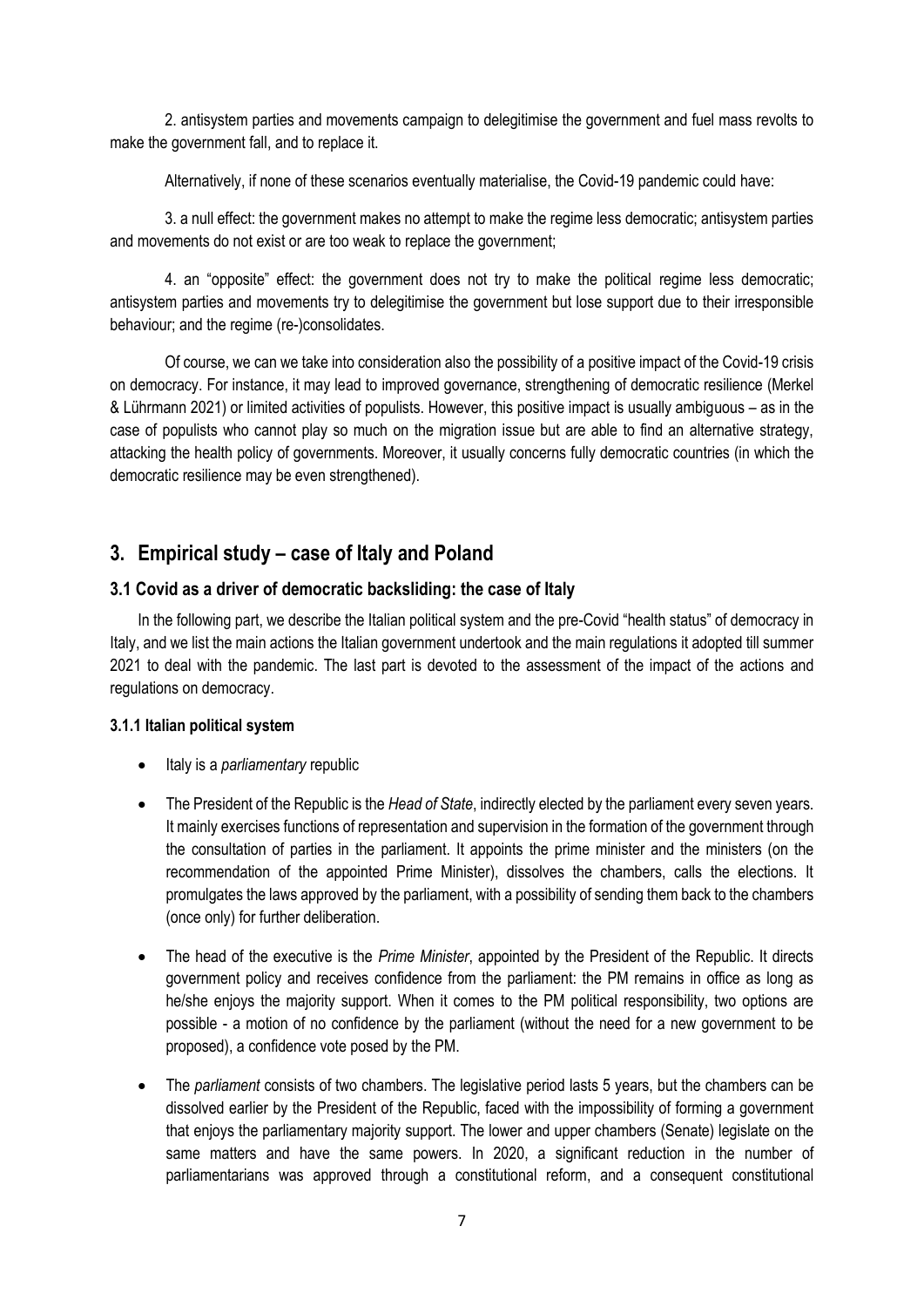referendum. The reform reduced the seats in the Chamber of Deputies from 630 to 400, and the Senate seats from 315 to 200.

- Parliamentary *elections* are held every 5 years. The current electoral law configures a "mixed" system: mainly proportional (multi-member colleges with a distribution of seats at the national level for the chamber and at the regional level for the senate), with a 37% majority component (single-member constituencies, single round, first post).
- Currently, the Italian *party system* is characterised by the presence of several parties that essentially align themselves in two opposing poles of centre-left and centre-right. In the centre-left bloc, the Democratic Party (PD) is the dominant party. The centre-right bloc is more heterogeneous and is made up of three main parties – Lega (League), Fratelli d'Italia (FdI, Brothers of Italy) and Forza Italia (FI, Forward Italy), whose specific weight is constantly evolving, even though the Lega has emerged as the main party in recent years. Within the centre-right bloc, there are parties that might be defined as "sovereigntist" and "Eurosceptic" (Lega and FdI). Another party that has often been qualified as populist is the Movimento Cinque Stelle (M5S, Five Star Movement), which does not expressly align either to the right or to the left, even though is currently in a centre-left government coalition.

### **3.1.2 Pre-Covid situation in Italy**

At the beginning of the pandemic, Italy was in a period of political instability. A parliamentary election held in March 2018 resulted in a resounding victory for the anti-establishment and "populist" Movimento 5 Stelle (M5S), which won 33% of the vote, a defeat for the ruling centre-left Democratic Party (23%), and a significant growth for the Eurosceptic anti-immigrant Lega, which secured 17%. Following prolonged post-election negotiations, M5S and Lega (which temporarily broke the centre-right alliance with Fratelli d'Italia and Forza Italia) agreed to form a coalition government with the Five Star Movement, clearly populist/sovereigntist oriented, chaired by Prime Minister Giuseppe Conte (a law professor and lawyer, relatively unknown in the political arena).

During the first year of government (2018-2019), Matteo Salvini – leader of the League (the third party in the 2018 elections and the minor partner in the governmental coalition), deputy prime minister and minister of the interior – dominated the political agenda. Skilfully exploiting the margin for action granted to him by the weakness and poor preparation of the M5S government partner, Salvini undertook legislative and media initiatives, especially in the field of migration and security policies, which were worth a robust growth in consensus primarily to the detriment of the governing partner).

Some of these initiatives, for example the proposed legislation which limited the right to demonstrate and various interferences in the activity and prerogatives of other ministries (e.g. transport and justice), jeopardised the country democratic institutions. The tension between the two governing forces increased following the result of the 2019 European Parliament elections, in which the League had a strong electoral success at the expense of the Five Star Movement. In the following weeks, the divide between the two actors became even deeper following the choice of the Five Star Movement to vote for Ursula Von Der Leyen in the European Parliament of for the presidency of the European Commission, while the League strongly opposed her nomination. The crisis was triggered by a parliamentary vote relating to the continuation of the high-speed railway construction, with Lega and Movimento Cinque Stelle once again on the opposite positions.

Faced with the resistance of the M5S against his initiatives and electoral promises, Matteo Salvini opened the political crisis in August 2019: the League presented a motion of no confidence against Conte's government asking for elections, and trusting that the opposition actors (primarily the Democratic Party) would support the motion to bring down the government and have snap elections. However, faced with a possible electoral victory by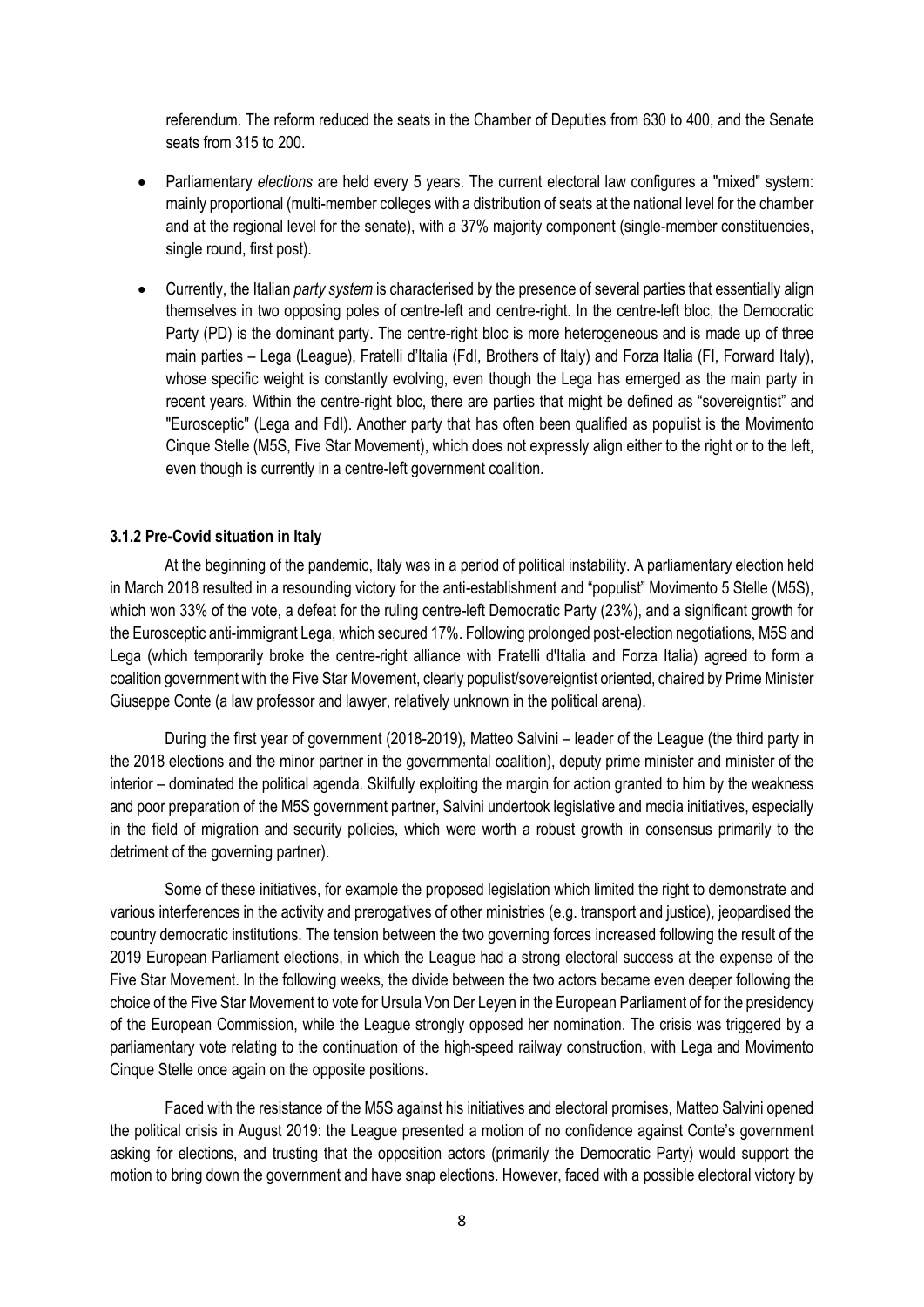Matteo Salvini, the Democratic Party proposed to create a coalition government with the Five Star Movement and with other minor leftist parties (including Liberi e Uguali LeU - Free and Equal). In compliance with the constitution, and considering the parliamentary form of government which characterises Italy, the President of the Republic started consultations between the parties represented in the legislature. After a couple of weeks, this process led to the formation of a new coalition government encompassing M5S, PD, and LeU with Giuseppe Conte still as the Prime Minister. The new government was born weak, both for the ideological distance between the parties that compose it (previously fierce political opponents), and for its fragmentation, especially following the fracture within the PD and the formation of a new party led by former secretary and prime minister Matteo Renzi, who still supported the government, though.

Therefore, at the beginning of 2020, Italy was characterised by a strong political instability. On the one hand, a recently installed coalition government supported by a precarious government alliance (having already experienced a coalition change since the 2018 elections). On the other hand, a relatively united opposition front, which had various electoral successes in 2018 and 2019 (both at European and local level), hegemonised by one party which, due to its programme and international alliances, could be considered a challenger for the stability of Italy's democratic regime and its international standing (as a member of the EU and NATO). At the same time, the Italian institutional system once again demonstrated a remarkable resilience, an evident propensity for the preservation of constitutional balances, and a strong capacity for moderation in the face of extreme political trends.

### **3.1.3 State of democracy in Italy 2010-2019<sup>4</sup>**

This chapter outlines the state of Italian democracy before the pandemic crisis.

EIU: Italy has been a "flawed democracy" since 2010. In the 2018 report, EIU defines the Italian antiestablishment government coalition as a "threat to civil liberties", as deep disillusionment with political institutions, including the parliament and political parties, fed through into increasing support for "strongmen" who bypass political institutions. Accordingly, Italy suffered a substantial drop in its Democracy Index global ranking (from the 21st to 33rd place). Between 2018 and 2019, the country recorded a further 0.46 drop (on a 1-10 scale) in its aggregated democracy score, mainly referring to the dimensions "quality of government", "political culture", and "civil liberties".

| Category/Year                                   | 2010 | 2011 | 2012 | 2013 | 2014 | 2015 | 2016 | 2017 | 2018 | 2019           | 2020           |
|-------------------------------------------------|------|------|------|------|------|------|------|------|------|----------------|----------------|
| <b>Overall score</b><br>$(10=best)$             | 7.83 | 7.74 | 7.74 | 7.85 | 7.85 | 7.98 | 7.98 | 7.98 | 7.71 | 7.52<br>(35th) | 7.74<br>(29th) |
| <b>Electoral</b><br>and<br>process<br>pluralism | 9.58 | 9.58 | 9.58 | 9.58 | 9.58 | 9.58 | 9.58 | 9.58 | 9.58 | 9.58           | 9.58           |
| <b>Functioning</b><br>οf<br>government          | 6.79 | 6.43 | 6.43 | 6.43 | 6.43 | 6.43 | 6.43 | 6.43 | 6.07 | 6.07           | 6.43           |
| <b>Political</b><br>participation               | 6.11 | 6.67 | 6.67 | 7.22 | 7.22 | 7.22 | 7.22 | 7.22 | 7.78 | 7.78           | 7.22           |

Table 1. Italy's democracy trend according to EIU, 2010-2020

l <sup>4</sup> Data sources in this subchapter: Varieties of Democracy (V-Dem); Freedom House (FH); Economist Intelligence Unit (EIU).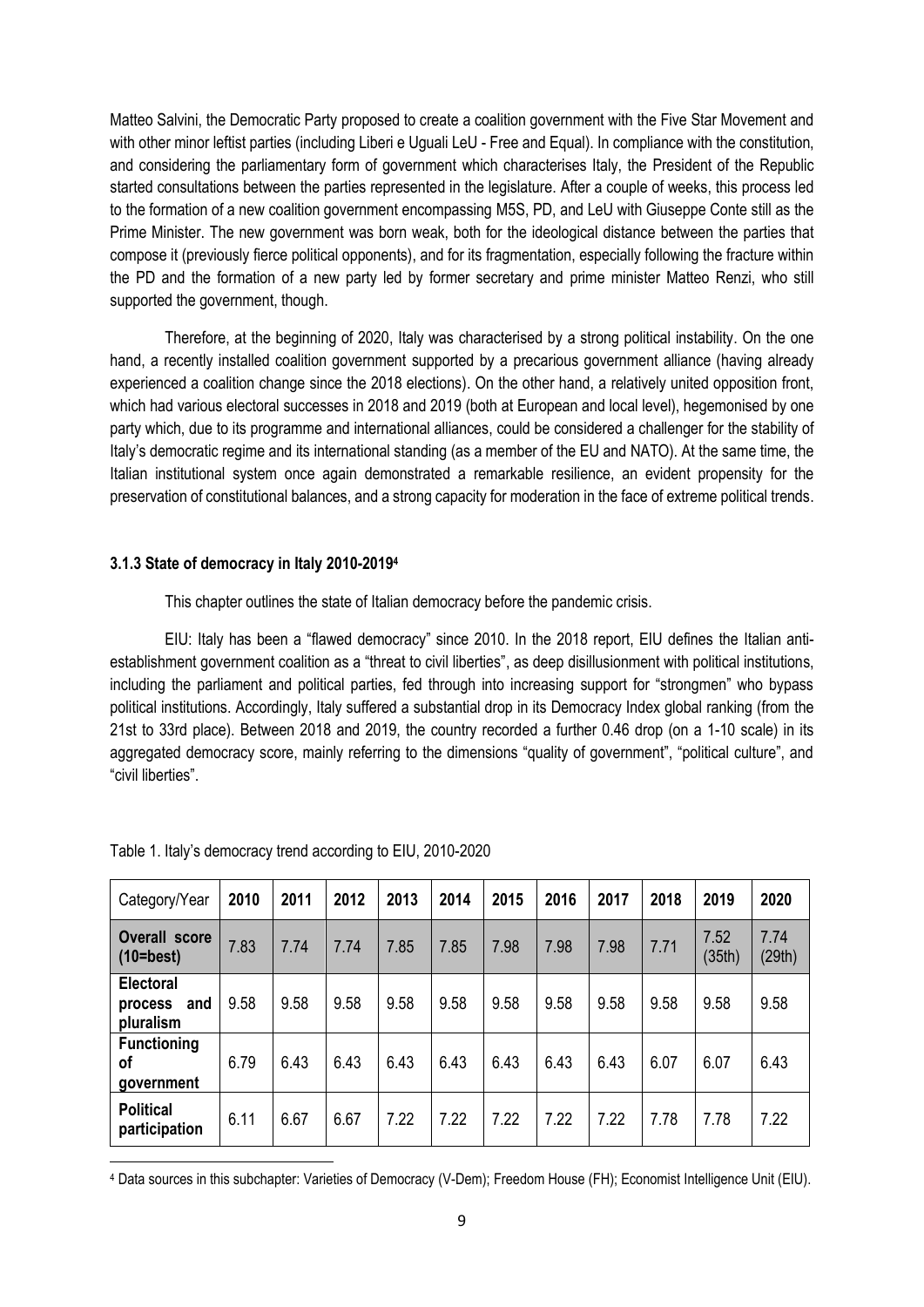| <b>Political</b><br>culture | 8.13 | .50  | 7.50 | 7.50 | 7.50 | 8.13 | 8.13 | 8.13 | 6.88 | 6.25 | 7.50 |
|-----------------------------|------|------|------|------|------|------|------|------|------|------|------|
| <b>Civil liberties</b>      | 8.53 | 8.53 | 8.53 | 8.53 | 8.53 | 8.53 | 8.53 | 8.53 | 8.24 | 7.94 | 7.94 |

Other democracy indexes:

- FH: Italy is an "electoral democracy" and a "free country". The country does not record any notable change in the aggregate index and in its disaggregated indicators.
- V-Dem: Italy is a liberal democracy. Both the electoral democracy and the liberal democracy indexes record a relatively negligible worsening in the 2018-2019 period (respectively, -0.028 e -0.044). More specifically, the recorded worsening refers to indicators of judicial constraints to the executive, freedom of association, freedom of expression and civil society participation.

### **3.1.4 Covid management in Italy (Jan 2020 – June 2021)** 5

These are the main measures adopted in Italy to deal with the pandemic:

31 January 2020: Declaration of state of emergency to last six months, then extended twice (30 July, 7 October, in force until 31 January 2021).

23 February 2020: Lockdown in the "red areas", mainly in the northern part of the country.

8 March 2020: Extension of the lockdown nationwide.

In the following weeks, the rigidity of specific prohibitions (e.g. commercial and industrial activities, movement between regions and municipalities, movement of people on the street) became gradually tighter, with new decrees. Then the measures were also extended.

4 May 2020: End of lockdown.

 $\overline{a}$ 

Progressive return to normality with rules to avoid resumption of infections afterwards.

13 October and 24 October 2020: Semi-lockdown nationwide, with varying levels of restrictions depending on the situation of each region ("red", "orange", "yellow" areas).

18 December 2020 to 10 January 2021: Strengthening of measures and limitation to travel.

2 January 2021: Launch of the national Covid-19 vaccination plan, with identification of first and second phase priority groups and vaccination points.

14 January 2021: State of emergency extended until 30 April 2020 (new "white" areas).

In the following weeks, travel restrictions were tighter and extended nationwide while vaccination campaign was extended to teachers and the police.

<sup>5</sup> Main sources in this subchapter: http://www.governo.it/it/coronavirus-misure-del-governo https://www.mef.gov.it/en/Covid-19/The-measures-introduced-by-the-Italian-government-to-support-families-00001/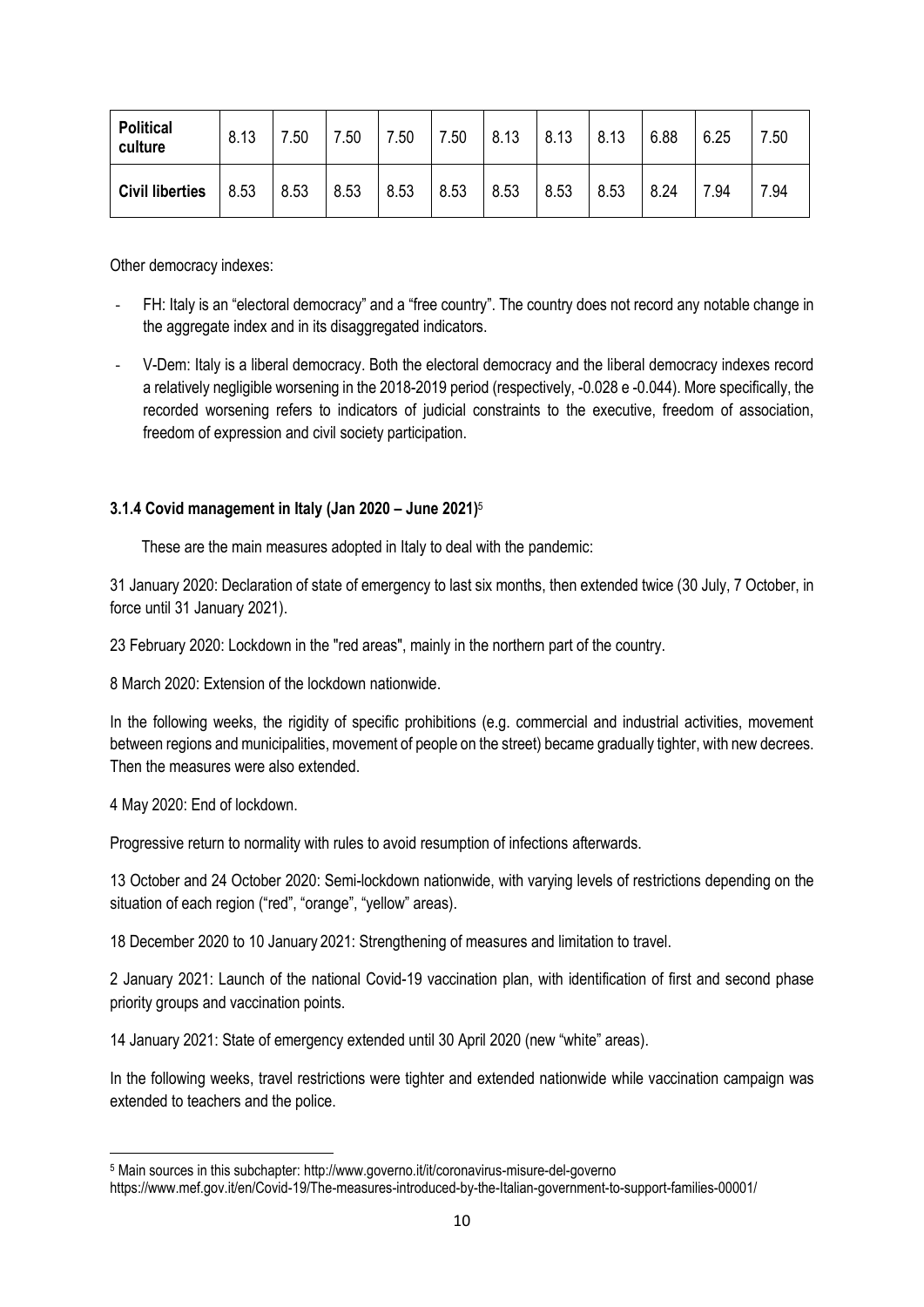2 March 2021: New measures regarding schools, museums, theatres, cinemas, and business activities were introduced with varying levels of restrictions depending on the situation of each region (national curfew at 10 p.m. until 6 April 2021). Travel limitations nationwide extended until 27 March.

10 March 2021: New criteria to identify priority groups in the national COVID-19 vaccination plan.

12 March 2021: Travel restrictions nationwide extended for the period 3 April – 6 April.

Astra-Zeneca vaccine suspended for the period 16 March – 18 March.

22 March 2021: Allocation of €32 bn to fight poverty and social exclusion, improve health conditions in the country and support firms, third-sector companies and local agencies.

1 April 2021: Extension of all the measures adopted on 2 March 2021 until 30 April 2021 and mandatory Covid-19 vaccination for healthcare workers.

22 April 2021: Launch of the national Covid certificate ("Green Pass") and state of emergency extended until 31 July 2020 (with new a schedule on re-opening activities nationwide).

In the following weeks, progressive return to normality with rules to avoid the resumption of infections and foster vaccination campaign

20 May 2021: Allocation of €40 bn to support the economy, ease access to credit for firms, improve socio-economic conditions and re-organize school activities.

In the following weeks restrictions were progressively lifted nationwide (all regions eventually classified as "white" areas)

### **3.1.5 Legal framework**<sup>6</sup>

l

On 31 January 2020, the Italian government formally declared the state of emergency at the national level (Canestrini 2020), one day after WHO announced that the coronavirus was a public health emergency on international scale and asked all its members to monitor the situation in their respective territory. (https://www.who.int/news/item/30-01-2020-statement-on-the-second-meeting-of-the-international-healthregulations-(2005)-emergency-committee-regarding-the-outbreak-of-novel-coronavirus-(2019-ncov)).

The state of emergency was declared based on article 7 of the Legislative Decree 1/2018, Civil Protection Code. Hence, it was taken under regular legislation. More specifically, by declaring the state of emergency, the Italian government recognised that Covid-19 had to be considered an "emergency of national importance (…) which, by reason of its intensity or extension, must, with immediate intervention, be faced with extraordinary means and powers to be employed during limited and predefined periods of time" (Article 24 and 25, Legislative Decree 1/2018).

<sup>6</sup> The following discussion is based on these sources:

http://www.protezionecivile.gov.it/en/transparent-administration/legal-measures/detail/-

<sup>/</sup>asset\_publisher/default/content/decreto-legislativo-n-1-del-2-gennaio-2018-codice-della-protezione-civi-1;

https://temi.camera.it/leg17/post/app\_emergenza\_e\_ordinanza.html?tema=temi/sistema\_protezione\_civile;

http://www.senato.it/japp/bgt/showdoc/18/DOSSIER/0/1149282/index.html?part=dossier\_dossier1-sezione\_sezione1; https://euideas.eui.eu/2020/03/25/the-italian-state-of-emergency-responses-and-consequences-for-fundamental-freedoms/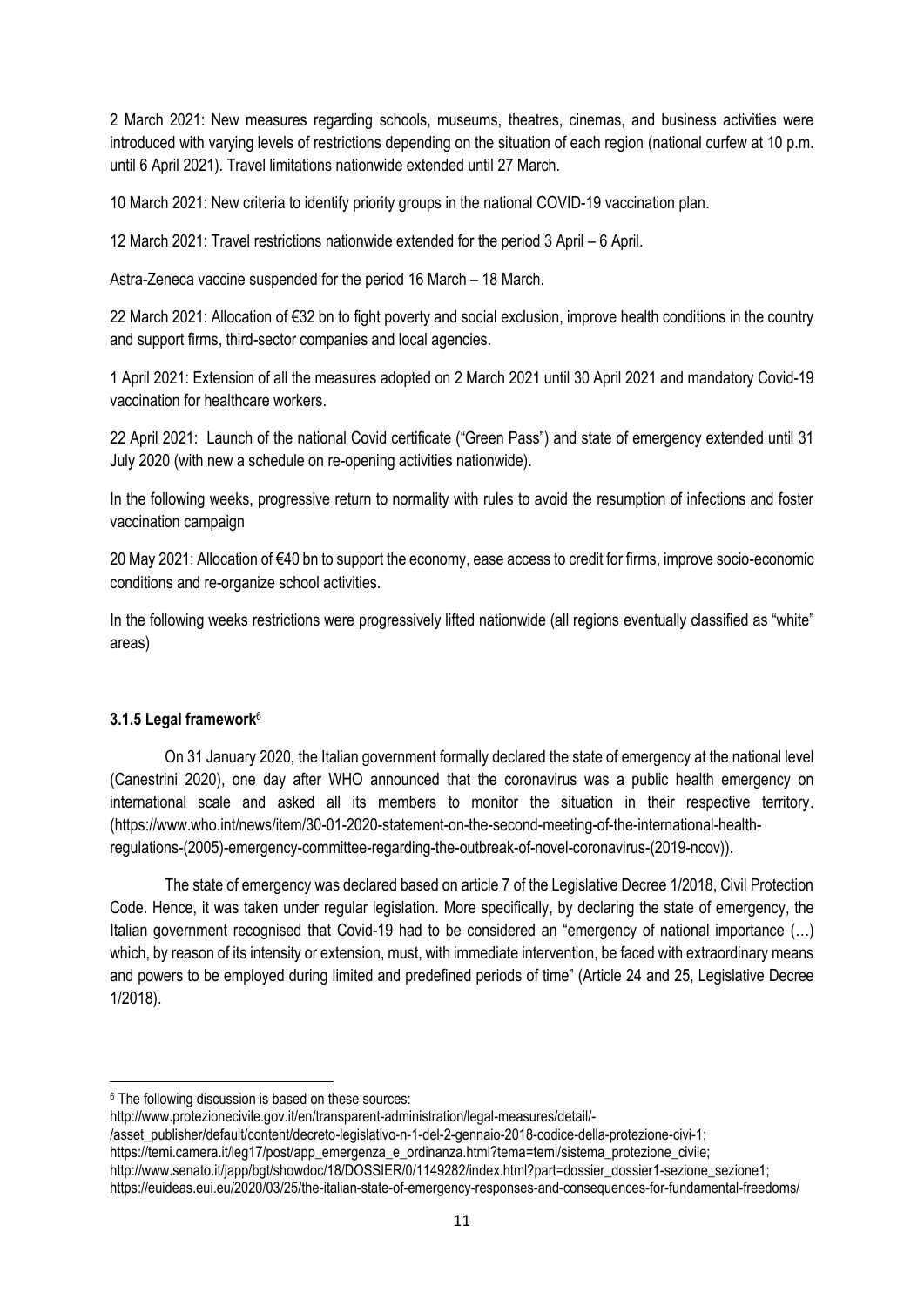The main purpose of a declaration of state of emergency is to give the central government the possibility to intervene directly in the affairs of the sub-state administrations (regions, provinces, metropolitan cities and communes). The necessity of a coordinated response to the crisis bypasses the principles of subsidiarity and division of competences applicable in normal times. More specifically, the above article rules that the Council of Ministers can declare a state of national emergency, which must be limited in duration (12+12 months maximum), and determine its territorial scope.

In particular, the government initially declared the state of emergency of six months (until 30 July 2020). In late July, the State of Emergency was extended to 15 October. On 7 October, it was decided to extend it yet again, to 31 January 2021. On 14 January 2021, it was extended again until 30 April (http://www.governo.it/it/articolo/comunicato-stampa-del-consiglio-dei-ministri-n-90/16024).

The declaration of emergency authorises the issue of "civil protection orders", which can be adopted "in derogation to any current provision, within the limits and with the methods indicated in the resolution on the state of emergency and in compliance with the general principles of the legal system and the European Union rules."

Non-derogable rights (International Convention Civil and Political Rights) include: Right to life (Article 6); Freedom from torture and cruel/inhuman treatment (Article 7); Prohibition of slavery and servitude (Article 8, I and II); Prohibition of imprisonment due to inability to fulfil a contractual obligation (Article 11); No conviction for a crime which was not a crime at the time of commitment (Article 15); Right as a person before the law (Article 16); Freedom of thought, conscience and religion (Article 18). A temporary ban on religious services does NOT count as a violation of freedom of religion as long as all religions are targeted equally.

After the declaration of state of emergency, the government became competent to take any relevant measure to solve the crisis. However, the above mentioned article does not rule specifically on health-related emergency, nor does it explicitly empower the Government to limit rights and freedoms.

Since the Italian Constitution rules that restrictions to some of the fundamental freedoms cannot be enacted nor regulated by means other than laws and acts having the force of law, on 23 February 2020, Decree Law no. 65 was issued. It provides for urgent measures relating to the containment and management of the COVID-19 emergency, and granting the "competent authorities" the power to order "any appropriate restrictive measure" on those living in affected areas (https://www.gazzettaufficiale.it/eli/id/2020/02/23/20G00020/sg).

The decree-law provided for a non-exhaustive list of measures to be taken depending on the spread of the coronavirus on the national territory: prohibitions on entering or leaving the area, the suspension of public events, the suspension of educational and cultural services, the application of quarantine measures, the suspension of all non-essential commercial and public activities, etc. The decree-law provides for a penal sanction based on article 650 of the penal code of 3-month imprisonment accompanied by a fine in the event of non-compliance with the measures.

The decree-law was programmatic. The implementation of measures was progressive: 4 March (closure of schools and universities), 9 March (closure of public spaces nation-wide), 11 March (closure of non-essential businesses), 22 March (suspension of non-essential economic activities).

Initially, only ten municipalities in Lombardy and one in Veneto were declared "red areas". Rapidly, measures were extended to the whole Lombardy and fourteen provinces of other Regions. Finally, on 9 March 2020, restrictive measures applying to "red areas" were extended to the entire Italian territory until 3 April 2020 by the head of the Italian Government, the President of the Council of Ministers, through an administrative order called 'Decree of the President of the Council of Ministers' (DPCM).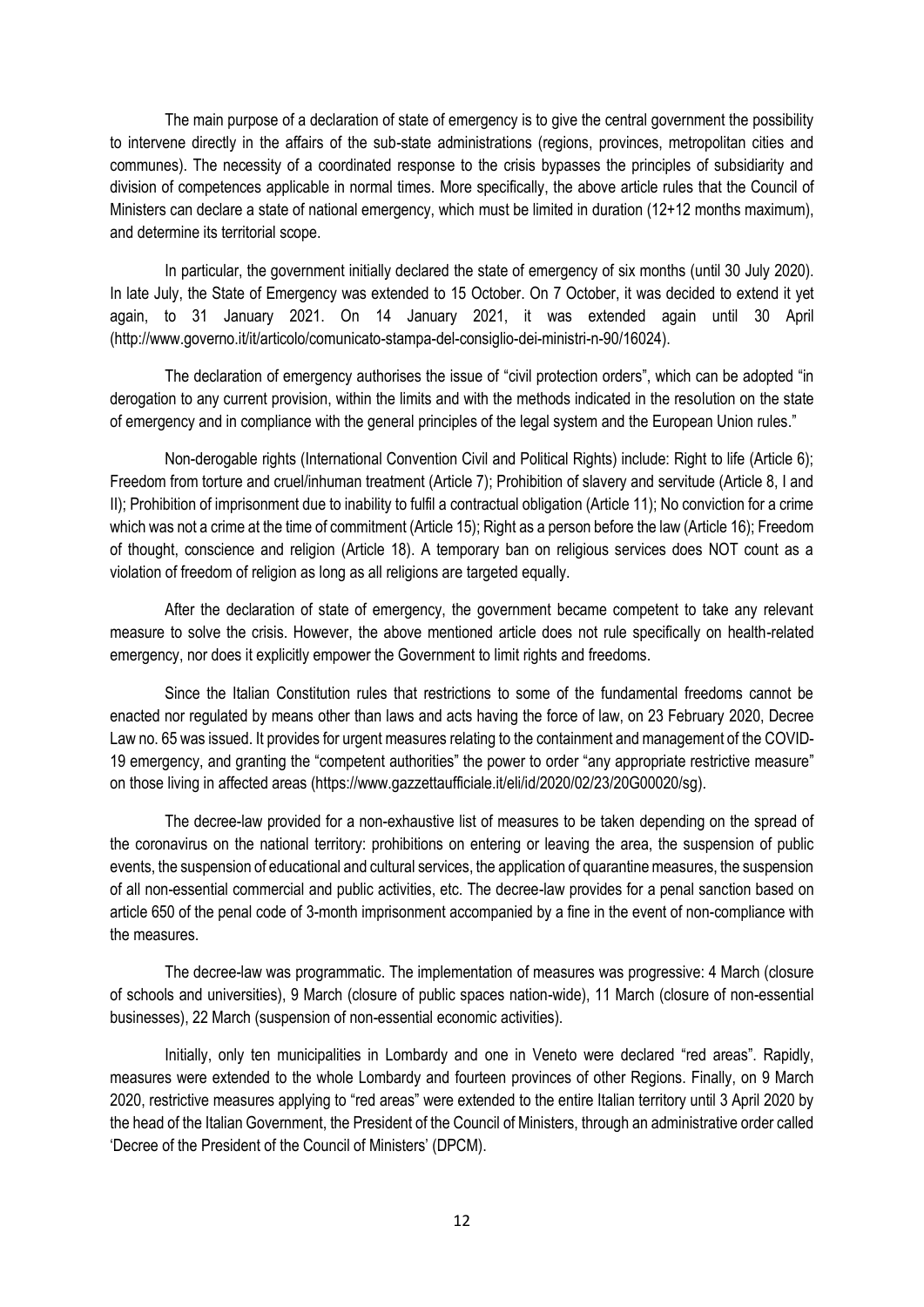The roll-out of the new restrictions was rather chaotic, as they came from many different sources, including decrees or orders of different Ministers (Minister of Economics and Finance, Minister of Health, Minister of Interior), Head of Government, Presidents of Regions or Autonomous provinces, City Mayors and Civil Protection Department.

In practice, as a result of the emergency legislation, the whole country was put in lockdown. Citizens were prevented from leaving their homes, except for "well-grounded work-related reasons or situations of need or movements for health reasons." At the same time, school and university activities as well as public events and sport competitions were suspended nationwide. Museums, cultural centres and sport facilities and any non-essential commercial activity different from pharmacies and supermarkets (and a few others) were closed. Trains and public transport were shut down or limited; and religious ceremonies, including funeral ceremonies, were suspended.

In November 2021, a new lockdown was imposed. Differently from the previous one, Italy was divided into zones marked with various colours (red, orange, yellow). In the Orange and Yellow regions, it was prohibited to be present in public places between 22:00 and 05:00, unless necessary. In the Red regions, it was prohibited all the time, unless necessary. In Red and Orange zones, circulation between municipalities and regions was prohibited.

### **3.1.6 Covid-related legislation in Italy**<sup>7</sup>

31 Jan 2020: Declaration of state of emergency

3 Feb: Civil Protection order to address early urgent interventions

21 Feb: Health Minister order to establish quarantine for people infected and people who had contact with other infected people

23 Feb: President of the Council of Ministers decree (DPCM). It provides for urgent measures relating to the containment and management of the COVID-19 emergency, and granting the "competent authorities" the power to order "any appropriate restrictive measure" on those living in affected areas

25 Feb: DPCM to introduce specific measures regarding sports events, schools, prisons, tourism

1 Mar: DPCM to absorb all precedent orders

4 Mar: DPCM to close schools and universities

8 Mar: DPCM to establish lockdown in Lombardy and several confining provinces in Veneto, Emilia-Romagna and Piedmont.

9 Mar: DPCM to establish lockdown nationwide.

l

11 Mar: DPCM to close any commercial activity other than pharmacies, groceries and a few others.

20 Mar: Health Minister order to close public spaces e.g. parks

22 Mar: Health Minister and Interior Minister order to ban movements between different towns and to close nonessential productive activities

<sup>7</sup> Subchapter based mainly on: http://www.governo.it/it/coronavirus-misure-del-governo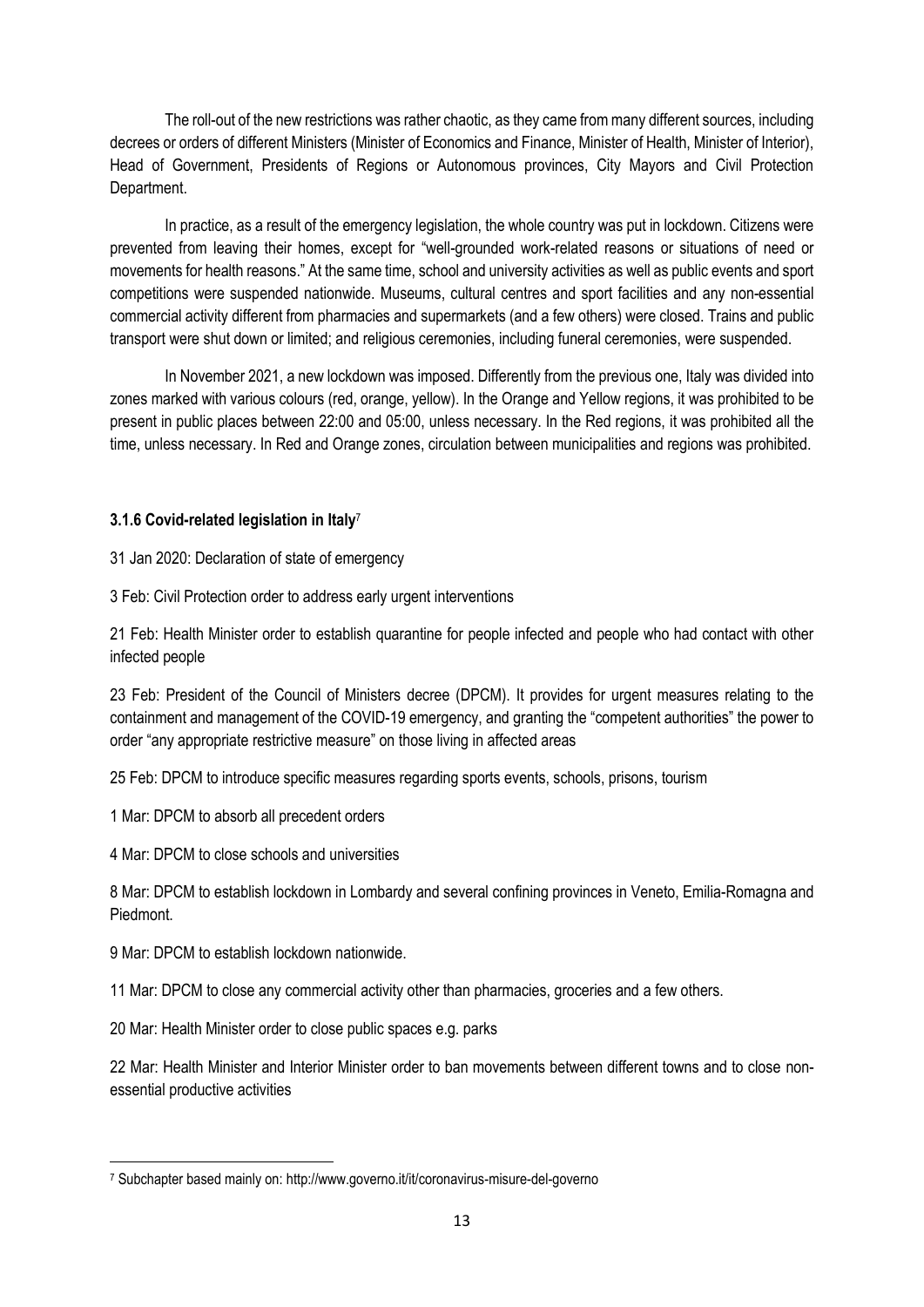1 Apr: DPCM to extend all the measures adopted until April 13

10 Apr: DPCM to extend all the measures adopted until May 3

29 Apr: DPCM to rule over privacy issue regarding the use of personal data to track people who had contact with infected people.

4 May: "Phase 2" begins, lockdown ended

15 May: DPCM to reopen and reorganise transport and restart economic, social and productive activities.

11 Jun: DPCM to reopen and reorganise further activities

14 Jul: DPCM to extend DPCM issued on 11 June

30 Jul: DPCM to extend the state of emergency until 15 October and the related enabling measures to intervene (see DPCM issued on 23 February)

7 Aug: DPCM to extend until 7 September the Covid-spread prevention basic measures

3 Sept: DPCM to reorganise school activities for school year 2020/2021

7 Sept: DPCM to extend the Covid-spread prevention basic measures until 7 October

7 Oct: DPCM to extend the state of emergency until 31 January 2021

13 Oct: DPCM to introduce new measure to contain the virus spread (second wave)

24 Oct: DPCM to introduce new measures to contain the virus spread

3 Nov: DPCM to establish a new "lighter" lockdown nationwide with different restrictions depending on the situation of each region (red, orange, yellow areas, curfew at 10 p.m.)

2 Dec: DPCM to establish further movement restrictions nationwide for the period 21 December- 6 January.

18 Dec: DPCM to establish further movement restrictions nationwide for the period 24 December – 6 January.

2 Jan 2021: DPCM to launch the national Covid-19 vaccination plan ("Piano strategico nazionale dei vaccini per la prevenzione delle infezioni da SARS-Cov-2")

4 Jan: DPCM to establish further movement restrictions nationwide for the period 7-15 January

14 Jan: DPCM to extend the state of emergency until 30 April

(Since January-February almost all the regions are "yellow" areas)

12 Feb: DPCM to establish travel restrictions nationwide until 25 February

14 February: Health Minister order to ban skiing activities until 15 March

2 Mar: DPCM to establish further travel restrictions nationwide for the period 6-27 March and strengthen Covidrelated measures to other sectors (schools, museums, theatres, cinemas, and business activities)

10 Mar: *Ad-interim* Recommendations on Covid-19 vaccination first and second phase priority groups

12 Mar: DPCM to extend travel restrictions nationwide for the period 3-5 April (except for "white areas")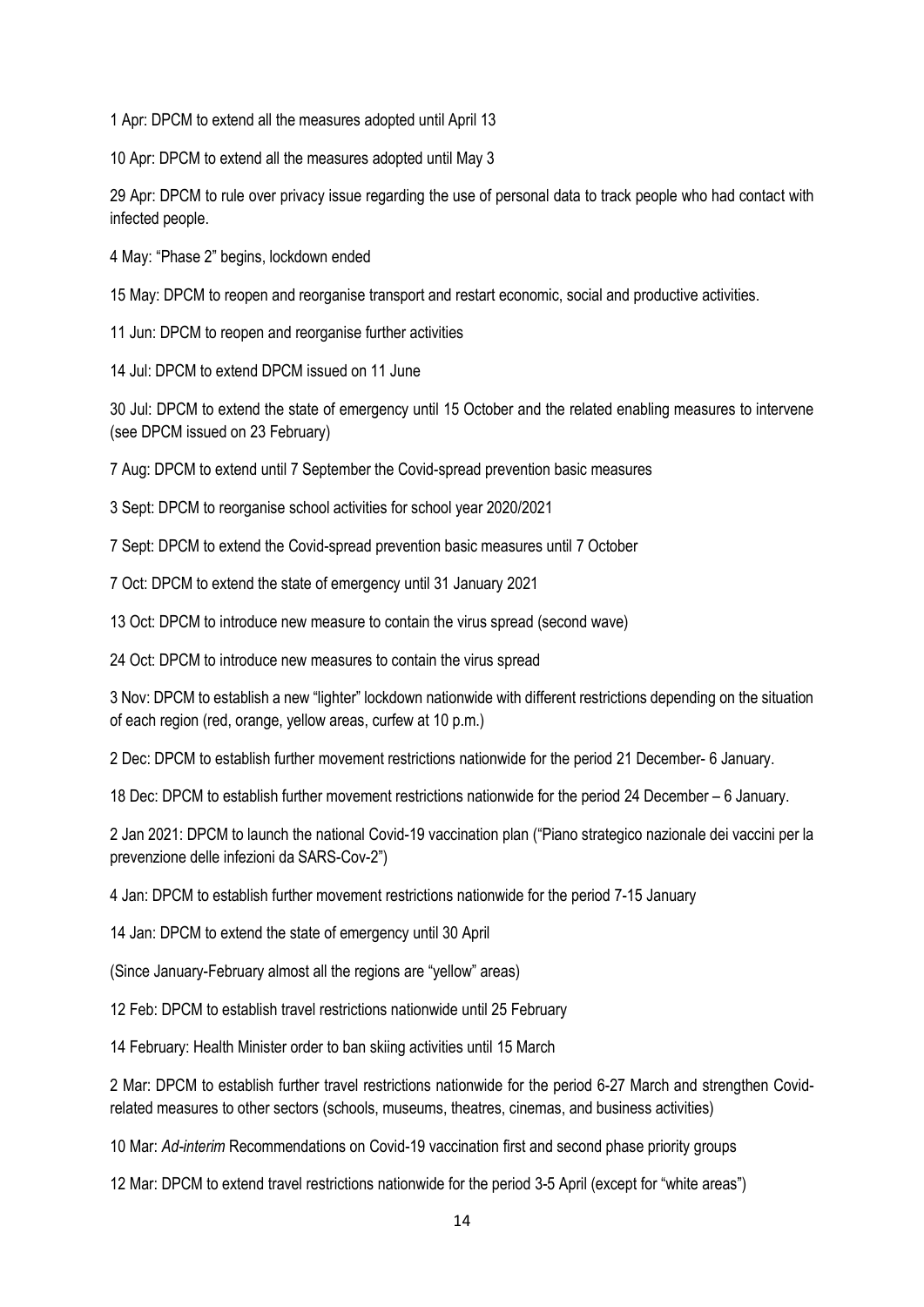22 Mar: DPCM to allocate €32 bn in order to fight poverty and social exclusion, improve health conditions and help territorial agencies to fight covid-related issues ("Decreto Sostegni")

1 Apr: DPCM to declare mandatory vaccination for healthcare workers and extend travel restrictions nationwide until 30 April (see DPCM issued on 2 March)

22 Apr: DPCM to launch the national Covid certificate ("Green Pass"), establish a schedule for re-open business activities ("Decreto Riaperture") and extend the state of emergency until 31 July

17 May: DPCM to establish travel restrictions depending on the situation of each region (red, orange, yellow areas with curfew at 11 p.m. until 6 June and 12 p.m. from 7 till 20 June)

20 May: DPCM to allocate €40bn in order to limit socio-economic consequences of the pandemic

22 May: Health Minister order to classify all regions as "yellow" areas from 24 May

26 Jun: Health Minister order to classify all regions as "white" areas from 28 June.

# **3.1.7 Did the measures adopted by the government in 2020 to address the Covid-19 pandemic put democracy at risk in Italy?**

According to some of the most eminent research centres (V-DEM, IDEA, and Economist Intelligent Unit) that have been monitoring Covid-related challenges to democracy across the world since the pandemic outbreak, the answer is NO.

To be sure, the lockdown in Italy did affect fundamental principles of democracy, such as personal liberty, freedom of movement, freedom of assembly and freedom to profess one's religious belief. Free enterprise was strongly impacted too; as well as the right to education (due to some difficulties in transitioning to e-learning) and the right to privacy (given the use of surveillance technologies such as cell-phone location tracking, advanced video analytics and biometric surveillance).

However, limitations and/or restrictions to non-absolute rights are allowed even under democracy, when they are prescribed by law, pursuant to a legitimate aim, and when such limitation is necessary and proportionate to a legitimate aim. Limitations allow for the balancing of individual and collective interests and are built into several provisions of the ICCPR and the ECHR (and its Protocols), to which Italy is a party.

More specifically, the **V-Dem** institute classifies Italy as a country with "minor violations" so far in the Pandemic Violations of Democratic Standard Index and as a country at "low risk" in the Pandemic Backsliding Index (https://www.v-dem.net/shiny/PanDem/). The recorded minor violations refer to isolated and non-systematic episodes of "abusive enforcement" of the law during the lockdown consisting in the police using excessive force in enforcing the limits on public gatherings in the March-June 2020 period, and to some "restrictions of media freedom" consisting in a limited access to information for journalist. More specifically, the government suspended all nonurgent requests for more than two months as part of its package of laws to tackle the pandemic. Concerning media freedom, besides the above mentioned minor violations, no *de jure* or *de facto* limitations were imposed during the pandemic on media reporting about Covid-19, about the government response to Covid-19 and about non-Covid-19 related news. No episode of harassment of journalists has been reported. No violation has been recorded regarding the remaining dimensions of the V-Dem Pandemic Backsliding index: "discriminatory measures", "derogation of non-derogable rights", "time limits of the state of emergency", "limitations on legislature", and "official disinformation campaign".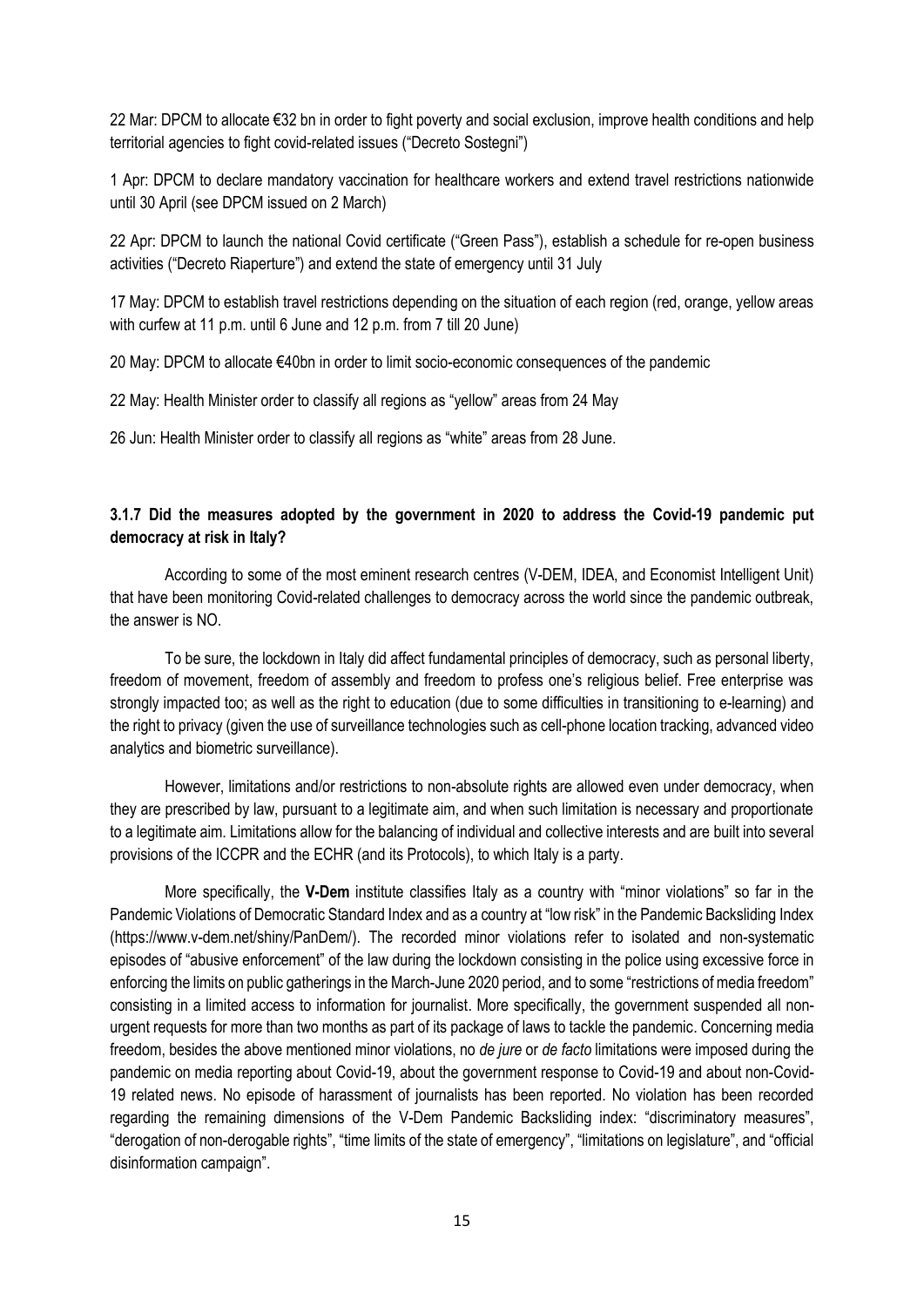**IDEA** (https://www.idea.int/gsod-indices/#/indices/countries-regions-profile) classifies Italy as a "midrange performance democracy". More specifically, IDEA notices that in 2020, elections in seven regions and more than a thousand municipalities had to be postponed (but virtually all of them were subsequently held in September 2020). Temporary restrictions on freedom of assembly are still in place. The justice sector and parliament had to limit their activities during the pandemic. Some concerns were raised about personal data protection in the use of tools for infection tracing.

According to the **Economist Intelligent Unit 2020**, Italy is among the only three countries in Western Europe that improved their scores in 2020 (see Table 1 above), whereas eighteen countries recorded a decline. The report stresses that the pandemic caused "coalitions that may have otherwise been at risk of collapse, including those in Ireland, Italy and elsewhere, to endure for longer." Polling in Italy showed an increase in support for the institutions of government, leading to an increase in its overall score. However, the report considers that "it is unlikely" that political peace will last through 2021, given the political, social and economic consequences of the pandemic.

For a more detailed assessment of Italy's democratic performance during the pandemic, based on V-Dem and IDEA data, we organise this section based on the three dimensions in which democratic backsliding and autocratisation takes place according to our analytical framework (Cassani & Tomini 2019): public contestation, political participation and executive limitation.

### *3.1.7.1 Public contestation in Italy during the pandemic*

### Media limitations

- (VDEM) Neither Reporters Without Borders nor the International Press Institute reported any *de jure* or *de facto* limitations on media reporting about Covid-19, about the government response to Covid-19 and about non-Covid-19-related news imposed during the pandemic, and there was no indication of any such *de jure* limitations in the Italian Government response to Covid-19.
- On journalists' access to information: the International Press Institute reported that the Italian Government "suspended all non-urgent requests for more than two months as part of its package of laws to tackle the pandemic".
- On verbal and physical harassment of journalists: no reported harassment of journalists in Italy by the government. To be sure, journalists were subject to harassment by protesters during protests over the Covid-19 measures, but this was not by authorities (https://rsf.org/en/thematique/internet?countries%5B116%5D=116; https://ipi.media/countries-seeall/?type\_of\_content=News%20and%20Monitoring%2CFrom%20Our%20Network&country=Italy; https://cpj.org/europe/italy/; https://ipi.media/access-denied-foi-deadlines-extended-or-suspended-acrosseurope/

### Government disinformation

There was no deviation from the information provided by WHO and that of the Italian Government on Covid-19, and no complaints or accusations of any disinformation of this sort were found.

### Physical violence by the police

- Amnesty International reported a few isolated incidents of the police using excessive force in enforcing the limit on public gatherings in the March-June 2020 period. However, no reports of any incidents of the police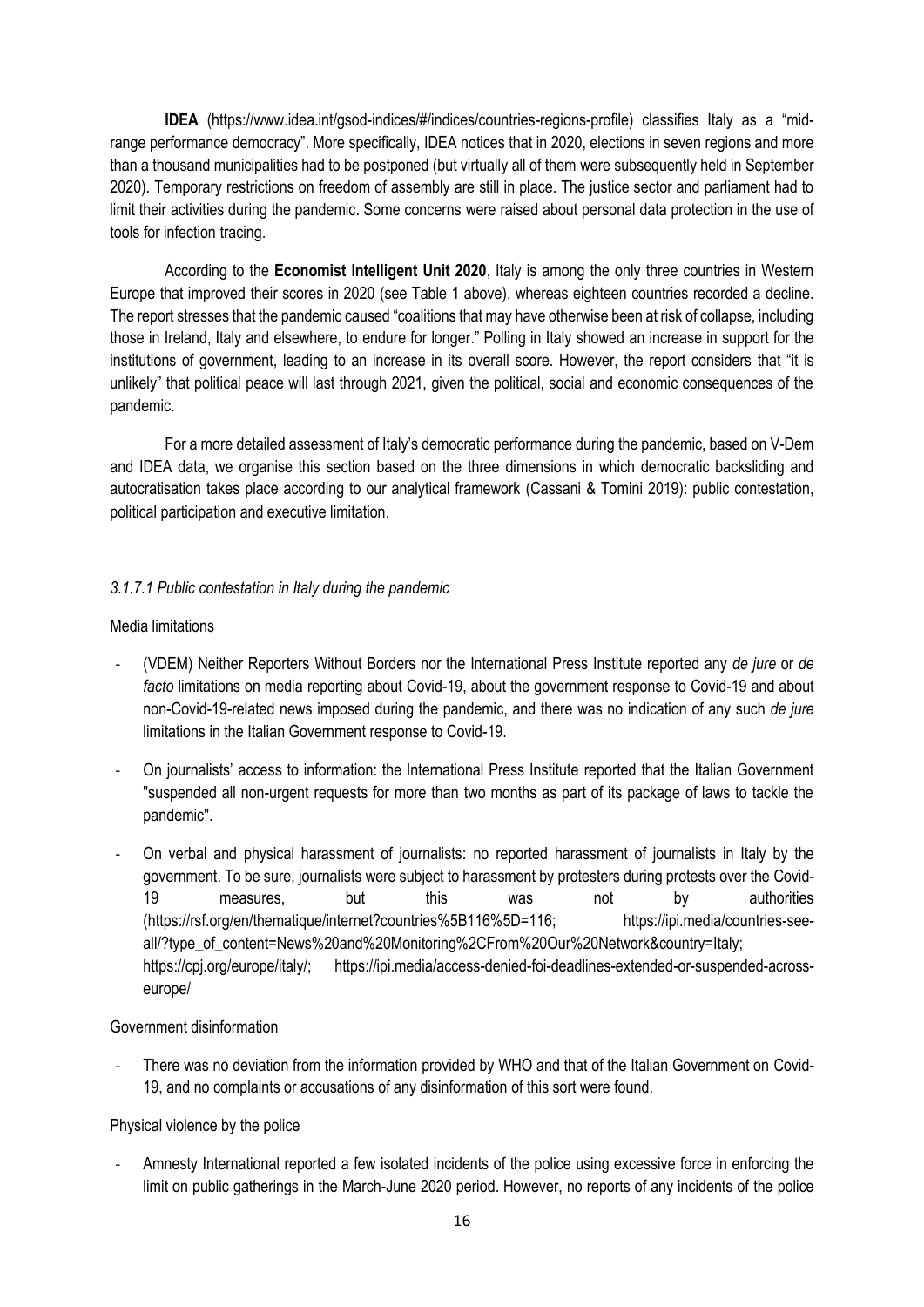violence were found for the July-September 2020 period, and the events in the first period seem to be isolated rather than systematic.

There were reports of violent clashes between police and demonstrators against new lockdown measures in many cities in Italy in late October 2020, but these reports do not indicate any excessive or abusive force from the police  $\sim$  police  $\sim$ 

(https://www.amnesty.org/download/Documents/EUR0125112020ENGLISH.PDF;https://edition.cnn.com/20 20/10/27/europe/italy-coronavirus-protests-intl/index.html;

https://www.amnesty.org/en/search/?country=38466&resourceType=newsarticle&sort=date;

https://www.hrw.org/news?country[]=9603 ww.bbc.com/news/world-europe-54701042).

# Freedom of Association and Assembly

- In early March 2020, Italy became the first country to declare a national lockdown. Public gatherings were forbidden in public or in places open to public, in effect until 31 July 2020.
- From 19 October 2020 till 13 November 2020, streets and squares in city centres could be closed after 21:00 if there was a risk of gatherings.

# *3.1.7.2 Political participation in Italy during the pandemic*

# Elections

- Based on the decree of 20 April 2020, the cabinet of ministers postponed elections to councils in seven regions (Veneto, Liguria, Campania, Tuscany, Marche, Apulia and Aosta Valley) and for more than a thousand municipalities across the country. Elections that were originally set for May 2020 were moved to "a Sunday between October and 15 December 2020". The decree extended terms of elective bodies in cases where they were expiring before 2 August to ensure their mandates were valid until new elections were held. The decree was approved by the Senate on 16 June 2020.
- Elections took place on 20 and 21 September 2020, together with a nationwide referendum on cutting the size of the country's Parliament by more than a third.
- As of 7 November 2020, the legislative decree of the Council of Ministers, the elections of municipalities whose bodies had been dissolved due to organised crime - scheduled for 22 and 23 November 2020, were postponed. Local elections in the affected municipalities took place by 31 March 2021.

# *3.1.7.3 Executive limitations in Italy during the pandemic*

# Legislative power

- The government did not need parliament's approval to declare state of emergency. However, the government does need the parliament to approve any decree laws issued within 60 days, and it is through these decree laws that much of the emergency measures were taken.
- The Italian parliament continued its work throughout the pandemic, although at times with several changes to the regular programmes and much work being done remotely or in the plenary/committees consisting of smaller groups.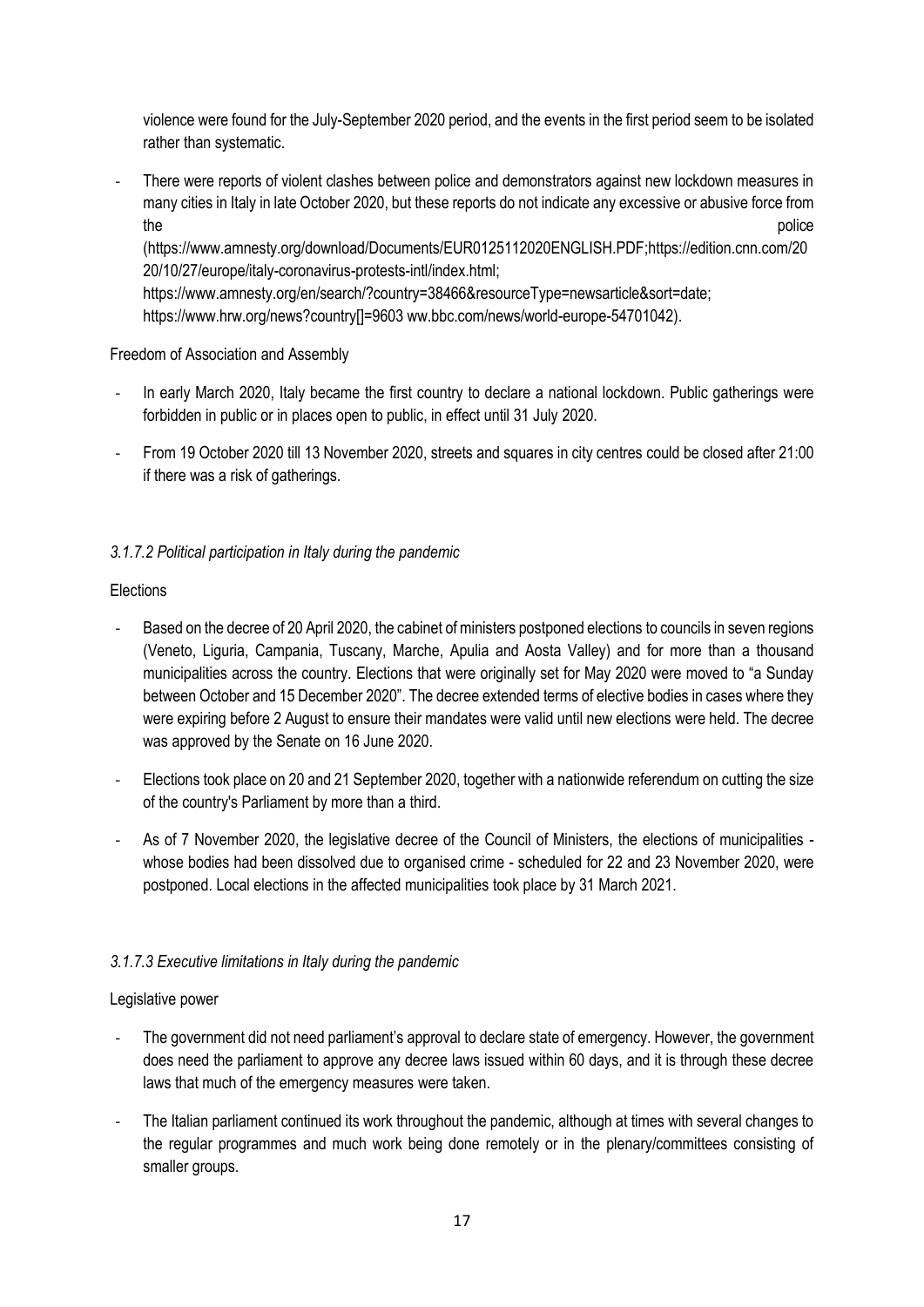- Since the state of emergency was declared the Italian government has issued a number of emergency measures through decree laws, which in the Italian legal system is an instrument that allows the government to enact measures that become effective immediately, but which must be voted on by the parliament within 60 days or the decree is terminated. Consequently, while the government has the power to present decrees which are implemented before the parliament votes on it, the parliament can terminate it as soon as it convenes to vote on the decree (Article 77, the Italian Constitution).
- There is no indication that any of the emergency measures themselves have in any way affected the lawmaking role of the parliament.

### Judiciary power

- In mid-June 2020, Prime Minister Giuseppe Conte was questioned as a witness by Bergamo prosecutors about alleged official negligence in imposing lockdowns in one of the areas worst hit by the Covid-19 outbreak. It is part of a judicial inquiry following dozens of complaints that two towns in the northern Lombardy region should have been declared "red zones" much earlier after the virus infection cases were detected.

### *3.1.7.4 Other issues*

### Subnational variation

- Sub-national variation: although the Italian government have had numerous national response measures, the regional variation differed substantially in the March-June 2020 period, most notably at the beginning of the spread of the virus where only the Northern regions were in lockdown. Several measures later spread to all Italian regions.
- In July-September and October-December 2020, measures seemed to be more uniform. Although subnational variations still exist, and some regions have seen the re-entrance of some measures that others have not experienced (red, orange, yellow areas, corresponding to different intensities of lockdown, updated every two weeks depending on the results), there were several nationwide measures implemented (or lifted across the country) during these periods.

### Military involvement

Military personnel were deployed in Italy to help enforce emergency measures. In the first period, the army took part in enforcing the lockdown in March 2020. In July, the army was also deployed in specific quarantine centres for migrants and enforced restrictions within these areas. While no reports of this was found in the October-December 2020 period, there was no indication given that this practice ceased, it is assumed to be ongoing (https://www.washingtonpost.com/world/coronavirus-military-enforce-soldiers-armedforces/2020/03/25/647cbbb6-6d53-11ea-a156-0048b62cdb51\_story.html; http://euromil.org/armed-forcesand-Covid-19/;https://www.wsj.com/articles/italy-deploys-troops-to-stop-migrants-breaking-coronavirusquarantine-11595957404)

### Freedom of Movement

- On 8 March 2020, the authorities passed a decree that empowers the President of the Council of Ministers to take measures to contain the spread of the virus in certain areas of Italy classified as "red zones," including limiting individuals' travel and movement.
- On 12 March 2020, a lockdown was imposed. On 10 April 2020, the lockdown was extended until 3 May 2020.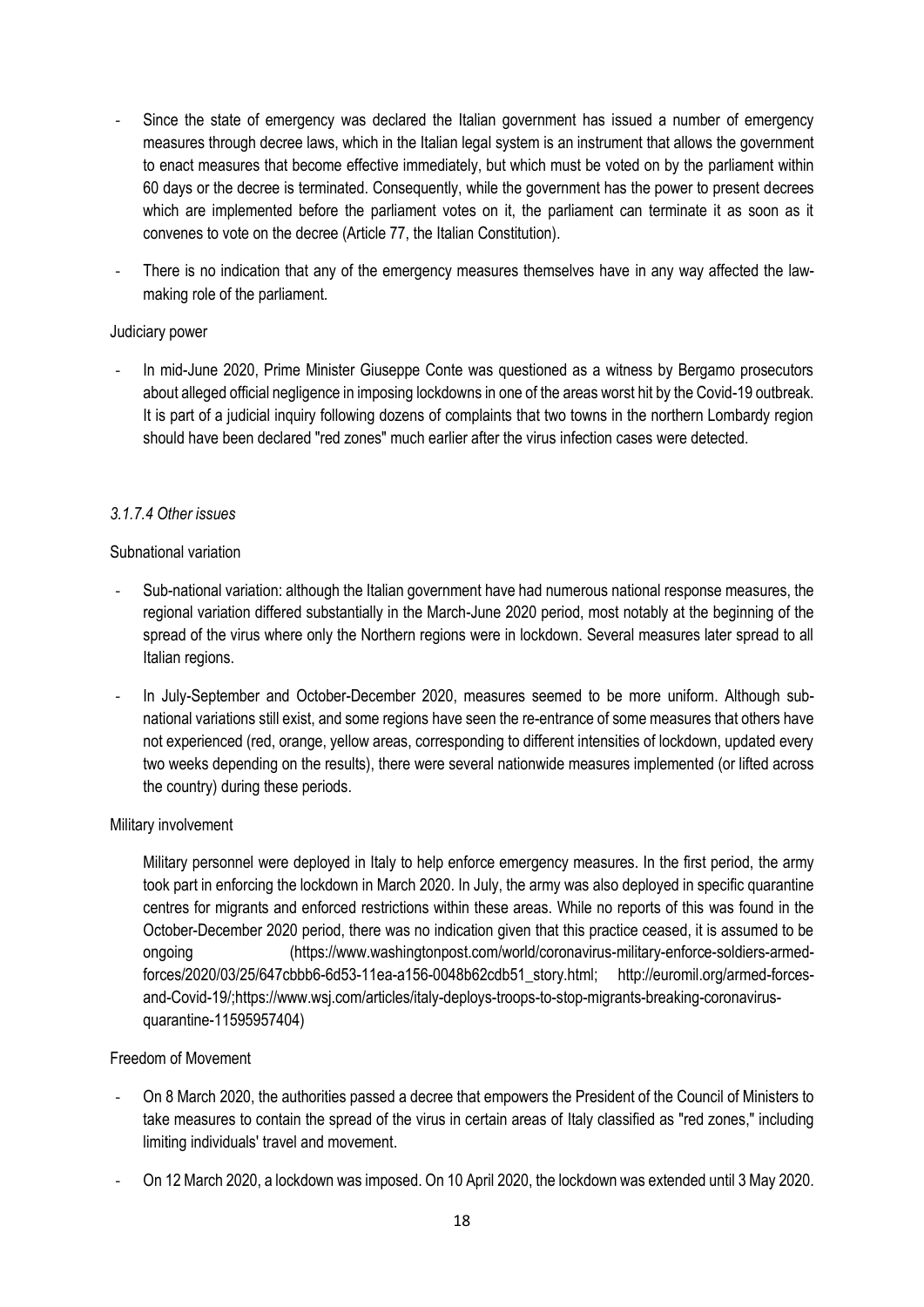- With the decree of 26 April 2020, further limitations on intra and inter-regional travel and public gatherings were imposed.
- In mid-May 2020, a decree was enforced restricting Freedom of Movement within the same region until 18 May 2020 and between regions until 3 June 2020.
- In early June 2020, domestic and EU travel restrictions were lifted.
- Starting from 12 August 2020, anyone who travelled from or transited through Croatia, Greece, Malta or Spain had to show a negative PCR test taken in the last 72 hours or undertake a test upon arrival and wait in quarantine for the result.
- As of late September 2020, travel rules varied depending on the country of origin or destination. Movement to/from the European Union (EU) countries had no limitations, including for tourism and without the obligation to self-isolate upon return. Passengers from high-infection EU countries had to undergo mandatory swab tests in the first days upon arriving in Italy. Travelling to/from a select list of low-infection non-EU countries was also permitted without justification, with the obligation to isolate. Travelling to/from other countries was subject to proper justification.

### Personal Integrity and Security

- In March 2020, there was a one-day prison protest due to the prison overcrowding during the Covid-19 outbreak. In mid-March 2020, the government allowed early supervised release for those prisoners that had less than 18 months of their sentence left to protect detainees' health.
- From 28 March 2020, all passengers who arrived in Italy had an obligation to communicate in a certificate their name, address and telephone number, as well as their reason for travel.
- In early June 2020, the private contact tracing app "Immuni" was launched.
- The Italian Coalition for Civil Liberties and Rights (CILD) published a report detailing alleged infringements of migrant rights during the lockdown and restrictions designed to fight the Covid-19 pandemic. It says that deprivations of personal liberty became more numerous during the lockdown.

# **3.2 Covid as a driver of democratic backsliding: the case of Poland**

In the following part, we outline the Polish political system and the pre-Covid state of democracy in Poland, and we list the main actions the Polish government undertook and the main regulations it adopted till summer 2021 to deal with the pandemic. The last part is devoted to the assessment of the impact of the actions and regulations on democracy.

### **3.2.1 Poland's Political System**

- 1989 became a symbolic moment of political and economic transition of Poland the so-called "round table" talks took place then. It was a form of negotiation by representatives of the authoritarian communist government and the democratic opposition, which led to the first partially free elections to parliament in June 1989. Thanks to these elections Tadeusz Mazowiecki, was nominated as the first non-communist prime minister in Poland since the end of the WWII. Democratic and free market reforms were initiated.
- The political system of Poland is based on the constitution, which entered into force in 1997.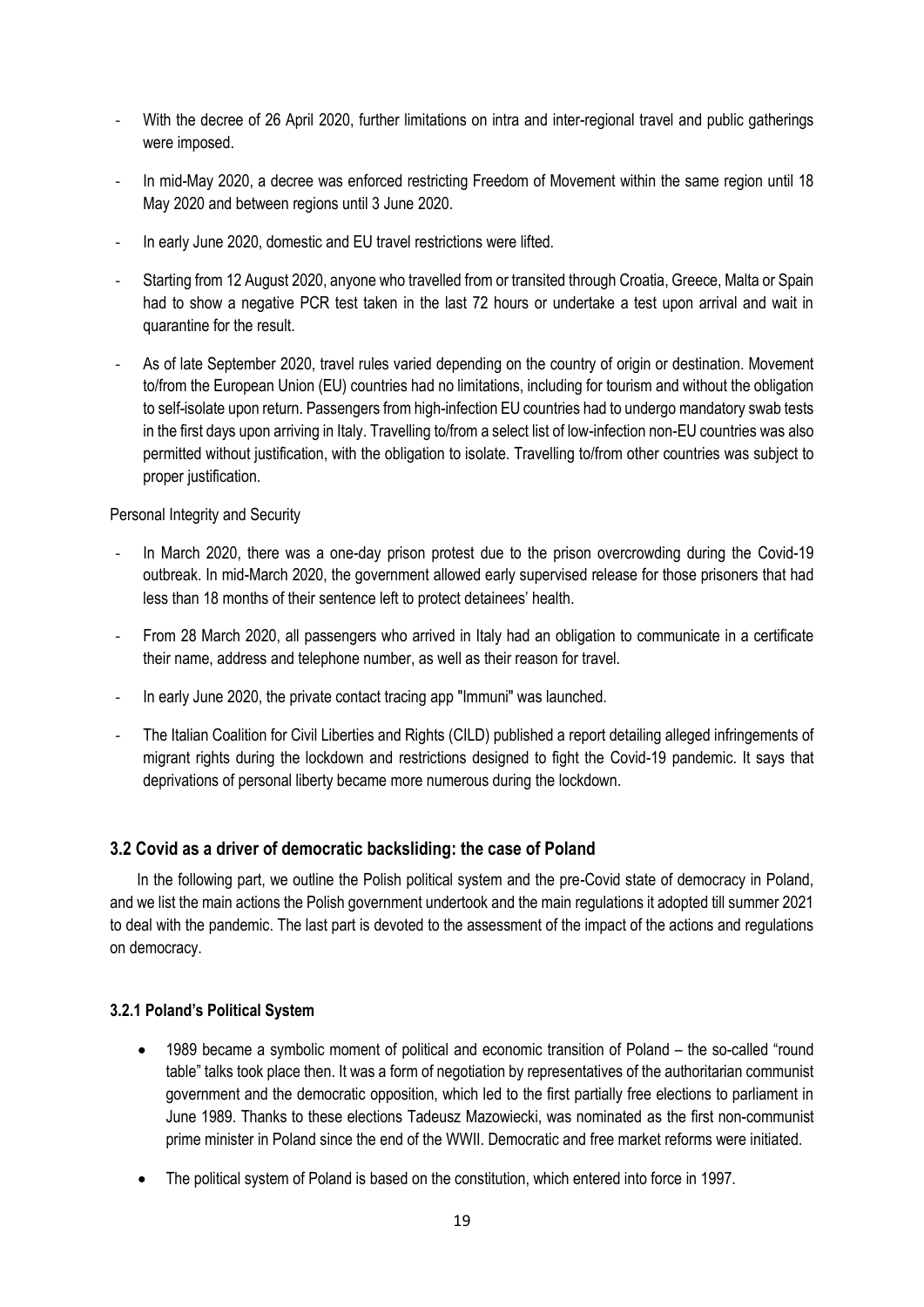- Poland is a parliamentary democracy with a cabinet system.
- The Polish political system is based on the tripartite of power. The legislative power is vested in the two chambers of parliament – Sejm (460 members elected in the proportional system for a term of 4 years) and the Senate (one hundred members elected on the same day that Sejm, in the majoritarian system for 4 years).
- The executive power is based in the institution of the president of the Republic of Poland (elected for a 5 years in the general elections) and the Council of Ministers.
- The president is the supreme representative of the Republic of Poland, supreme commander of the armed forces and "the guarantor of the continuity of state authority". Although official acts of the President require, for their validity, the signature of the prime minister, the Polish president has thirty prerogatives which makes his/her position stronger than the position of the head of the state in a typical parliamentary system.
- The Council of Ministers conducts the internal affairs and pursues foreign policy of the Republic of Poland. The prime minister and the ministers appointed by the president needs the vote of confidence given by an absolute majority of votes of members of the Sejm.
- The judicial power is vested in courts (the Supreme Court; common courts regional, district and appeal courts; administrative courts with the Supreme Administrative Court; military courts) and tribunals (Tribunal of State and the Constitutional Tribunal).
- The Constitutional Tribunal adjudicates on whether laws and international agreements comply with the Constitution and other laws. The Constitutional Tribunal can also assess the conformity of the purposes and activities of political parties with the Constitution and decides on competence-related disputes between central constitutional organs of the state.
- The Tribunal of State decides on the constitutional responsibility of top state officials.
- Since 1999 Poland has had the self-government on all three levels of administrative structure of the state. The smallest territorial unit – commune (*gmina*) provides basic needs of the citizens. A district (*poviat*) is an intermediate level of local government. On the highest level of administrative structure – in a province (*voivodeship*) – the self-government works together with the representative of the government (*voivod*). Councils on the level of communes, districts and provinces are directly elected by the citizens of these territorial units. Citizens elect also directly the executive organ of communes.
- The last parliamentary elections took place in October 2019.
- As of the January 2022, there are four parliamentary groupings in Sejm: Law and Justice Parliamentary Grouping, Parliamentary Grouping of the Civic Coalition (Civic Platform, Modern, Polish Initiative, Greens), the Left Coalition Parliamentary Grouping (New Left, Together), Parliamentary Grouping of the Polish Coalition (Polish People's Party, Union of European Democrats, Conservatives). In the Sejm there are also: Confederation's Group of Deputies, Poland 2050 Group of Deputies, Jarosław Gowin's Group of Deputies and three other smaller groups of deputies. There are also non-attached deputies.
- Law and Justice holds power together with a smaller party Loyal Poland within the so-called United Right.
- President of the Republic Andrzej Duda (2015-2020; 2020-2025) is a former politician of Law and Justice.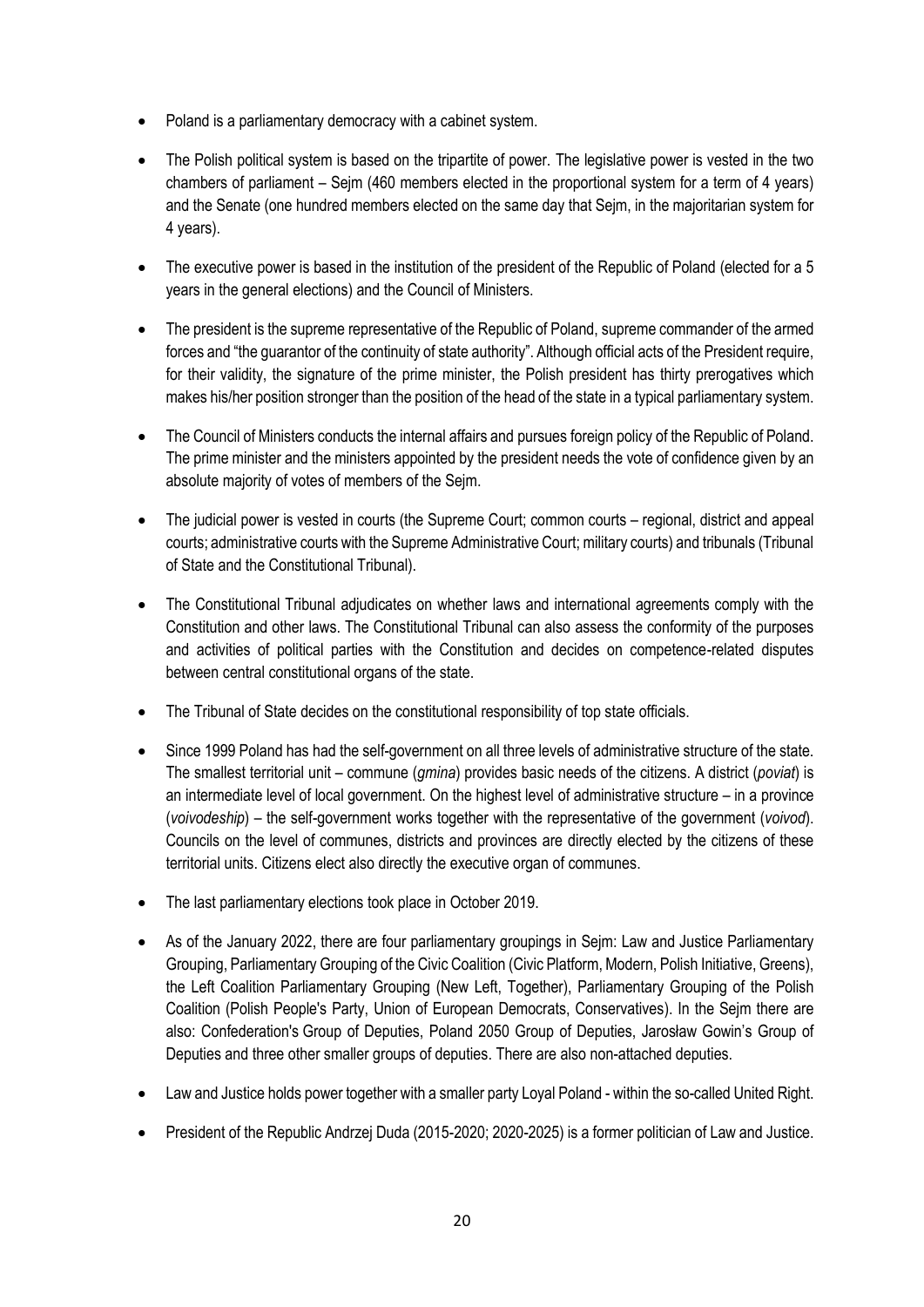#### **3.2.2 Poland's pre-Covid state of affairs**

The right-wing Law and Justice (PiS) party won the parliamentary elections in Poland in 2015 and 2019. Before 2015, the government of the centrist Civic Platform (PO) and agrarian Polish People's Party was led by Donald Tusk (2007-2014) and then Ewa Kopacz (2014-2015). The victory of PiS in 2015 was a significant change since the party clearly wanted to contrast its policies from the activities of the former government. PiS announced that its government would follow traditional and Catholic values in the axiological dimension and be more collectivist in the economic dimension. PiS politician Beata Szydło became the Prime Minister in 2015.

The party programme was implemented quickly and brought an extensive criticism from the opposition. The government, for example, abolished compulsory education for 6-year-old children and removed junior high schools, introduced a tax on certain financial institutions and implemented the "Family 500 plus" programme to grant PLN 500 benefit to cover the costs related to raising a child. Other controversies aroused around the environmental policy of the government, establishment of the Territorial Defence Forces (as the fifth branch of Polish Armed Forces), reforms in the health care system and within the policy of decommunisation. In foreign policy, the PiS government focused more on the Central European region and started an assertive policy towards the EU (opposing many EU activities, e.g. climate and migration). PiS also strongly supported Donald Trump's administration in the US.

However, the greatest criticism came with attempts to reform the judicial system, which led to a conflict with the European Union and accusations of breaking the rule of law by the Polish government. For the first time in the history of the EU, Article 7 of the Treaty on the EU was triggered (December 2017).

In 2017, PiS made Mateusz Morawiecki a new prime minister (in office till now), but most of the criticisms of the international community remained. The PiS rule is accused of breaking the Polish constitution, dismantle the independence of the judiciary, politicising the state institutions, taking over the public and independent media, influencing the civil service system, impeding the operation of local governments and practicing the "*divide et impera*" policy toward civil society (also by affecting the freedom of assembly and finances of the NGOs sector). PiS is likewise accused of reducing the Sejm to the role of a "voting machine". Executive aggrandisement and challenges toward rule of law are observable. The Polish society has been strongly polarised.

### **3.2.3 Poland - State of Democracy Before Pandemic Crisis**

#### *3.2.3.1 V-Dem reports*

Poland was classified as one of main "autocratising states" in the 2009-2019 period (see Table 2 below). The V-dem Liberal Democracy Index (LDI), embracing Electoral Democracy Index (EDI) – i.e. issues concerning electoral integrity, freedom of association (with reference to political parties and civil society organisations) and freedom of expression as well as Liberal Component Index (LCI) – equality before the law and individual liberty index, judicial constraints on executive index and legislative constraints on executive index (the last two concerning checks and balances system), show that this state was the third country in this context, after Hungary and Turkey. Its LDI decreased from 0.83 in 2009 to 0.50 in 2019 (all results are between 0 – the worst score and 1 – the best score).

According to the same V-dem data, Poland's political regime changed in 2015 (the year of taking over the power by the United Right in presidential and parliamentary elections) from the liberal democracy to electoral democracy, i.e. the democracy with deficits or, as Wolfgang Merkel put it," defective democracy" (Merkel 2004, 33- 58).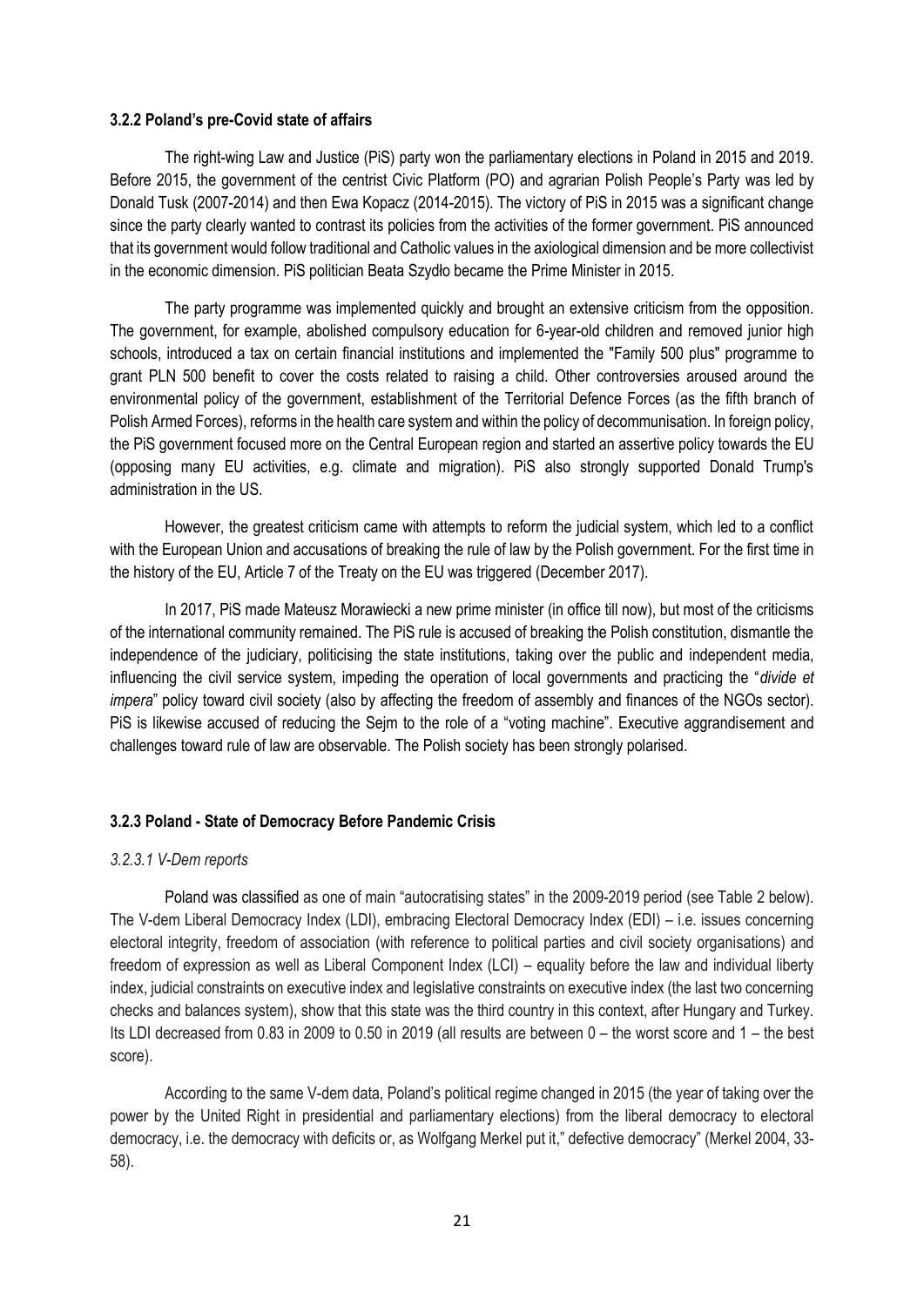| <b>State</b>  | Change  | LDI 2009 | LDI 2019 | Regime<br>Type<br>2009 | Regime<br>Type<br>2019 |
|---------------|---------|----------|----------|------------------------|------------------------|
| Hungary       | $-0.36$ | 0.76     | 0.40     | Liberal                | Electoral              |
|               |         |          |          | Democracy              | Autocracy              |
| Turkey        | $-0.36$ | 0.46     | 0.10     | Electoral              | Electoral              |
|               |         |          |          | Democracy              | Autocracy              |
| Poland        | $-0.33$ | 0.83     | 0.50     | Liberal                | Electoral              |
|               |         |          |          | Democracy              | Democracy              |
| Serbia        | $-0.27$ | 0.53     | 0.25     | Liberal                | Electoral              |
|               |         |          |          | Democracy              | Autocracy              |
| <b>Brazil</b> | $-0.25$ | 0.76     | 0.51     | Electoral              | Electoral              |
|               |         |          |          | Democracy              | Democracy              |
| India         | $-0.19$ | 0.55     | 0.36     | Electoral              | Electoral              |
|               |         |          |          | Democracy              | Democracy              |
| Mali          | $-0.17$ | 0.48     | 0.31     | Electoral              | Electoral              |
|               |         |          |          | Democracy              | Autocracy              |
| Thailand      | $-0.16$ | 0.32     | 0.15     | Electoral              | Closed Autocracy       |
|               |         |          |          | Autocracy              |                        |
| Nicaragua     | $-0.16$ | 0.22     | 0.06     | Electoral              | Electoral              |
|               |         |          |          | Autocracy              | Autocracy              |
| Zambia        | $-0.15$ | 0.42     | 0.27     | Electoral              | Electoral              |
|               |         |          |          | Democracy              | Autocracy              |

Table 2. Poland Among Top 10 Autocratising Countries 2009-2019 (LDI)

Source: Autocratisation Surges – Resistance Growths. Democracy Report 2020, V-dem Institute, p. 16.

### *3.2.3.2 EIU Democracy Index<sup>8</sup>*

 $\overline{\phantom{a}}$ 

Similar results are presented in the Economist Intelligence Unit (EIU) Democracy Index (see Table 3 below). It shows that the democratic backsliding in Poland is a relatively new phenomenon. Although its prelude was already visible during the Law and Justice rule in 2005-2007 period, first in 2015 the overall score of the Democratic Index as well as category "Functioning of government" – concerning among others the control over the government (by institutions and citizens), its autonomy, accountability and transparent work as well as corruption went down, with small improvement in 2017-2019. In 2016, we could observe the decline of scores in categories "Electoral process and pluralism" – concerning the electoral integrity, working of political parties (including the role of opposition parties) and civil society organisations as well as "Civil liberties" (for example, freedom of expression and media, freedom of religion, personal freedoms and equality under the law and minorities rights). However, while the former category was still at a high level and did not change in the years 2017-2019, the civil liberties were at an increasingly lower level – it was 8.24 in 2016, 7.65 in 2017 and 7.35 in 2019.

The most problematic category is the "political culture". However, interestingly, it has been at the same very low level since 2010 (with exception of 2014). It shows that the most important deficit is in the Polish case the perception of democracy, no matter if Civic Platform or Law and Justice governs in the country. All EIU reports from 2010 to 2019 define the Polish political regime as flawed democracy (not full democracy then), but this country was in the last years before the pandemic crisis closer to the group of states with hybrid regimes (with a mixture of democratic and authoritarian components). In Eastern Europe, Poland was ranked ninth (after Estonia, the Czech Republic, Slovenia, Lithuania, Latvia, Slovakia, Bulgaria, Hungary). Since 2015 it has been closer to "hybrid regime" (5.99-4.0) than "full democracy" (8 points and more).

<sup>8</sup> This subchapter is based mainly on: Democracy Index 2015-2019, Economist Intelligence Unit (EIU), www.eiu.com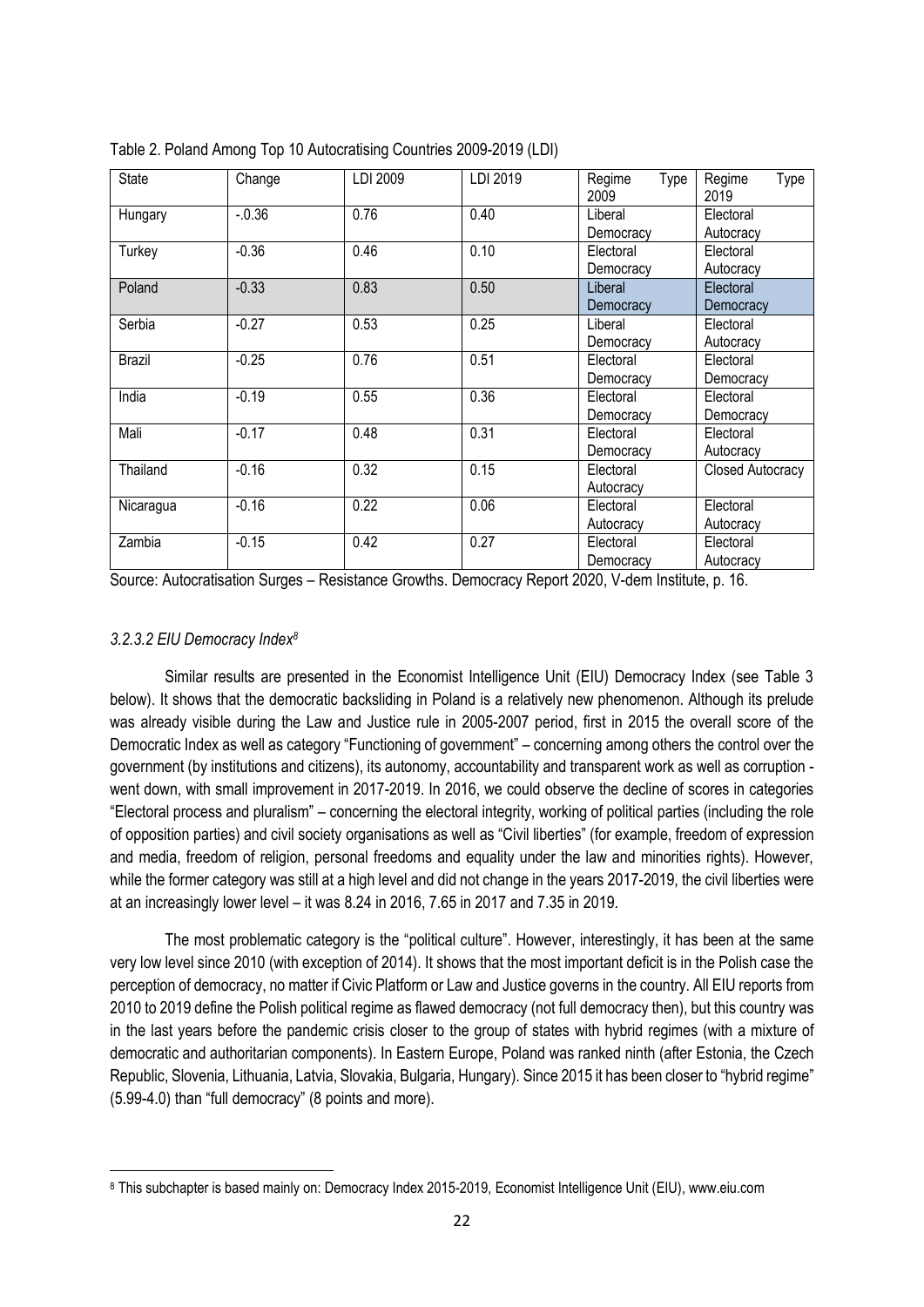| Category/Year                      | 2010 | 2011 | 2012 | 2013 | 2014 | 2015 | 2016 | 2017 | 2018 | 2019                                               |
|------------------------------------|------|------|------|------|------|------|------|------|------|----------------------------------------------------|
| Overall<br>score<br>$(10=best)$    | 7.05 | 7.12 | 7.12 | 7.12 | 7.47 | 7.09 | 6.83 | 6.67 | 6.67 | 6.62<br>57<br>(rank<br>among<br>indexed countries) |
| Electoral process<br>and pluralism | 9.58 | 9.58 | 9.58 | 9.58 | 9.58 | 9.58 | 9.17 | 9.17 | 9.17 | 9.17                                               |
| of<br>Functioning<br>government    | 6.07 | 6.43 | 6.43 | 6.43 | 5.71 | 5.71 | 5.71 | 6.07 | 6.07 | 6.07                                               |
| Civil liberties                    | 9.12 | 9.12 | 9.12 | 9.12 | 9.12 | 9.12 | 8.24 | 7.65 | 7.65 | 7.35                                               |
| Political<br>participation         | 6.11 | 6.11 | 6.11 | 6.11 | 6.67 | 6.67 | 6.67 | 6.11 | 6.11 | 6.11                                               |
| Political culture                  | 4.38 | 4.38 | 4.38 | 4.38 | 6.25 | 4.38 | 4.38 | 4.38 | 4.38 | 4.38                                               |

|  |  | Table 3. EIU Democracy Index - Poland 2010-2019 (0- worst score, 10 - best score) |
|--|--|-----------------------------------------------------------------------------------|
|--|--|-----------------------------------------------------------------------------------|

Source: Economist Intelligence Unit (EIU), www.eiu.com

When we look at Poland's scores in the EIU Democracy Index from the comparative perspective, the Polish government's policy in 2015-2019 can be diagnosed as the one which resembled the practice of such countries as Turkey or Hungary (which corresponds to the V-dem scores presented in Table 2). First of all, it concerns the willingness to tamper with the system of checks and balances and the capture of different state political and economic institutions as well as courts (the Constitutional Tribunal, the Supreme Court, the National Judiciary Council) and the public media by the people connected with Law and Justice (United Right – to be precise). This brings these institutions under the control of the incumbents. Moreover, such issues as a limited political pluralism and discrimination of certain minorities, e.g. LGBT, are also common problems in the aforementioned countries (Szymański 2017; 194-199; Democracy Index 2017).

### **3.2.4 Covid management in Poland (March 2020 – June 2021)**

4 March 2020 – first SARS-CoV-2 case (imported) in Poland

12 March 2020 – first death from Covid-19

10-12 March 2020 – first lockdown type measures implemented (decisions on closing schools, universities, offices, mass events)

15 March 2020 – sanitary cordon on borders and obligatory 14-days quarantine for Polish citizens and workers entering Poland

20 March 2020 – state of epidemic declared

21 March 2020 – five hundred confirmed cases

25 March 2020 – non-essential travels forbidden and allowed only non-family gatherings up to two people

31 March 2020 – first (out of four) so called "anti-crisis shields" (179 pages of regulations).

31 March–1 April 2020 – introducing the rule of physical distancing of two metres, closing parks, boulevards, beaches, hairdressers and beauty salons, and forbidding unaccompanied youth from leaving their homes.

1 April 2020 – higher fines for people breaking the rules of quarantine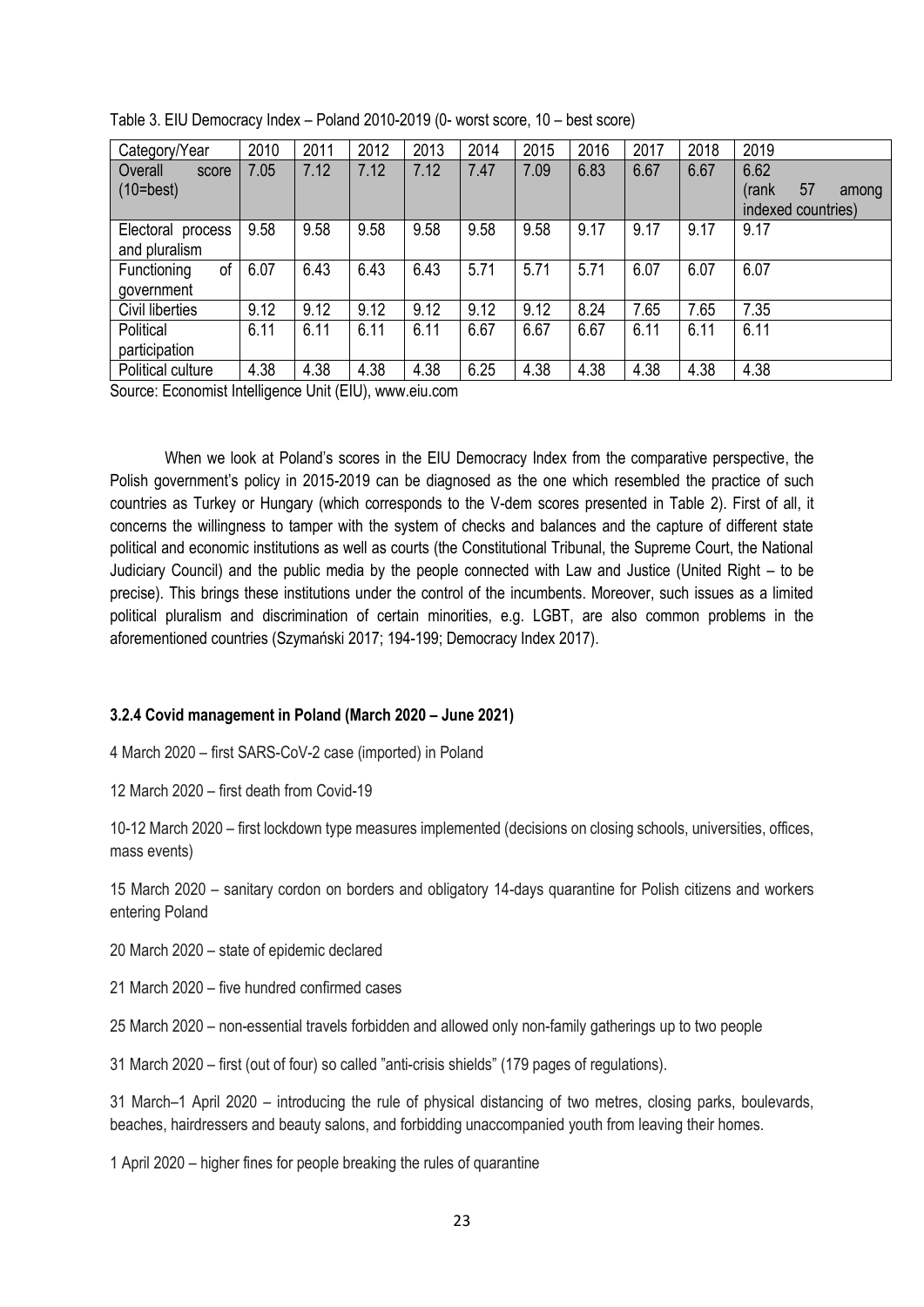8 April 2020 – 5 000 confirmed cases

20 April – the first stage of lifting some restrictions (religious gatherings and funerals allowed for more people; more people allowed in the shops; possibility to leave homes for "recreational reasons")

4 May 2020 – the second stage of lifting restrictions (e.g. shopping centres, museums, libraries, etc. opened under sanitary regime; kindergartens opened also under special sanitary restrictions)

18 May 2020 – the third stage of lifting restrictions (hairdressers, beauty salons, restaurants opened under the sanitary regime)

30 May-6 June 2020 – the fourth stage of lifting restrictions (e.g. cinemas, fitness opened, weddings allowed)

7 August 2020 – 50 000 confirmed cases

8 August 2020 – regional measures replaced state-wide restrictions (three categories – green districts with no restrictions, yellow – districts with minor restrictions, red – full restrictions)

19 October 2020 – only on-line teaching in high schools in "red areas",

24 October 2020 – due to the dynamic situation and the second wave the whole Poland became "red area" (masks obligatory also outside the buildings; on-line teaching also for classes 4-8 of primary schools; restrictions on the operation of restaurants, sanatoriums and the organisation of events, meetings and gatherings).

31 October-2 November 2020 – cemeteries closed (to stop gathering of people due to the All Saints' Day)

7 November 2020 – cultural institutions (incl. cinemas and museums) closed; reduced limit of people allowed in shops and churches; limited activities of shopping malls; hotels available only for business travellers

7 November 2020 – 500 000 confirmed cases

9 November 2020 – on-line teaching also for classes 1-3 of primary schools

28 November 2020 – some restrictions lifted

2 December 2020 – 1 000 000 confirmed cases (as thirteen state in the world with more than million cases)

17 December 2020 – new restrictions announced (from 28 December to 17 January limitation of functioning of shopping malls and hotels; ski slopes closed; 10-day quarantine for people coming to Poland by organised transport; during New Year's Eve freedom of movement limited)

December 2020-January 2021 – first groups received the first shot of vaccination

6 January 2021 – 30 000 confirmed deaths

February 2021 – lifting a part of restrictions (shopping malls, museums, cinemas, swimming pools opened with sanitary restrictions)

25 March 2021 – shopping malls, kindergartens, hairdressing salons closed once again

9 April 2021 – 2 500 000 confirmed cases

24 April 2021 – 65 000 confirmed cases

May-June 2021 – most restrictions lifted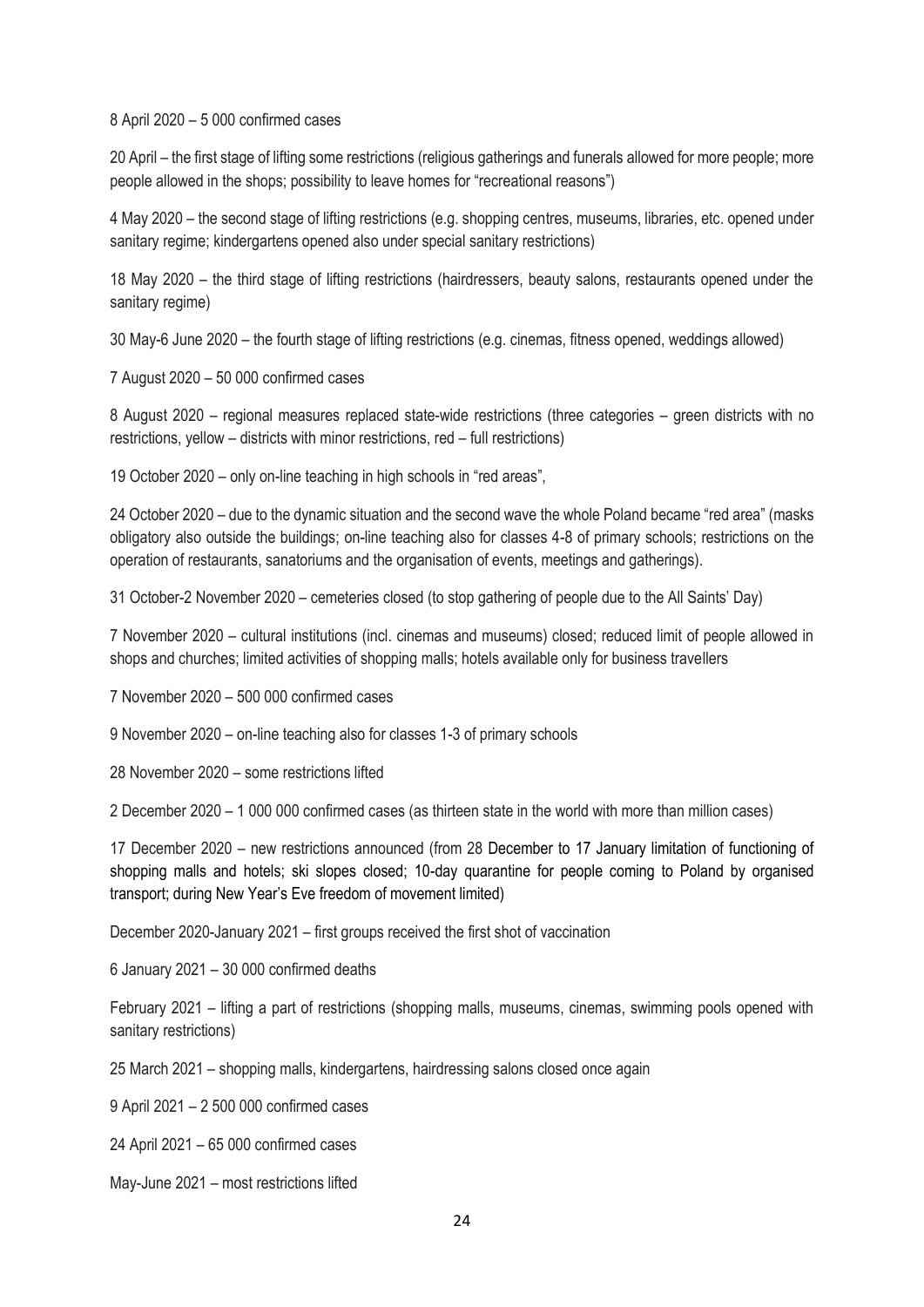#### **3.2.5 Legal framework**

Polish constitution provides the possibility of introducing one of three *extraordinary measures:* martial law, a state of emergency or a state of natural disaster. Generally speaking, these measures can be introduced only when "ordinary constitutional measures are inadequate". Extraordinary measures may be introduced only by regulation, issued upon the basis of statute, and additionally they must be publicised. Actions undertaken as a result of the introduction of any extraordinary measure shall be proportionate to the degree of threat. The scope of the freedoms and rights of persons and citizens that can be restricted during the emergency situations is limited by the constitution and the regulations.

**The state of martial law** (in a part of the state territory or in the whole country) can be declared by the President on the request of the Council of Ministers only in the case of "external threats to the state, acts of armed aggression against the territory of the Republic of Poland or when an obligation of common defence against aggression arises by virtue of international agreement".

**The state of emergency** (in a part of the state territory or in the whole country ) can be declared by the President on request of the Council of Ministers in the case of "threats to the constitutional order of the State, to security of the citizenry or public order" for a period of no longer than 90 days (one extension is possible for a period of no longer than 60 days and with the consent of the Sejm).

The Sejm can, by an absolute majority of votes taken in the presence of at least half the statutory number of deputies, annul the regulation of the President on the state of martial law or the state of emergency.

According to the Polish law the epidemic threats can be controlled by the third type of "extraordinary measures" – **a state of natural disaster**. Although the constitution foresees that the state of natural disaster can be introduced by the Council of Ministers in order "to prevent or remove the consequences of a natural catastrophe or a technological accident exhibiting characteristics of a natural disaster", regulations allow also to introduce this measure in the situation of pandemic. The Council of Ministers may introduce the state of natural disaster on period of no longer than 30 days, in a part of or upon the whole territory of the state. An extension of a state of natural disaster may be decided by the Sejm.

During a period of introduction of extraordinary measures in Poland, the Constitution, the Acts on Elections to the Sejm, the Senate and organs of local government, the Act on Elections to the Presidency, as well as statutes on extraordinary measures, shall not be subject to change. Also during a period of introduction of extraordinary measures, as well as within the period of 90 days following its termination, the term of office of the Sejm may not be shortened, nor may a nationwide referendum, nor elections to the Sejm, Senate, organs of local government nor elections for the Presidency be held, and the term of office of such organs shall be appropriately prolonged.

Despite the premises for introducing a state of natural disaster on the territory of Poland, the government has never decided to implement it. This lack of state of natural disaster is criticised by lawyers, who emphasised that such far-reaching restrictions of civil rights and freedoms, as introduced by the government, can only take place in the constitutionally provided state of emergency and for a limited time. Nevertheless, the government decided to operate on the basis of the act "on preventing and combating infections and infectious diseases", which allows the Minister of Health to introduce the **"state of epidemic"**.

The state of epidemic was introduced in Poland by the ordinance of 20 March 2020 and is still effective. During a state of epidemic, it is allowed to decide, for example, about a temporary restriction of people's movement; a temporary restriction or prohibition of the circulation and use of certain items or food products; a temporary restriction of the operation of certain institutions or workplaces; prohibition of organising events and other gatherings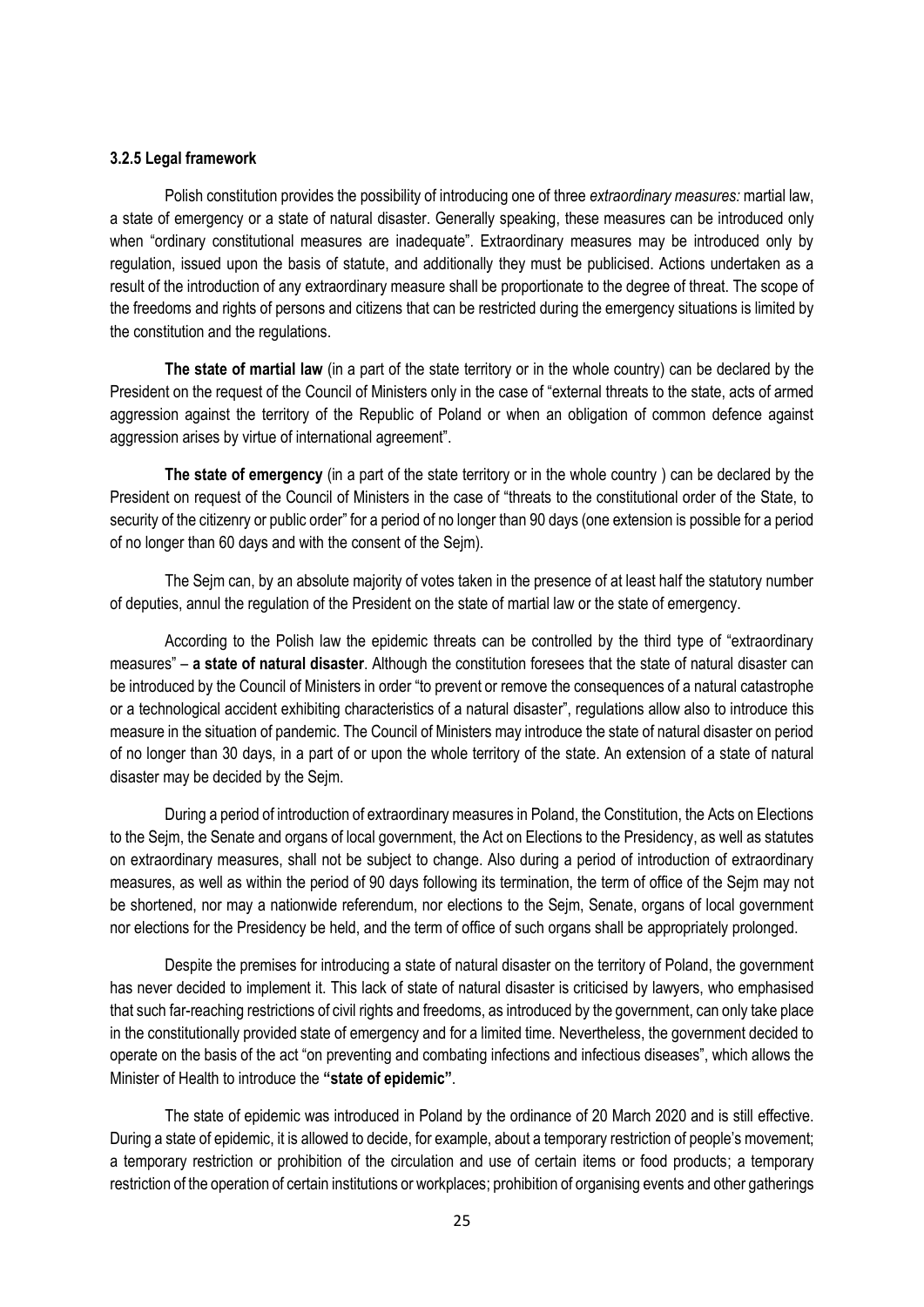of people; an order to provide real estate, premises, grounds and the provision of means of transport for antiepidemic activities; obligation to carry out preventive vaccinations. In 2020, the number of possible means that can be used during the state of epidemic was even enlarged. New provisions were added, e.g. a possibility of temporary limitation of certain business activities; imposition of obligatory quarantine; temporary limitation of the use of premises or land. In October 2020, the possibility of ordering wearing masks was also added to the act (the requirement to wear masks was imposed by other regulations before).

It is assumed that the government used the state of epidemic as a legal form of restriction of citizens' rights, because the introduction of any constitutional extraordinary measure, as highlighted above, would prevent the organisation of the presidential elections scheduled for 2020. The use of the state of epidemic to control the spread of coronavirus, however, raises many legal doubts. Many experts share the opinion that "in the light of the Constitution, the lack of a state of emergency prevents extraordinary limitation of the rights and freedoms of an individuals. The introduction of such restrictions makes them unconstitutional" (Florczak-Wątor 2020, p. 20). The constitution prohibits discretionary restrictions on civil rights and freedoms. The restrictions imposed by the government in a pandemic are consistent with those of the constitutional state of natural disaster, so the question is why the government did not decide to impose such an emergency measure. What is more, the restrictions can be introduced each time in the law, and not in the regulation based on the law.

### **3.2.6 Covid-related legislation in Poland**

First, the main and specially adopted act that was aimed at combating pandemic in Poland was the Act "on special solutions related to the prevention, counteracting and combating of COVID-19, other infectious diseases and the crisis situations caused by them" passed by the Sejm on 2 March 2020. The act is referred to as the "special coronavirus act" as it contains the main instruments adopted in Poland to combat the pandemic. The act entered into force on 8 March 2020 and introduced changes to fifteen legal acts. By 1 February 2021, there were already twenty-six legal acts amending this act, and the consolidated version of the original thirteen pages of the act had already 305 pages in October 2020. "Special coronavirus act" introduced, inter alia, "remote work" into the Polish legal system. It allowed also to create a list of entities providing healthcare services in connection with counteracting Covid-19 and the possibility of setting maximum prices of medicines and food. Other important provisions concern care allowances in the situation of closure of schools and kindergartens or imposing special tasks on local government units or companies in connection with counteracting COVID-19. The Act also changed the regulations regarding the construction of law to omit existing rules when building an infrastructure needed for fight with Covid-19. The act was accused of being an attempt to bypass the introduction of a state of emergency in Poland, and even if it went further than constitutional extraordinary measures in terms of restricting civil rights.

Another act, which was to prepare the health care system for the challenges of the pandemic, was the Act of 31 March 2020. The act introduced, for example, the possibility of establishing financial penalties for those who are non-compliant with restrictions in the state of epidemic and made common medical tele-advice. From the original twenty-three pages of the published text, the Act increased the length to forty-seven pages. The act introduced changes to the fifteen effective legal acts.

The next group of acts is the so-called Anti-Crisis Shields, which were aimed at combatting effects of the pandemic in Poland. The first "Anti-Crisis Shield" was adopted on 31 March 2020 and by May 2021 there were already nine such acts. These "shields" introduced also many permanent modifications to the Polish legal system, including those which seem to be unrelated to the goal of combating the effects of the pandemic, e.g. granting prison warders the right to use tasers. Many changes introduced by these shields were criticised due to lack of compliance not only with the Polish law, but also with international law – e.g. possibility to dismiss members of the Social Dialogue Council during the state of pandemic. The freedoms of trade unions rights are determined by the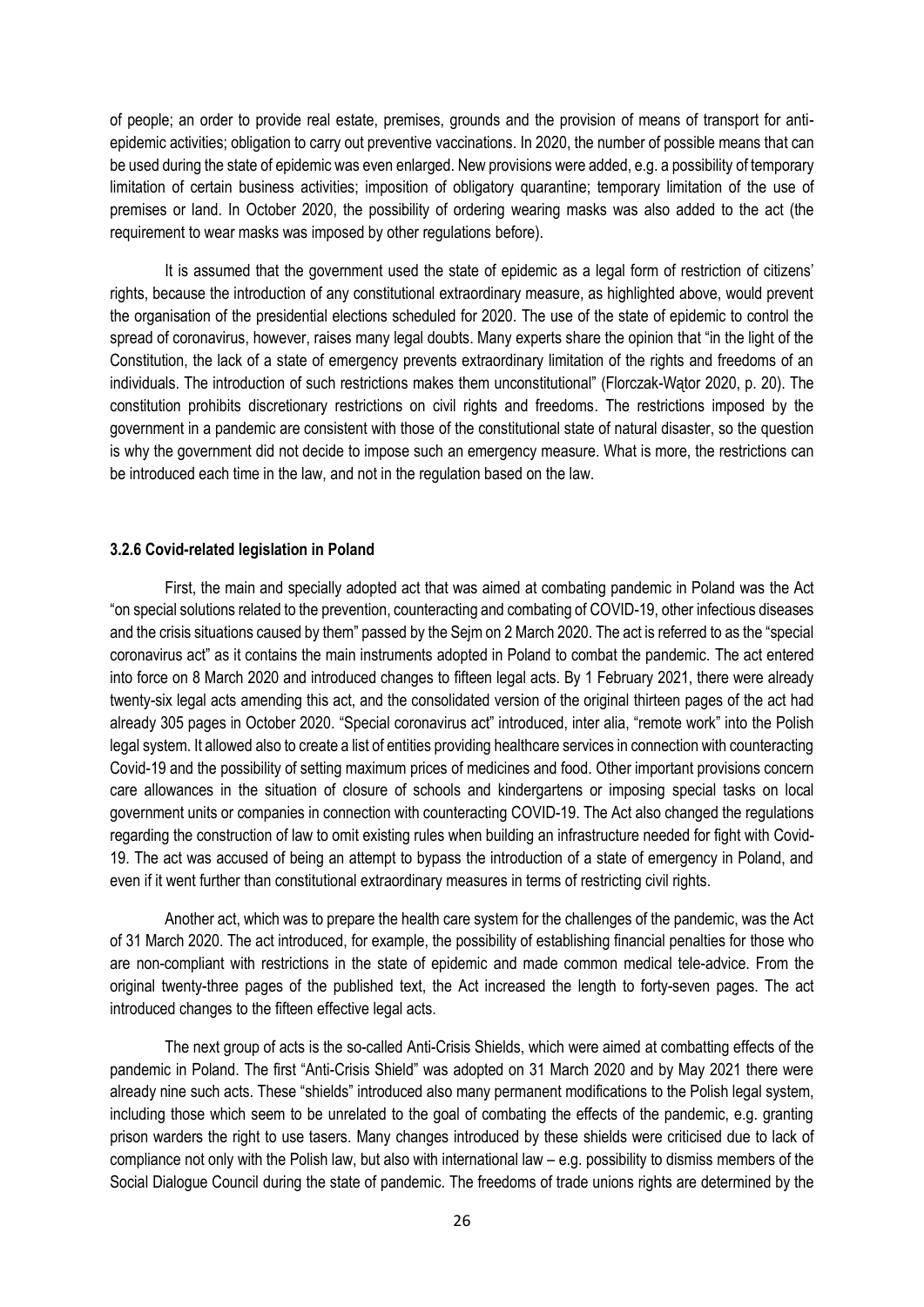provisions of international law, and such a change during the pandemic and limiting the role of the president of the Republic of Poland to making changes in such bodies does not seem to be justified by anything else than the desire to use the pandemic to affect the shape of the statutory state organs. Anti-Crisis Shield 1.0 also limited access to public information. This "Shield" introduced changes to sixty-four existing legal acts. The original 91-page document when consolidated with all changes, had 199 pages.

The Anti-Crisis Shield 2.0 was adopted on 16 April 2020. It has seventy-nine pages (after unification of amendments of these Act with seven other legal acts, it has 165 pages) and itself the Act changes sixty-three existing legal acts regarding many fields of law – e.g. tax, telecommunication, postal, bankruptcy, public procurement, administrative, construction, civil, criminal and electoral law. This Shield introduced e.g. questionable mechanisms of dismissal of public administration employees, which did not guarantee workers rights, and which did not provide for the participation of trade unions. According to the incumbents, the justification was to have a possibility of reducing the burden on the state budget, but this proposal needs to be viewed in a broader context of previous attempts and actions to undermine the civil service by the current government. Interestingly, at the same time the government emphasised maintenance of employment during the pandemic.

The Anti-Crisis Shield 3.0 adopted on 14 May 2020 amended fifty legal acts. Also in that act, we can find provisions that are puzzling in the context of Covid-19 pandemic. For example, the analysed act changed the rules for the selection and dismissal of the president of the Office of Electronic Communications (UKE). The participation of the Senate in the procedure of electing the president of UKE was eliminated, which is of a particular importance in the situation where the majority of the Sejm lost control over the Senate after the last parliamentary elections. The press reported that the willingness to shorten the term of office of the current president of UKE was of a political nature (https://www.computerworld.pl/news/Prezes-UKE-ofiara-koronawirusa-Aukcja-na-5G-zostanieanulowana,420794.html).

The changes concerning the election and dismissal of the president of UKE were introduced to the Shield by MPs motions. Similarly, already at the stage of parliamentary work, the range of people who could sit in the State Commission "for the investigation of cases of actions against sexual freedom and decency against a minor under the age of 15", was expanded. The changes allowed to include persons with the post-doctoral degree or professor, who are academic teachers, have higher pedagogical education, or persons who have been awarded a certain order specified in other regulations. It is really bizarre to justify such a legislative activity with the will to combat the Covid-19 pandemic. What is more, the Act on this State Commission was amended by two later "Covid" acts with regard to remuneration of committee members (https://businessinsider.com.pl/wiadomosci/zarobki-wkomisji-ds-pedofilii-12-tys-zl-plus-dodatki/bhzsnjx ).

Shield 3.0 like the previous anti-crisis shield undermined the civil service, cancelling the exams in the civil service system, referring to the epidemic threat related to the organisation of the exam and the travels of those taking it. However, at the same time other events involving numerous groups of people took place in the country, such as presidential elections or secondary school final exams.

A number of objections to the Anti-crisis Shield 3.0 were raised by the Ombudsman, who underlined doubts that the Shield includes "solutions unrelated to the epidemic and the crisis, and are aimed at the concentration of power. For example, it cannot be justified by the epidemic of successive regulations subordinating prosecutors and judges to the Minister of Justice" (https://www.rpo.gov.pl/pl/content/koronawirus-i-tarcza-3-0-rpo-uwagi-dlasenatu).

Also the act signed by the President of the Republic of Poland on 22 June 2020 "on interest subsidies for bank loans granted to entrepreneurs affected by COVID-19 and on simplified proceedings for approval of an arrangement in connection with the occurrence of COVID-19" (known as Shield 4.0), raised some doubts. Although the Shield regulated much narrower scope of matters, nevertheless, it amended fifty-six legal acts, had seventy-six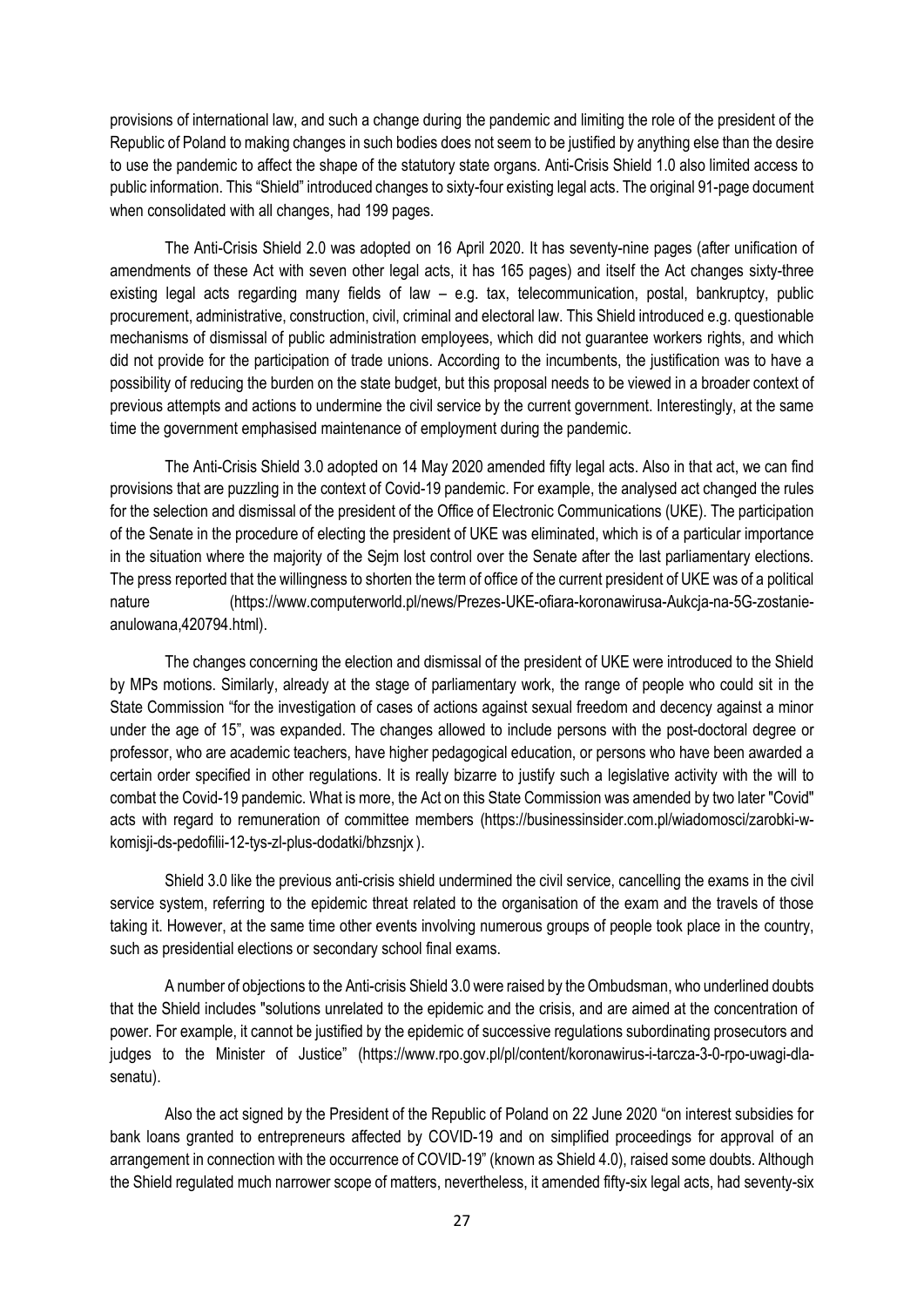pages, and introduced regulations not related to the pandemic, e.g. introduced to the criminal code the "audacious theft". Such an activity is characterised by a disrespectful attitude towards the robbed, using violence or theft in conditions of direct contact with the robbed person. Experts underlined that in existing regulations such a new form of crime was not needed (https://www.rp.pl/Prawo-karne/200609452-Kradziez-szczegolnie-zuchwala-wraca-dokodeksu-karnego-przy-okazji-Tarczy.html).

In the second half of 2020, the legislator continued to introduce a number of normative acts related to attempts to counter the coronavirus pandemic. The most important ones include:

- The Act of 15 July 2020 on the Polish Tourist Voucher, which introduced PLN 500, one-time support for families for each child up to 18 years old and one additional benefit in the form of a voucher supplement, in the amount of PLN 500 for children with a certificate of disability. The voucher entitles you to pay for hotel services or tourist events conducted in Poland. The Act was proposed by the President of the Republic of Poland and was submitted to the Sejm 10 days before the first round of presidential elections in which the incumbent president participated.
- The so-called Shield 5.0 (the Act of 17 September 2020 amending the Act on special solutions related to the prevention and combating of COVID-19, other infectious diseases and crisis situations caused by them and some other acts). The act was twelve pages long on the day of its publication and changed eight other acts. Shield 5.0 was used to help selected entrepreneurs. Travel agents, tour pilots and tourist guides could take advantage of the idle time pay. Additional idle time pay could be taken by the people who conduct business in the sectors such: tourist passenger transport; theatre, opera, ballet, circus performances; discos; electronic games parlours; fairs. Entrepreneurs in the tourism and hotel sector, organisation and service of fairs, conferences and exhibitions could take advantage of the exemption from paying social security contributions for July, August and September 2020.
- The so-called Shield 6.0 (the Act of 9 December 2020 amending the Act on special solutions related to the prevention and combating of COVID-19, other infectious diseases and crisis situations caused by them, and certain other acts) introduced further solutions supporting the sectors of the economy most affected by the pandemic, including gastronomic, fitness, cultural and entertainment, wedding, educational and transport activities. The support includes, among others additional idle time benefits, exemption from paying social and health contributions for November 2020, one-off subsidies for micro and small entrepreneurs to cover the running costs of a firm and co-financing employee salaries.

# **3.2.7 Did the measures adopted by the government in 2020 to address the Covid-19 pandemic put democracy at risk in Poland?**

The actions taken by the state authorities in Poland during the pandemic increased the threats to liberal democracy, which was already under fire before the outbreak of the pandemic. It seems that the "original sin" was that incumbents did not decide to adopt the state of emergency stipulated in the Polish constitution. Therefore, we had a schizophrenic situation, when, on the one hand, the government emphasised that it is not necessary to introduce a state of emergency, and, on the other hand, it adopted, on dubious legal grounds, actions that often went even further than the constitutional state of emergency. This caused further threats to the quality of democracy, namely questionable legal grounds for limiting civil and human rights. Many courts in Poland already expressed their negative opinions on these forms of restriction of freedoms.

The limitations of people's freedoms were often unreasonable (such as prohibiting access to forests) and changed too often. It led to situations that citizens *en mass* ignored these restrictions. This, unfortunately, increased the pace of development of the pandemic in Poland. The authorities, as indicated above, also used the situation of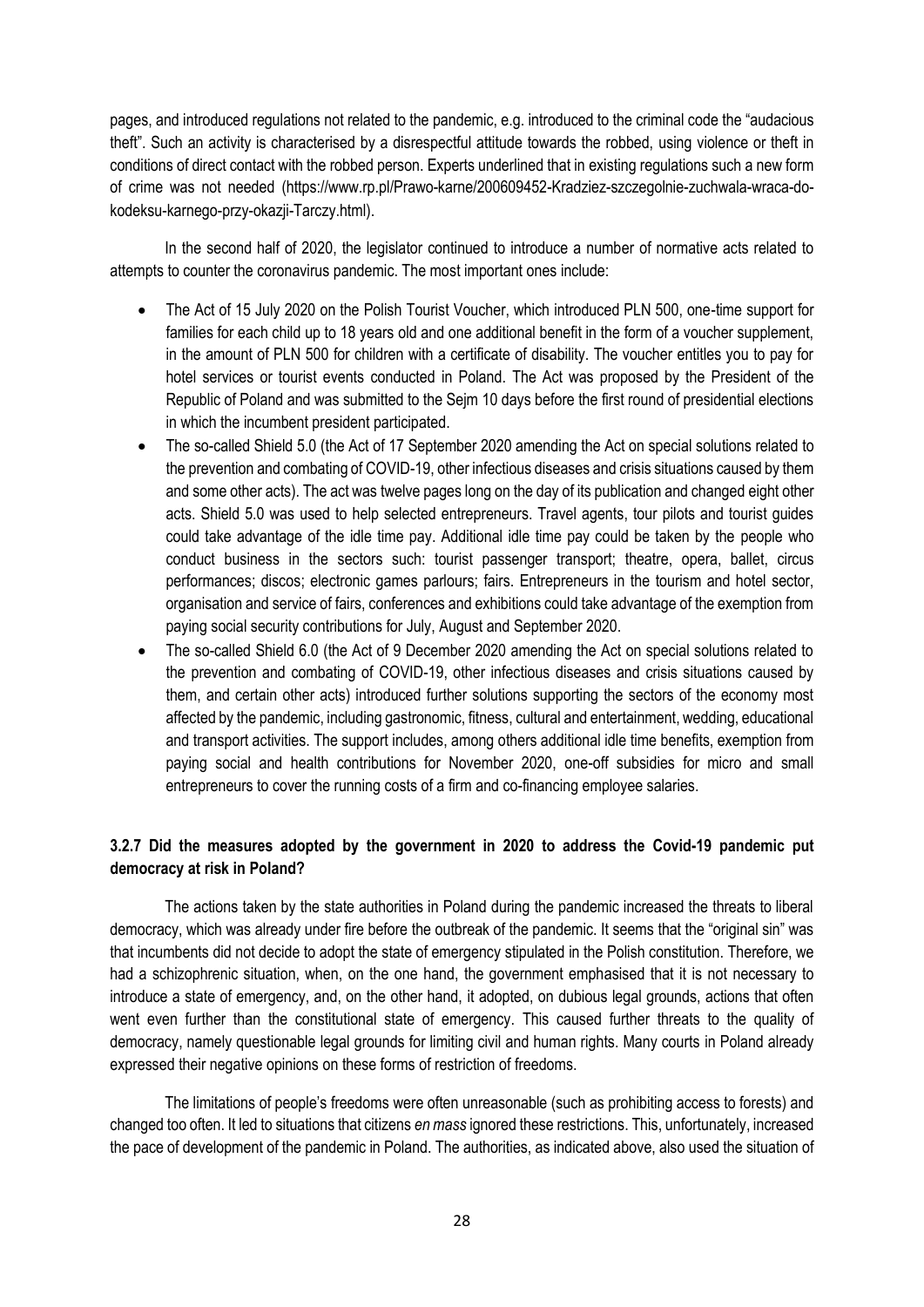the pandemic to introduce into the Polish legal order provisions not related to the pandemic. These changes in ordinary times would probably be proceeded much longer and could attract the attention of the public opinion.

Therefore, it can be concluded that the standards of "good legislation" have been lowered. In addition to the inferior quality of the adopted regulations, there were also very often announced shortly before they became effective, which made people unable to prepare properly for the changes (lack of "legal certainty").

A critical issue was also the further executive aggrandisement. The role of the parliament was limited more than before. The problem was not a pandemic but limiting by the speaker of the parliament a possibility of presenting opinions different than those of the parliamentary majority. Also NGOs were practically excluded from the legislative process. It happened that voting was divided into two blocks: first, the amendments proposed by the opposition, which are doomed to fail; second, proposals from the parliamentary majority. That way, even hundreds of amendments proposed by opposition groups could be rejected *en bloc*. We could also notice a practice that government bills were introduced as parliamentary ones, probably to omit a requirement of preparing regulatory impact analysis and to speed up the legislative processes.

The legal experts interviewed during our research project underline that we can name the situation a kind of "hybrid state of emergency". Despite the lack of a formal state of emergency, the government undertook actions that are characteristic for states of emergency, including the limitation of constitutional rights and freedoms. Unfortunately, according to the experts, these restrictions were introduced on a questionable legal basis, e.g. limitations of freedoms were included in documents of no statutory rank. Another phenomenon named by the experts was a kind of "administratisation of criminal law". It is about the situation in which responsibility for safety and public order was shifted to the administrative instruments (not penal code instruments).

\*\*\*

According to the V-dem Pandemic Backsliding Project, both moderate (e.g. abusive enforcement; no time limits) and major violations (e.g. media restrictions) of democratic standards could be observed in Poland. There were concerns about the attitude toward journalists while reporting non-Covid-19 related news, but with reference to the pandemic. One journalist was asked to appear in the court due to covering the protests outside Jarosław Kaczynski's home (*de-facto* leader of the state) on 29 March 2020. Another journalist was charged by the police while covering some other protests. V-dem noticed also a case of refusing accreditation to two independent journalists to the President's trip to Italy "due to a lack of space caused by COVID-19 restrictions, in apparent retaliation for critical coverage. The media accused the Office of the President of using the Covid-19 rules to sideline critical media" (IPI 2020). There was also an important was issue of limiting access by the government to the public information during the pandemic and the police violence during anti-government protests in Poland.

In the following part, a more detailed assessment is presented, basing on the three aforementioned dimensions in which democratic backsliding and autocratisation take place according to our analytical framework (Cassani & Tomini 2019): public contestation, political participation and executive limitation.

### *3.2.7.1 Public contestation in Poland during the pandemic*

### Media limitations

The cases of limiting the impartiality of public media and attempts to affect private TV and press (e.g. the issue of attempts to limit broadcasting by television channel TVN) are reported in Poland. They are dangerous for democracy (since 2015 Poland has been forty-six places lower in the World Press Freedom Index and is already in the 62nd position out of 180 countries) and not directly related to the Covid-19 pandemic. The International Press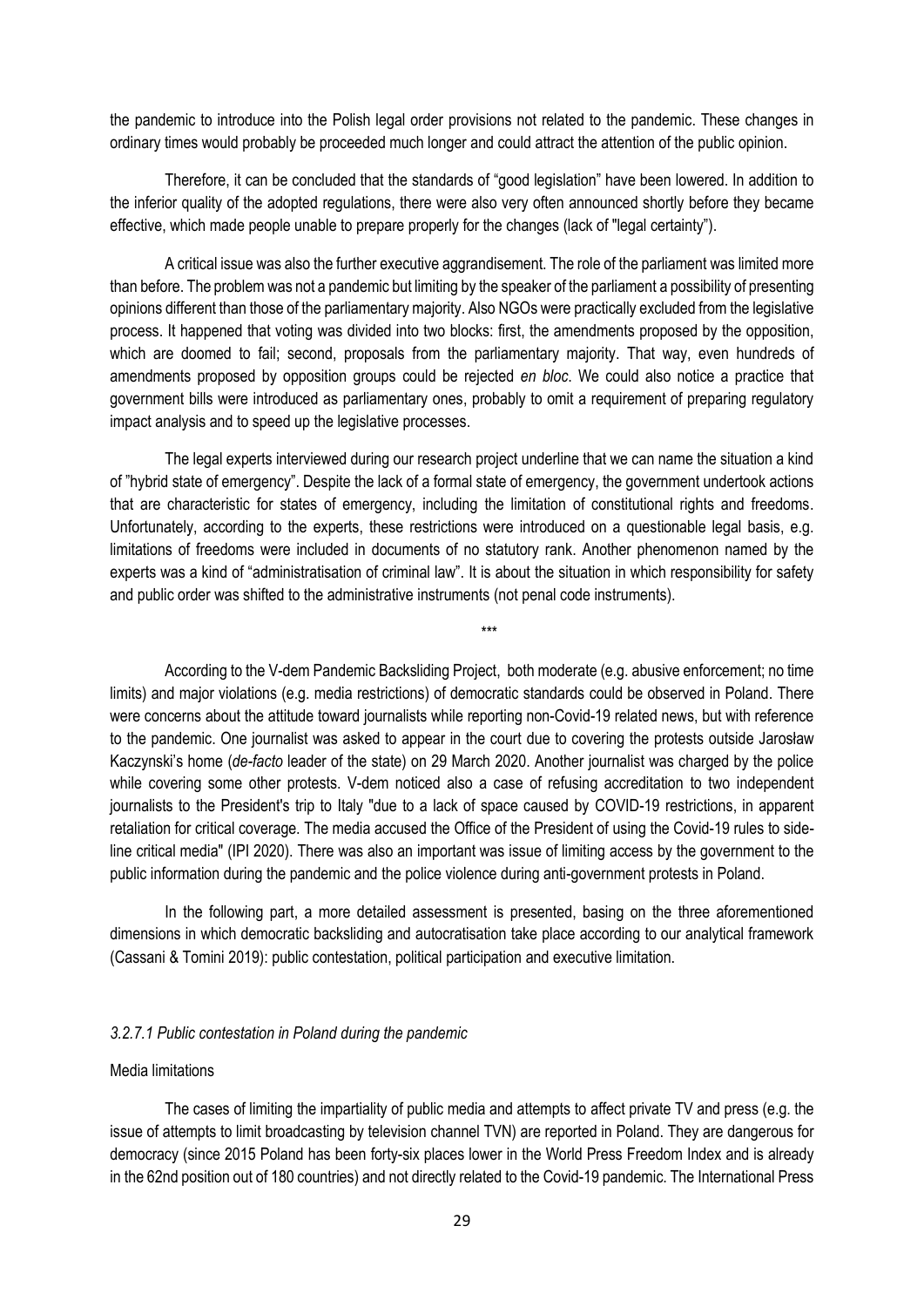Institute which monitors the free flow of news and information during the Covid-19 pandemic noticed in their "IPI COVID-19 Press Freedom Tracker" attacks on eight subjects in four cases regarding Covid-19 pandemic. V-dem assessed restrictions of media freedom in Poland during the pandemic as major violations of democratic standards.

### Government disinformation

There are no reports of state disinformation related to the Covid-19 pandemic. However, there have been, some disinformation activities from abroad (Polska na celowniku dezinformacji 2021). The phenomenon of spreading fake news in social media has also emerged.

An important challenge for the quality of democracy in Poland can be e-mails of Michał Dworczyk, the Chief of the Office of the Prime Minister, published since June 2021 on the Internet, which, if real, show the government misinformation actions aimed at certain groups of people, regarding also the Covid-19 pandemic. The e-mails began to be published within anonymous channels on the Telegram platform. As a result of pressure from the Polish government, Telegram removed the channels, but new e-mails still hit the web via website PoufnaRozmowa.com. Although their reliability has never been confirmed, there are individual statements by politicians suggesting they are true. The e-mails reveal, for example, the backstage of manipulation of public opinion by the government.

### Physical violence by the police

Research groups and monitoring organisations such as V-Dem or IPI noticed a disproportionate use of force by the police to disperse protests during the pandemic in Poland. Most of the protests in which cases of excessive use of force toward protesting people took place were not directly related to the pandemic as such, but using teargas and beating protestors by the police was justified by the fact that the participants were not complying with the Covid-19 restrictions when protesting. During one of the demonstrations, the participants' arm was broken on arrest, in other demonstrations telescopic batons and tear gas were used by plain clothes police officers; verbal violence was also observable. The Polish MPs were also the object of violence (https://tvn24.pl/polska/protesty-idzialania-policji-kontrowersyjne-interwencje-4774935).

### Freedom of Association and Assembly

Only in 2020, basing its actions on the pandemic, the government repeatedly introduced changes to freedom of assemblies – limiting assemblies to fifty people, then banning it completely and then allowing assemblies again in groups of less than 150 people. Each time the restrictions were introduced by means of an ordinance, which was questioned by lawyers. The Commissioner for Human Rights pointed out that the government's ban on assemblies in the pandemic introduced by regulations violated the essence of the constitutional freedom of assembly. This legal position was supported by the Supreme Court. According to the Ombudsman and the Supreme Court the regulations derived from the law on preventing and combating infections and infectious diseases may not be the legal basis for the prohibition of public gatherings.

The restrictions imposed due to the pandemic coincided in 2020 with numerous protests and important political events. The restrictions in the first half of 2020 coincided with the presidential campaign, which made the promotion of the candidates, who were not as visible in the media as the incumbent president of the Republic of Poland, very difficult. In 2020, protesting entrepreneurs and farmers found it difficult to express their views. The protests against the controversial judgment of the Constitutional Tribunal which significantly limited the possibility of termination of pregnancy had the worldwide coverage. Hundreds of thousands of Poles took to the streets and during some of these protests the police used force.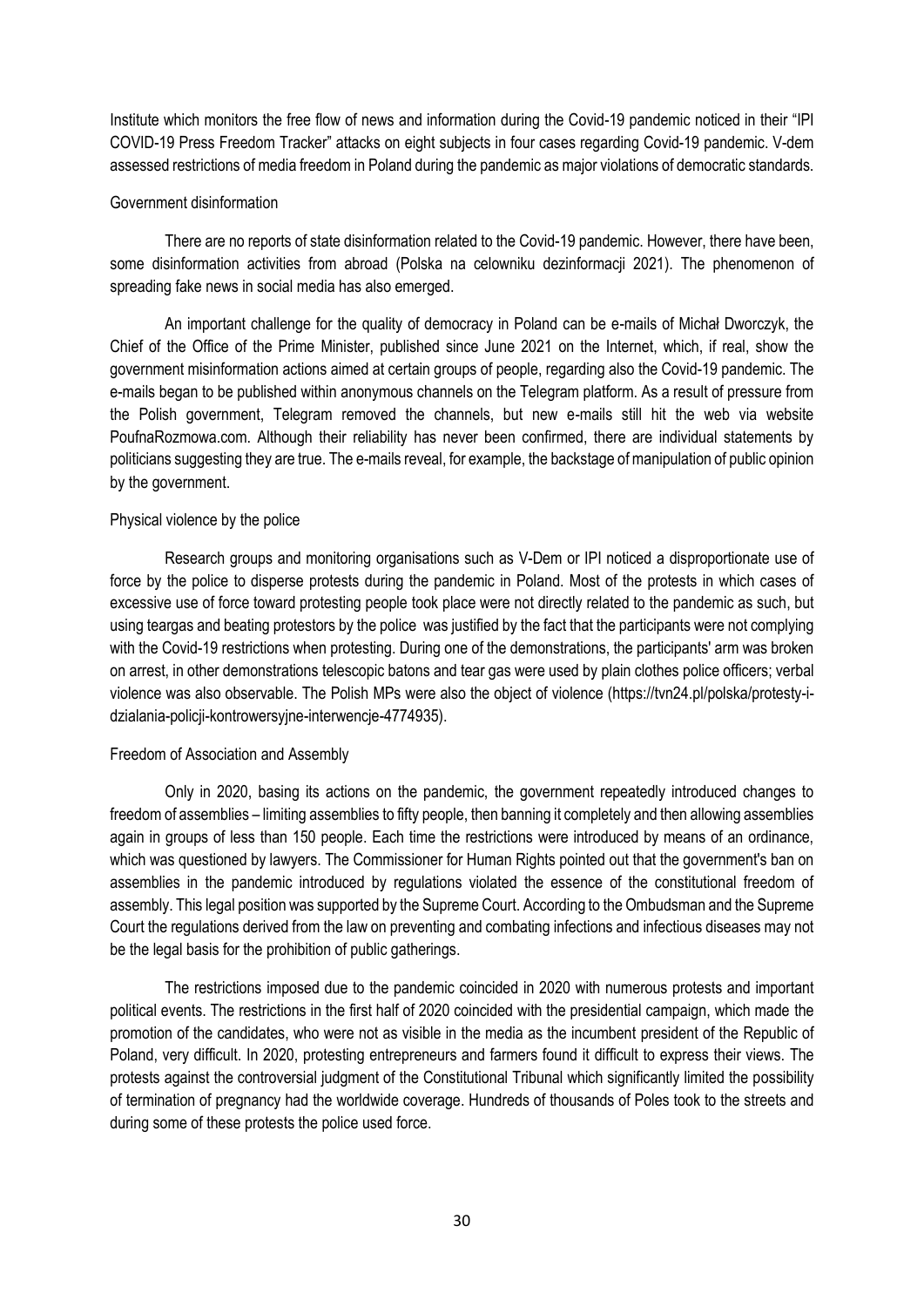### *3.2.7.2 Political participation in Poland during the pandemic*

#### **Elections**

The main political event that should happen in Poland in 2020 was the presidential elections. The elections should have been scheduled on Sunday between 27 April and 22 May 2020. As indicated above, it is assumed that the ruling PiS did not introduce a state of emergency in Poland because, according to the constitution, elections could not be held not only during the state of emergency, but also 90 days after its end. The polls showed that the later the election was organised, the potentially less favourable was a result of incumbent president Andrzej Duda, supported by PiS. Since a state of emergency was not declared, the elections in Poland could be organised, but at the same time many restrictions were implemented due to the pandemic influencing the electoral process. That is why organising elections became a veritable legal story.

On 5 February 2020, thus before the state of epidemic in Poland, the Speaker of the Sejm (Elżbieta Witek from PiS) ordered, according to the constitutional regulations, presidential elections for 10 May 2020. However, due to the Covid-19 pandemic, at the end of March 2020, candidates in elections and legal experts emphasised, that the pandemic situations do not allow to conduct a normal election campaign as well as the elections.

As a proposal of solving this stalemate, on 6 April 2020, the group of PiS deputies proposed to the Speaker of the Sejm the bill assuming the organisation of presidential elections only by postal voting. On the same day, the whole (!) legislative process was conducted in the Seim and the draft law was sent to the Senate.

It was widely criticised, for example by the Office for Democratic Institutions and Human Rights of Organisation for Security and Co-operation in Europe (ODIHR). ODHIR emphasised, inter alia, a very short time from the presentation of such radical changes in electoral law to the day of the elections, the lack of proper consultation of the draft, handing over the election organisation from the independent National Election Commission (NEC) to a government ministry. It was also underlined that it was impossible to implement the principle of universality and equality and proper supervision over the election organised in such a hurry. Many public institutions and the Voivodship Administrative Court in Warsaw found also that the collection of voters data by Polish Post, in order to prepare postal elections is a violation of the law.

The legal gridlock was uneasy to be solved, since the election was already legally announced but there was no possibility to organise these elections. On 7 May 2020, an unprecedented situation in the history of Poland occurred, when the National Electoral Commission announced that the vote on 10 May would not take place because the NEC was unable to organise elections as a result of the above-mentioned changes to the law.

In that situation, on 3 June 2020, the Speaker of the Sejm, Elżbieta Witek, set new elections for 28 June 2020. The elections on 28 June were held in a hybrid form.

Again, the failure to introduce a state of emergency in Poland seemed to be the source of all legal problems, chaos and failure to organise elections within the constitutional time.

#### *3.2.7.3 Executive limitations in Poland during the pandemic*

#### Legislative power

The outbreak of the pandemic affected the functioning of the Polish parliament. From 26 March 2020, Sejm meetings and its committees could be held remotely. Voting and making proposals could also be conducted on-line. However, this on-line voting system failed several times. MPs were doubtful about the possibility of casting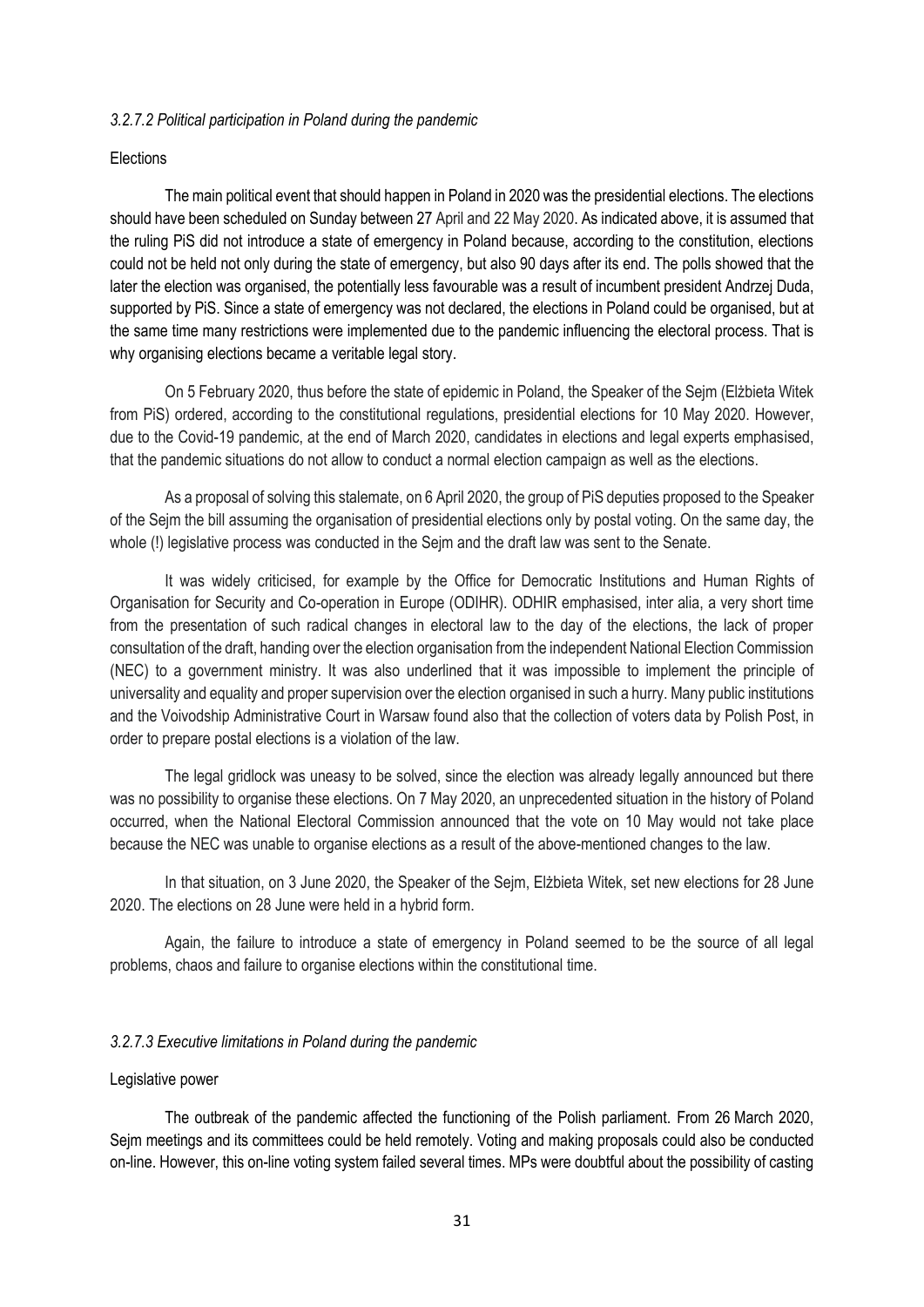votes. After all, it seems that the vast majority of deputies accepted such a voting method and the way of participating in the work of parliament remotely.

A more crucial threat for liberal democracy standards was a restriction put on the participation of representatives of civil society in the work of parliament. Over time, their share was partially recreated thanks to remote work, but during the first months of pandemic, social actors had a limited opportunity to influence the legislative process and exercise public control.

The legislative process of some laws during the pandemic raised doubts; very quick, without proper consultations and without any attempt at even minimal consideration of the comments of the parliamentary opposition. In voting, the parliamentary majority also used its advantage, not discussing the proposals put forward by the opposition and rejecting the comments of the parliamentary minority *en block*.

The practice of submitting, controversial bills, like MPs proposals, needs also a critical reflection. It seems to be used to bypass a long process of inter-ministerial consultations and preparation of regulatory impact analysis. Unfortunately, this leads to a lower quality of the adopted laws.

#### Judicial Power

The dispute over reforms of the judiciary in Poland, initiated by the PiS government, which led, inter alia, to the first proceeding in the history of the EU against a country under article 7 of the Treaty on the EU, was carried out despite the pandemic.

#### *3.2.7.4 Other Issues*

### Subnational variation

Since 8 August 2020 sub-national measures of controlling pandemic have replaced nationwide restrictions. Poland was divided into three categories – green districts with no restrictions, yellow – districts with minor restrictions and red – with full restrictions.

#### Military involvement

Military personnel were involved in controlling if people under quarantine followed the rules of home isolation.

### Freedom of Movement

On 15 March 2020, the borders of Poland were closed and only employees and citizens of the Republic of Poland were allowed to enter the country. After crossing the border, the 14-day quarantine was obligatory.

On 25 March 2020, a total lockdown was introduced. Movement was allowed only for those who move to perform professional activities, to satisfy the necessary life needs (e.g. basic shopping) or to participate in religious rituals.

#### Personal Integrity and Security

As early as January 2020, locator forms for people who entered Poland were introduced.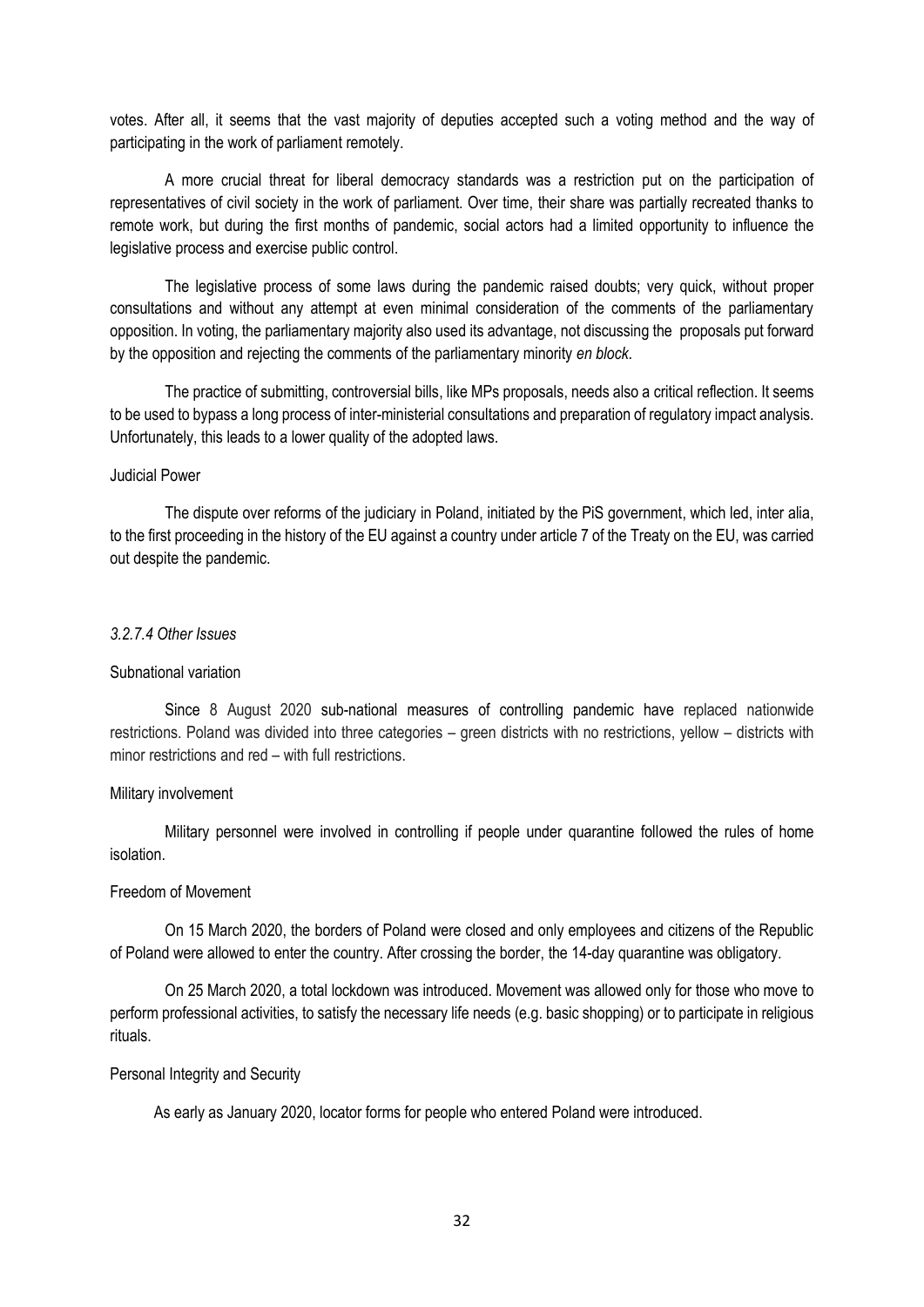# **4. Conclusions**

The aim of the research was to verify the scope of response of Poland and Italy to the Covid-19 pandemic and the effect of the government management process on the quality of democracy. We asked the following questions: Did the strong populist parties in both countries affect the ways of solving the crisis? What measures were taken during the pandemic? How did they affect the state of democracy?

Both countries differed in the formal framework adopted to prevent the effects of the pandemic – Italy introduced a state of emergency, Poland decided not to do so. In both countries, populist parties were strongly represented in their governments but despite their presence in political systems and governments of Italy and Poland, there was no discernible deterioration in the quality of democracy during the pandemic in the former country. However, Italy, unlike Poland, showed almost no symptoms of de-democratisation before the Covid-19 crisis. In Poland, the quality of democracy deteriorated during the pandemic but also beforehand. The undemocratic changes already in the pre-crisis time may be then the premise of de-democratisation during the Covid-19 crisis. Since Poland was de-democratising before pandemic, also the further deterioration was more probable during the Covid-19 crisis. The actions of the Polish government show that with the clarification of many uncertainties about the pandemic, the political interest was increasingly important in governing the state than combating the crisis. This is illustrated by the example of activities related to the presidential elections scheduled for 2020 or the implementation of the "Covid regulations" proposals, which would be much more contested in a non-crisis situation.

The Italian government has not used the pandemic to increase its power and introduce regulations not related to the pandemic. Restrictions on civil rights were justified by the situation and were applied without discrimination against selected social groups and followed international regulations. The role of parliament has not been decisively diminished. In Poland, people's freedoms restrictions did not have a good legal basis. At the same time, the Polish government increased its role extensively, at the expense of the Sejm using the pandemic to introduce unrelated regulations and limiting public contestation.

An interesting conclusion concerning both countries refers to the introduction of the formal state of emergency. Although history proves that the introduction of such emergency measures could be an instrument for the de-democratisation of the state, it seems that in Poland the failure to introduce a constitutional state of emergency during the pandemic contributed to the deterioration of the quality of democracy.

### **REFERENCES**

- Ackerman, B. (2004) 'The emergency constitution' *Yale Law Journal*, 113(5):1029–1092. Retrieved from https://digitalcommons.law.yale.edu/ylj/vol113/iss5/2
- Amnesty International (2020) 'Europe: Policing the pandemic: Human rights violations in the enforcement of COVID-19 measures in Europe', 24 June, available at: https://www.amnesty.org/download/Documents/EUR0125112020ENGLISH.PDF, accessed 10 December 2021
- Bermeo, N. (2016) 'On Democratic Backsliding' *Journal of Democracy,* 27(1): 5-19, DOI: 10.1353/jod.2016.0012
- Bjørnskov, C. & Voigt, S. (2018) 'Why Do Governments Call a State of Emergency? On the Determinants of Using Emergency Constitutions', *European Journal of Political Economy*, 54: 110–123. DOI: 10.1016/j.ejpoleco.2018.01.002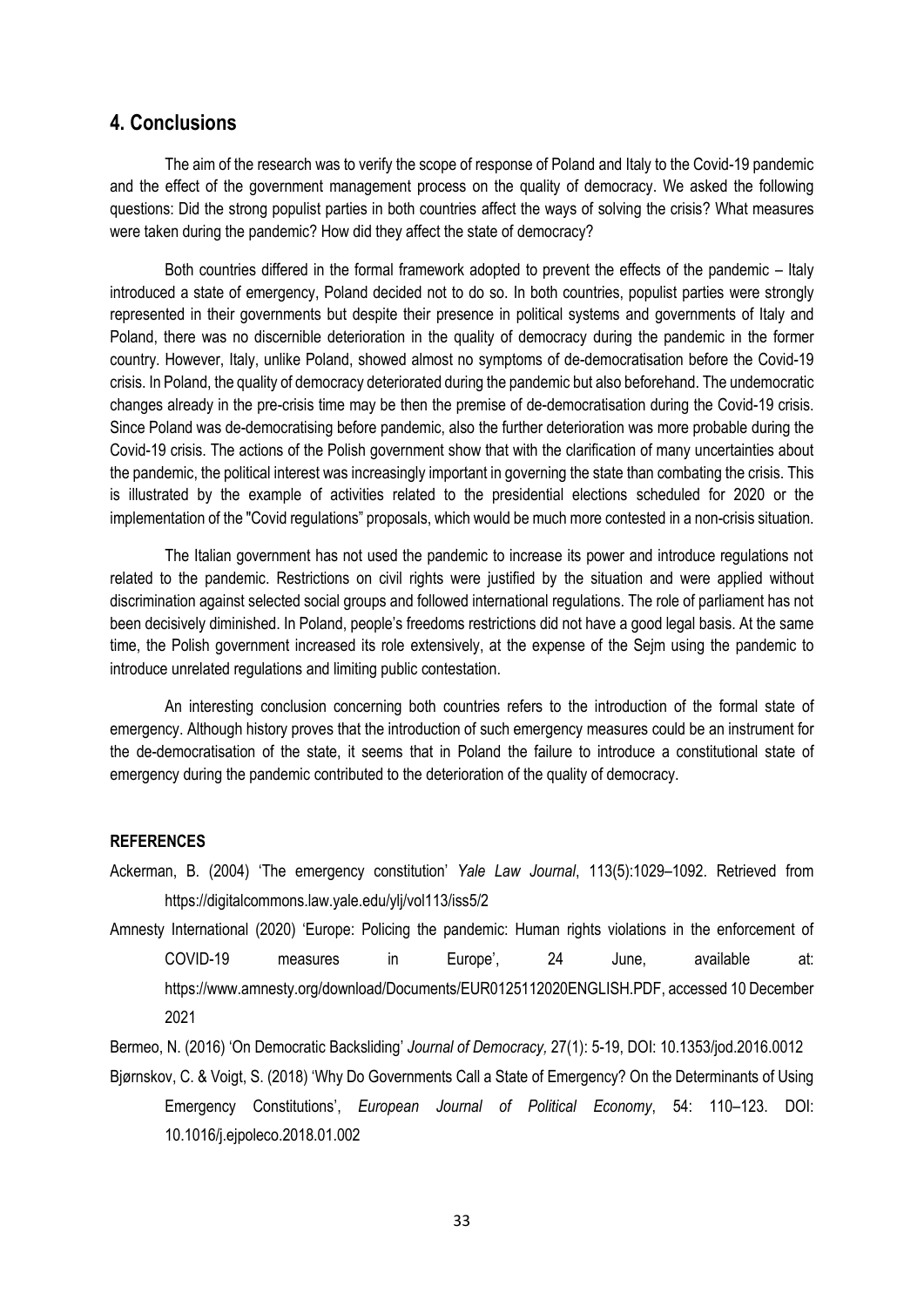- Business Insider (2021) 'Wysokie zarobki, służbowe mieszkania i samochody. Tak pracuje się w komisji ds. Pedofilii [High wages, apartments and cars. This is how you work in the committee to pedophilia matters]', 23 February, available at: https://businessinsider.com.pl/wiadomosci/zarobki-w-komisji-ds-pedofilii-12-tys-zlplus-dodatki/bhzsnjx, accessed 10 December 2021
- Camera dei deputati, 'Stato di emergenza e potere di ordinanza [State of emergency and power of ordinance]', available at: https://temi.camera.it/leg17/post/app\_emergenza\_e\_ordinanza.html?tema=temi/sistema protezione\_civile, accessed 10 December 2021.
- Canestrini, N. (2020.) 'Covid-19 Italian emergency legislation and infection of the rule of law', *New Journal of European Criminal Law*, 11(2):116-122. doi:10.1177/2032284420934669
- Cassani, A. & Tomini, L. (2019) *Autocratisation in post-Cold War Political Regimes* (Basingtoke: Palgrave Macmillan)
- Cassani, A. & Tomini, L. (2020) 'Reversing regimes and concepts: from democratization to autocratization', *Eur Polit Sci* ,19: 272–287, https://doi.org/10.1057/s41304-018-0168-5
- Committee to Protect Journalism (2020) 'Access Denied: FOI deadlines extended or suspended across Europe', 2 June, available at: https://ipi.media/access-denied-foi-deadlines-extended-or-suspended-across-europe/, accessed 5 January 2022

Committee to Protect Journalism, available at: https://cpj.org/europe/italy/, accessed 5 January 2022

- Donato, V. & Dewan, A. (2020) 'Protesters clash with police in northern Italy as anger mounts over Covid-19 restrictions', *CNN*, 27 October, available at: https://edition.cnn.com/2020/10/27/europe/italy-coronavirusprotests-intl/index.html, accessed 5 January 2022
- Criddle, E. J. & Fox-Decent, E. (2012) 'Human rights, emergencies, and the rule of law', *Human Rights Quarterly*, 34(1):39–87. DOI: 10.2307/41345471
- EIU (2017) 'Free Speech under Attack', *Democracy Index* (Economist Intelligence Unit), available at: https://www.eiu.com/public/topical\_report.aspx?campaignid=DemocracyIndex2017, accessed 5 January 2022
- EIU (2020) 'Democracy Index 2020: In sickness and in health?', *Democracy Index* (Economist Intelligence Unit), available at: https://www.eiu.com/n/campaigns/democracy-index-2020/, accessed 5 January 2022
- EUROMIL, Armed Forces and COVID-19, available at: http://euromil.org/armed-forces-and-Covid-19/, accessed 5 January 2022
- Ferejohn, J. & Pasquino, P. (2004) 'Law of Exception: A Typology of Emergency Powers', *The International Journal of Constitutional Law,* 2:215. DOI: 10.1093/icon/2.2.210
- Florczak-Wątor, M. (2020) 'Niekonstytucyjność ograniczeń praw i wolności jednostki wprowadzonych w związku z epidemią COVID-19 jako przesłanka odpowiedzialności odszkodowawczej państwa [Unconstitutional restrictions on individual rights and freedoms imposed in connection with the COVID-19 epidemic as a premise for the state liability for damages], *Państwo i Prawo* [State and Law], 12: 5-22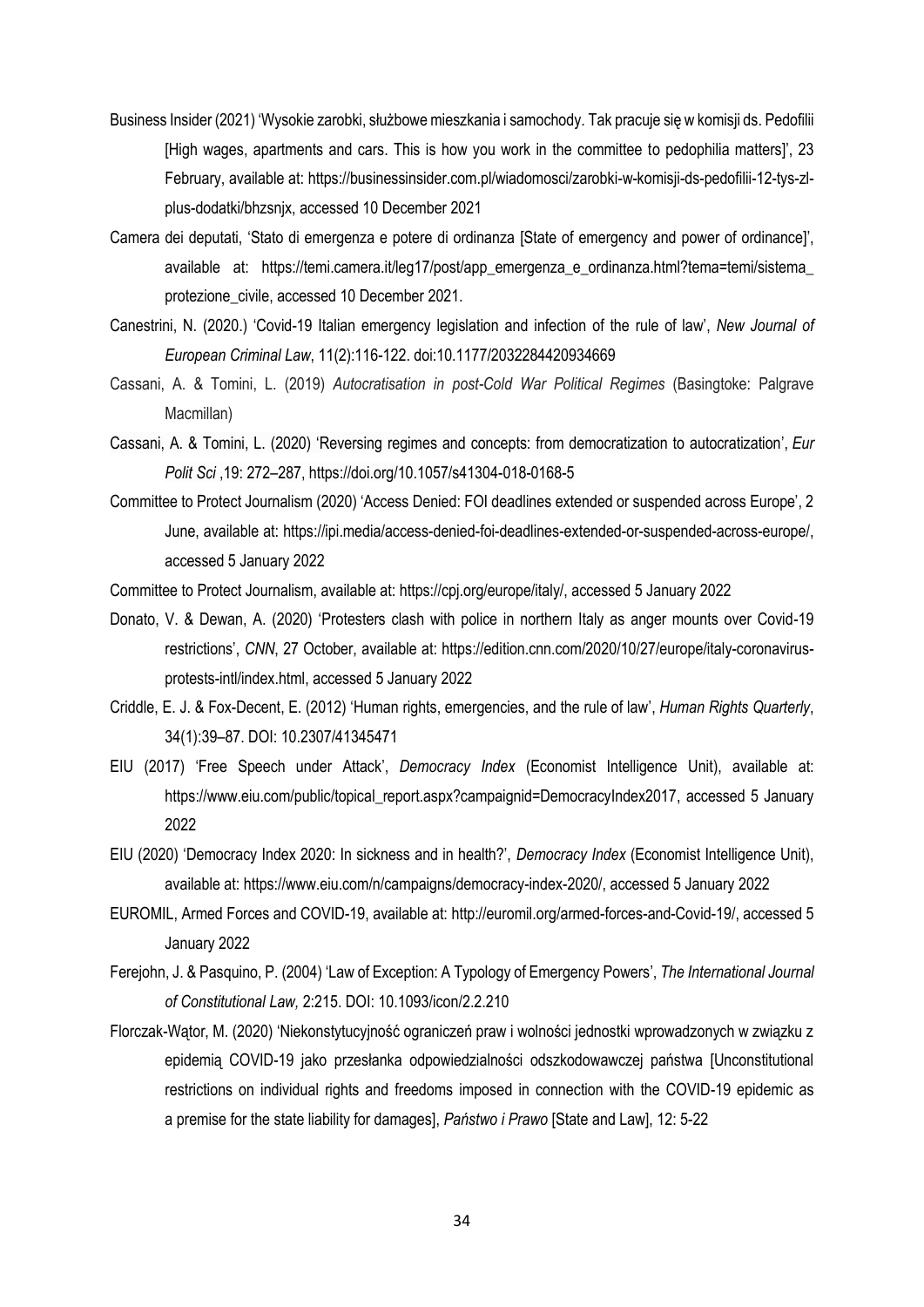- Fournier, T. (2020) 'The Italian State of Emergency: Responses and consequences for fundamental freedoms', *EUIdeas*, 25 March, available at: https://euideas.eui.eu/2020/03/25/the-italian-state-of-emergencyresponses-and-consequences-for-fundamental-freedoms/, accessed 5 January 2022
- Freedom House (2020) *Democracy under Lockdown*, Special Report 2020 (Freedom House), available at: https://freedomhouse.org/report/special-report/2020/democracy-under-lockdown, accessed 20 December 2021
- Gazzetta Ufficiale (2020), 'DECRETO-LEGGE 23 febbraio 2020, n. 6 [DECREE-LAW 23 February 2020, n. 6]', available at: https://www.gazzettaufficiale.it/eli/id/2020/02/23/20G00020/sg, accessed 20 December 2021
- Governo Italiano (2021), 'Coronavirus, le misure adottate dal Governo [Coronavirus, the measures taken by the Government]', available at: http://www.governo.it/it/coronavirus-misure-del-governo, accessed 20 December 2021
- Hafner-Burton, E. M., Helfer, L. R. & Fariss, C. J. (2011) 'Emergency and escape: Explaining derogations from human rights treaties', *International Organization,* 65(4):673–707. DOI: 10.1017/S002081831100021X
- Hale, T., Angrist, N., Goldszmidt, R., Kira, B., Petherick, A., Phillips, T., Webster, S., Cameron-Blake, E., Hallas, L., Majumdar, S. & Tatlow, H. (2021) 'A global panel database of pandemic policies (Oxford COVID-19 Government Response Tracker)', *Nature Human Behaviour*, https://doi.org/10.1038/s41562-021-01079-8
- Hopkin, J., Paolucci, C. (1999) 'The business firm model of party organisation: Cases from Spain and Italy', *European journal of Political Research,* 35(3): 307–339
- Human Rights Watch, https://www.hrw.org/news?country[]=9603
- IDEA (2021) *The Global State of Democracy 2021. Building Resilience in a Pandemic Era*, Democracy Report 2021 (Stockholm, International IDEA), available at: https://www.idea.int/gsod/, accessed 5 January 2022
- IPI (2020), 'Most-read newspaper in Polish denied plane accreditation over COVID-19 seat restrictions', available at: https://ipi.media/alerts/most-read-newspaper-in-polish-denied-plane-accreditation-over-Covid-19 seat-restrictions/, accessed 5 January 2022
- IPI (2022), 'Latest News and Monitoring, From Our Network from Italy', https://ipi.media/countries-seeall/?type\_of\_content=News%20and%20Monitoring%2CFrom%20Our%20Network&country=Italy
- Krakowiak, L. (2020) 'Prezes UKE "ofiarą" koronawirusa. Aukcja na 5G zostanie anulowana? [President of UKE "victim" of the coronavirus. Auction on 5G will be cancelled?]', *Computerworld.pl*, 1 May, available at: https://www.computerworld.pl/news/Prezes-UKE-ofiara-koronawirusa-Aukcia-na-5G-zostanieanulowana,420794.html, accessed 5 January 2022
- Legorano, G., Sylvers, E. (2020) 'Italy Deploys Troops to Stop Migrants Breaking Coronavirus Quarantine', *The Wall Street Journal*, 28 July, available at: https://www.wsj.com/articles/italy-deploys-troops-to-stopmigrants-breaking-coronavirus-quarantine-11595957404, accessed 5 January 2022
- Linz, J. J., Stepan, A. (1996) *Problems of Democratic Transition and Consolidation. Southern Europe, South America, and Post-Communist Europe* (Baltimore–London: Johns Hopkins University Press)
- Lowen, M. (2020) 'Covid: Protests take place across Italy over anti-virus measures', *BBC*, 27 October, available at: www.bbc.com/news/world-europe-54701042, accessed 5 January 2022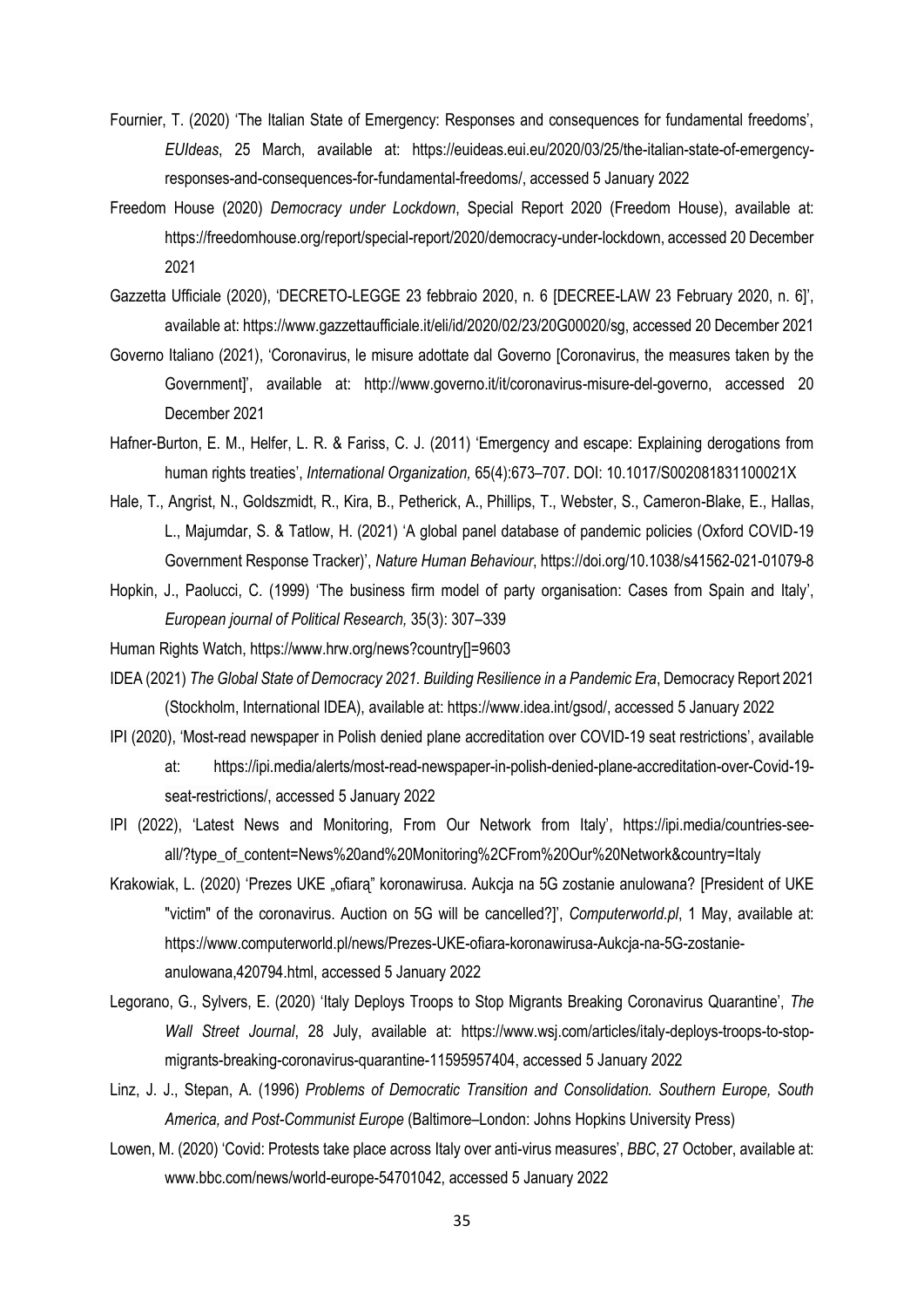- Lührman, A., Dahlum, S., Lindberg, S. I., Maxwell, L., Mechkova, V., Olin, M., Pillai, S., Petrarca, C. S., Sigman, R. & Stepanova, N. (2018) *Democracy for All?,* V-dem Annual Democracy Report 2018. (Gothenburg, Varieties of Democracy), available at: https://www.v-dem.net/static/website/files/dr/dr\_2018.pdf, accessed 20 December 2021
- Lührmann, A., Lindberg, S. I., Mechkova, V., Olin, M., Piccinelli, C. F., Petrarca, C. S. & Saxer, L. (2017) *Democracy at Dusk?* V-dem Annual Democracy Report 2017 Gothenburg, Varieties of Democracy), available at: https://www.v-dem.net/static/website/files/dr/dr\_2017.pdf, accessed 20 December 2021
- Lührmann, A., Maerz, S.F., Grahn, S., Alizada, N., Gastaldi, L., Hellmeier, S., Hindle, G. & Lindberg, S.F. (2020) *Autocratization Surges – Resistance Grows*, V-dem Annual Democracy Report 2020 (Gothenburg, Varieties of Democracy), available at: https://www.v-dem.net/static/website/files/dr/dr\_2020.pdf, accessed 20 December 2021
- Lührmann, A. & Rooney, B. (2020) 'Autocratization by Degree: States of Emergency and Democratic Decline', *Comparative Politics*, 53, 4
- Łukaszewicz, A. (2020) 'Kradzież szczególnie zuchwała wraca do kodeksu karnego przy okazji Tarczy [The theft, especially audacious, returns to the Criminal Code on the occasion of the Shield]', 7 June, available at: https://www.rp.pl/Prawo-karne/200609452-Kradziez-szczegolnie-zuchwala-wraca-do-kodeksu-karnegoprzy-okazji-Tarczy.html, accessed 10 December 2021
- Merkel, W. (2004) 'Embedded and Defective Democracies', *Democratization* 11(5):33-58. DOI: 10.1080/13510340412331304598
- [Merkel,](https://www.tandfonline.com/author/Merkel%2C+Wolfgang) W. & [Lührmann](https://www.tandfonline.com/author/L%C3%BChrmann%2C+Anna), A. (2021) '[Resilience of democracies: responses to illiberal and authoritarian challenges](https://www.tandfonline.com/doi/full/10.1080/13510347.2021.1928081)', *Democratization*, 28(5):869-884.
- Morlino, L. (2011) *Changes for Democracy. Actors, Structures, Processes* (Oxford/New York: Oxford University Press)
- Paloumpis A., Satterwhite, A., Paulson, A., Talero, A., Thompson, B., Ryncarz, C. (2019) 'Identifying Trends in Democratic Erosion', available at: https://www.democratic-erosion.com/wpcontent/uploads/2019/10/Democratic-Erosion-Capstone-Report\_5.8.19.pdf, accessed 9 January 2022
- Piret, J. & Boivin, G. (2021) 'Pandemics Throughout History', *Frontiers in microbiology*, 11, 631736. https://doi.org/10.3389/fmicb.2020.631736
- Plattner, M. (2015) 'Is democracy in decline?', *Journal of Democracy* 26(1): 5-10. DOI: 10.1353/jod.2015.0014
- Polska na celowniku dezinformacji [Poland targeted by disinformation] (2021), available at: https://www.gov.pl/web/sluzby-specjalne/polska-na-celowniku-dezinformacji, accessed 10 December 2021

Reporters without Borders, https://rsf.org/en/thematique/internet?countries%5B116%5D=116

Richards, D. L. & Clay K. C. (2012) 'An Umbrella with Holes: Respect for Non-Derogable Human Rights During Declared States of Emergency, 1996-2004'*, Human Rights Review*, 13(4):443–471. DOI: 10.1007/s12142- 012-0245-z